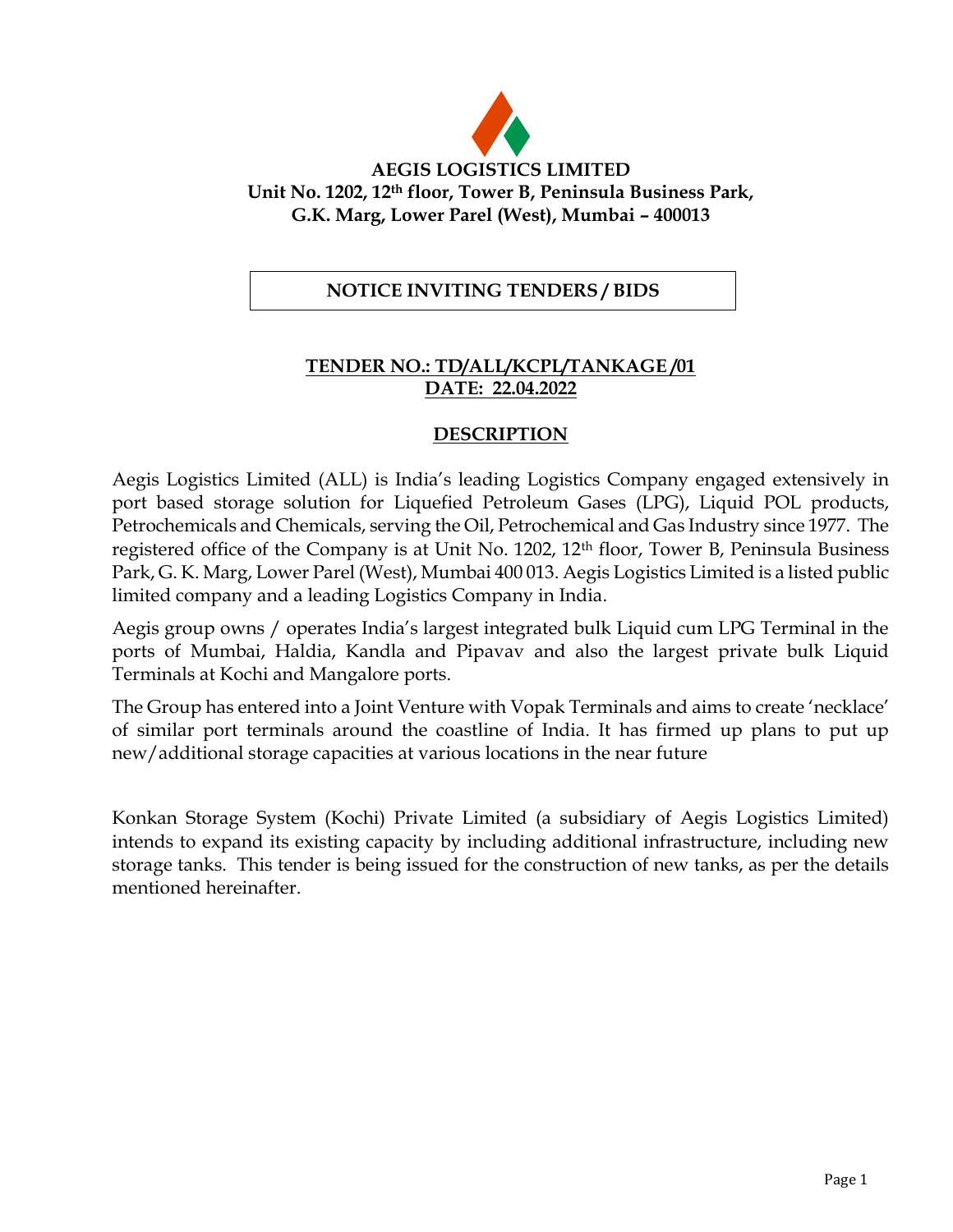### **General Information:**

Bidder shall submit the following documents. The evaluations will be done based on the documents submitted.

- **a. Net worth of the bidder as per the latest audited financial year (2020-21) shall be positive.**
- **b.** Financial years/previous period **as above shall be reckoned from the due date of submission of bids.**
- **c. Bidder should submit Solvency Certificate from Nationalized / Scheduled Banks.**
- d. **Bidders should have valid PF / GST registrations and PAN.**
- e. Company profile indicating organization structure of bidding entity.
- f. Bidder to submit copies of purchase /work order /experience /completion certificate containing the item description, ordered quantity, proof of supply /commissioning / satisfactory performance of the system in support of the above
- g. Vendor prequalification criteria. All supporting documents pertaining to 'Pre-Qualification criteria' submitted by the Bidder shall be certified true copies, duly signed, dated and stamped by a Public Notary. In case of job under private sector, TDS certificate must be furnished in support of payment received against the job for our scrutiny and evaluation.
- h. Earnest Money Deposit (EMD): The contractor should submit an earnest money deposit of Rs. 5,00,000/- (Rupees Five Lakhs only) either by DD / Bank Guarantee favoring "Konkan Storage System (Kochi) Private Limited". The Bank Guarantee shall be valid until at least 90 days. The same shall be returned to the unsuccessful bidders, after finalization of the tender by the owner. No claims for interest shall be entertained for any bidders.
- i. Bidder shall submit all relevant documents of their proven track records and satisfactory performance by giving detailed reference (email address/ contact details) of end user(s). Owner shall have the right to obtain feedback directly from any or all end user(s) about performance of the system installed at their location.

### **Note:**

The Bidder should not be under liquidation, court receivership or similar proceedings. Further agencies submitting their bids shall not be on the Holiday List of any PSU's or Government Organizations in India and shall submit the declaration for the same.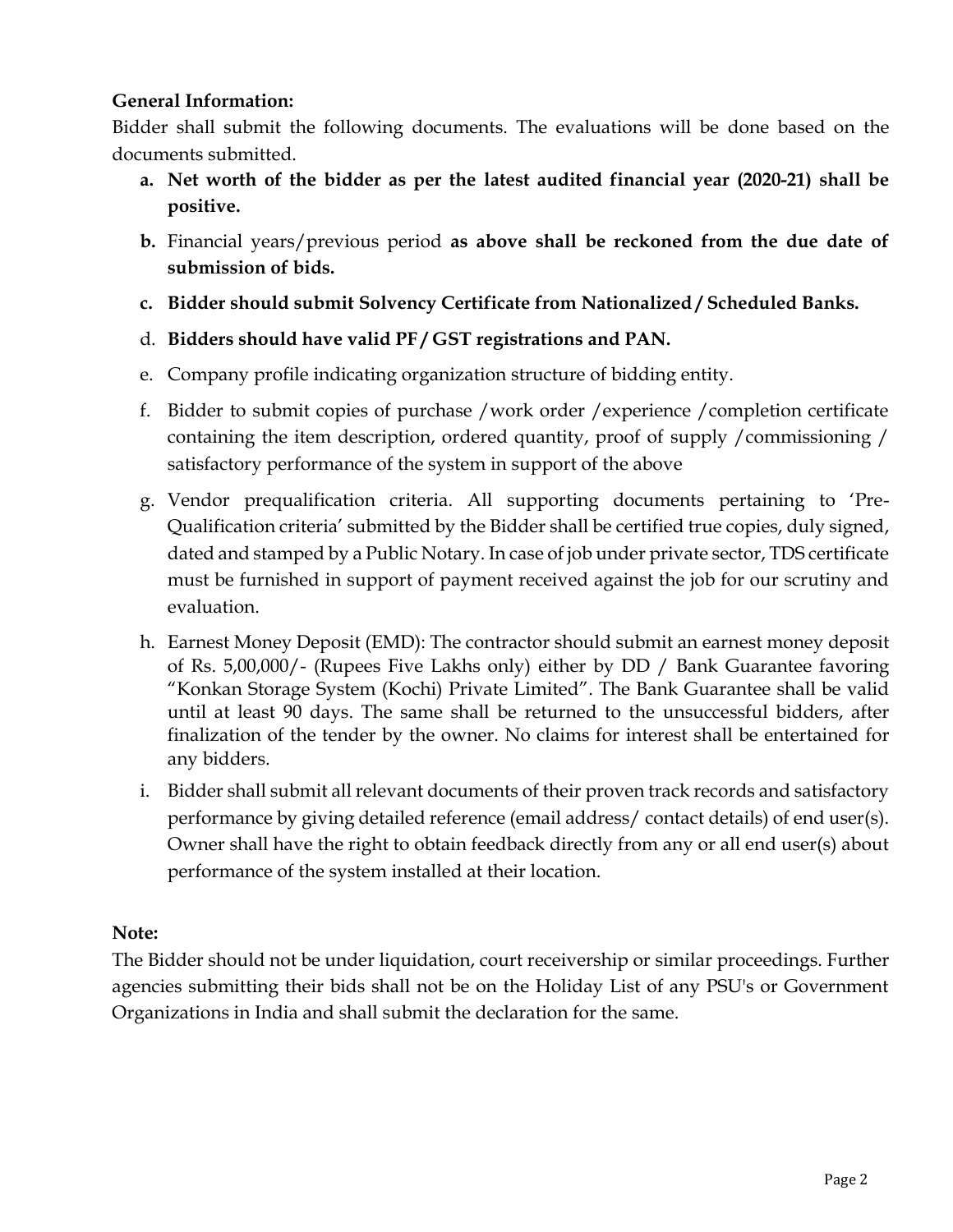### **NOTICE INVITING TENDERS / BIDS**

**Sealed item rate tender for the Fabrication of Tanks at KONKAN STORAGE SYSTEM (KOCHI) PVT LTD (KSSPL), Kochi, Kerala.**

| <b>Bid submission Address:</b>        | <b>Project Location</b>                  |
|---------------------------------------|------------------------------------------|
| President - Projects and Operations   | KONKAN STORAGE SYSTEMS (KOCHI)           |
| <b>AEGIS LOGISTICS LIMITED</b>        | PVT. LTD.                                |
| C/O Sealord Containers Limited        | Plot no. V79, V82 South End Reclamation, |
| Ambapada, Mahul Village, Trombay      | Matsyapuri - 682029,                     |
| Near BPCL Refinery Main Gate, Chembur | Willingdon Island, Cochin                |
| Mumbai - 400 074                      |                                          |

On behalf of: (Corporate Address)

**Aegis Logistics Limited 1202, Tower B, Peninsula Business Park, G. K. Marg, Lower Parel (West) Mumbai-400013**

The company reserves the right:

- 1. To accept or reject any / all tender(s) / Bid(s) without assigning any reason.
- 2. To place an order on one or more Contractors.
- 3. To split and / or combine quantum of purchase at its own discretion.
- 4. The company will not entertain any affiliated / associated bids.

**The bid shall be submitted in Sealed envelopes or vide e-bid. The last date for submission of complete tender shall be 10.05.2022.** The Sealed bids shall be sent to above mentioned address in the proper format before the closing date. E-bids shall be addressed to [eprocurementk1@aegisindia.com](mailto:eprocurementk1@aegisindia.com) In case of e-bid, the EMD should reach the above address before the closing date.

The request for extension of Bid closing date may be requested on the same email. In case of same request from other bidders, we shall consider. Else we shall request you to adhere to the closing date in the Tender.

In case of any queries or clarification pertaining to tender document or clauses, the bidders are requested to write the same as per correspondence clause in the general Conditions of Tender.

### **Bidders are requested to send in their pre bid queries by 29.04.2022on the Email id provided.**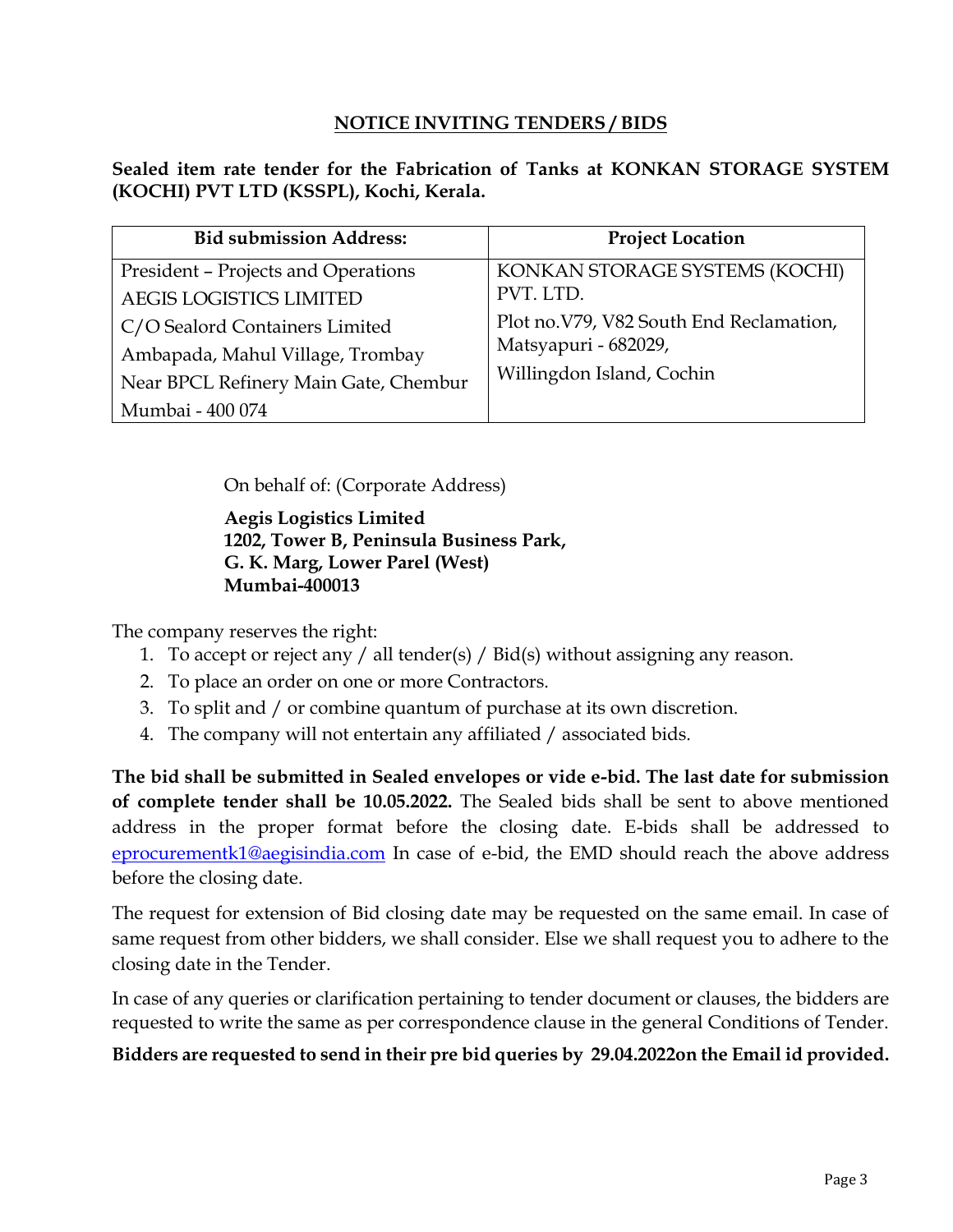## **KONKAN STORAGE SYSTEMS (KOCHI) PVT. LTD.**



## **TENDER FOR TANK FABRICATION WORK**

**Part 1**

**Scope of Work and Technical Specifications**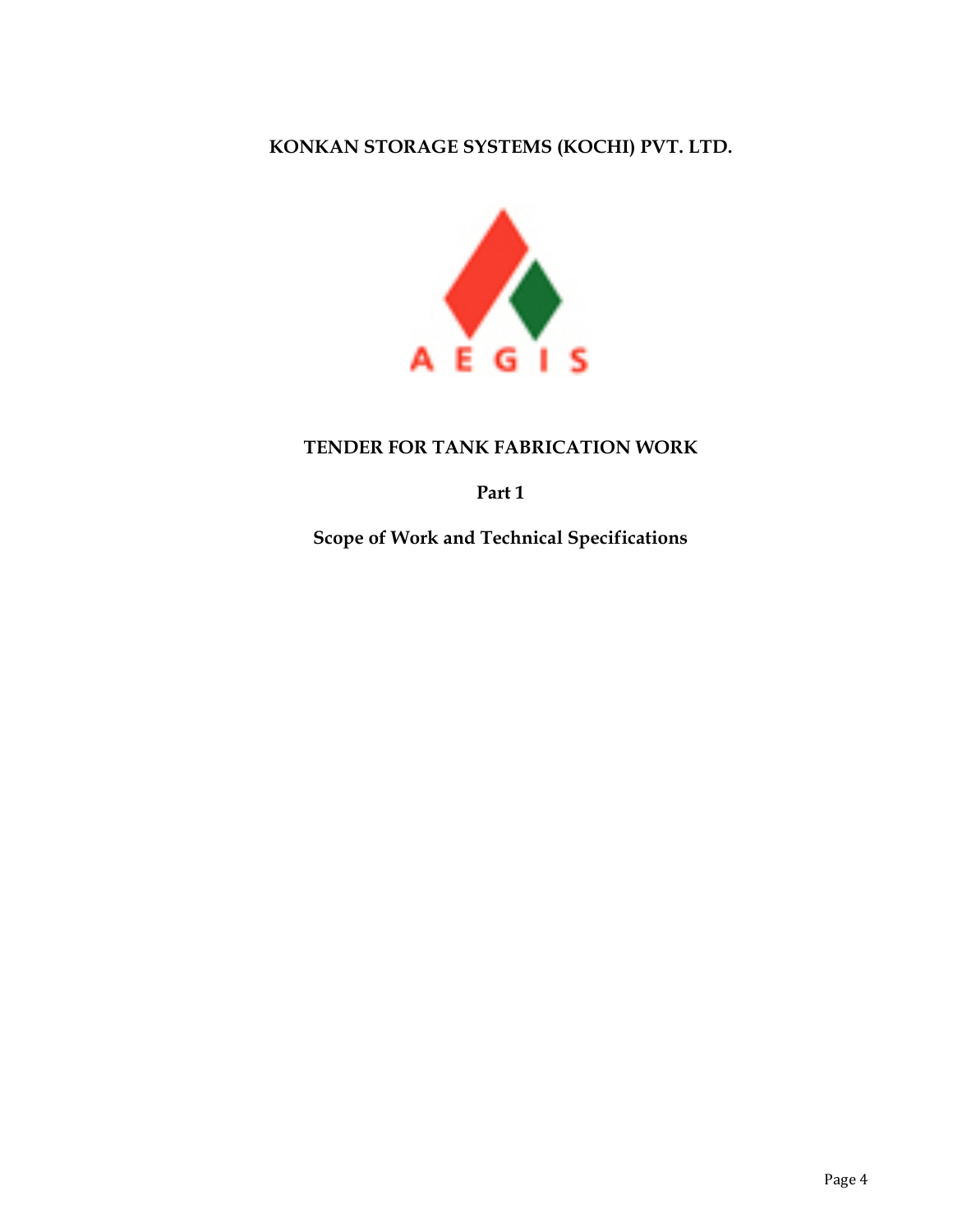### **NAME OF WORK**

Contract for Fabrication & Erection of Storage Tanks at Liquid Terminal in Kochi (Kerala).

#### **SCOPE OF WORK**

The Scope of Works shall be Fabrication of Tanks for Liquid Tank Terminal establishment at Kochi. The scope is detailed in respective annexures of individual activity.

### **NATURE OF WORK**

The scope includes but not limited to Fabrication /Construction of Tanks, Erection, Testing and providing commissioning assistance. This Contract shall be executed for the Owner, Konkan Storage Systems (Kochi) Pvt. Ltd, a subsidiary of Aegis Logistics Limited at Kochi Port.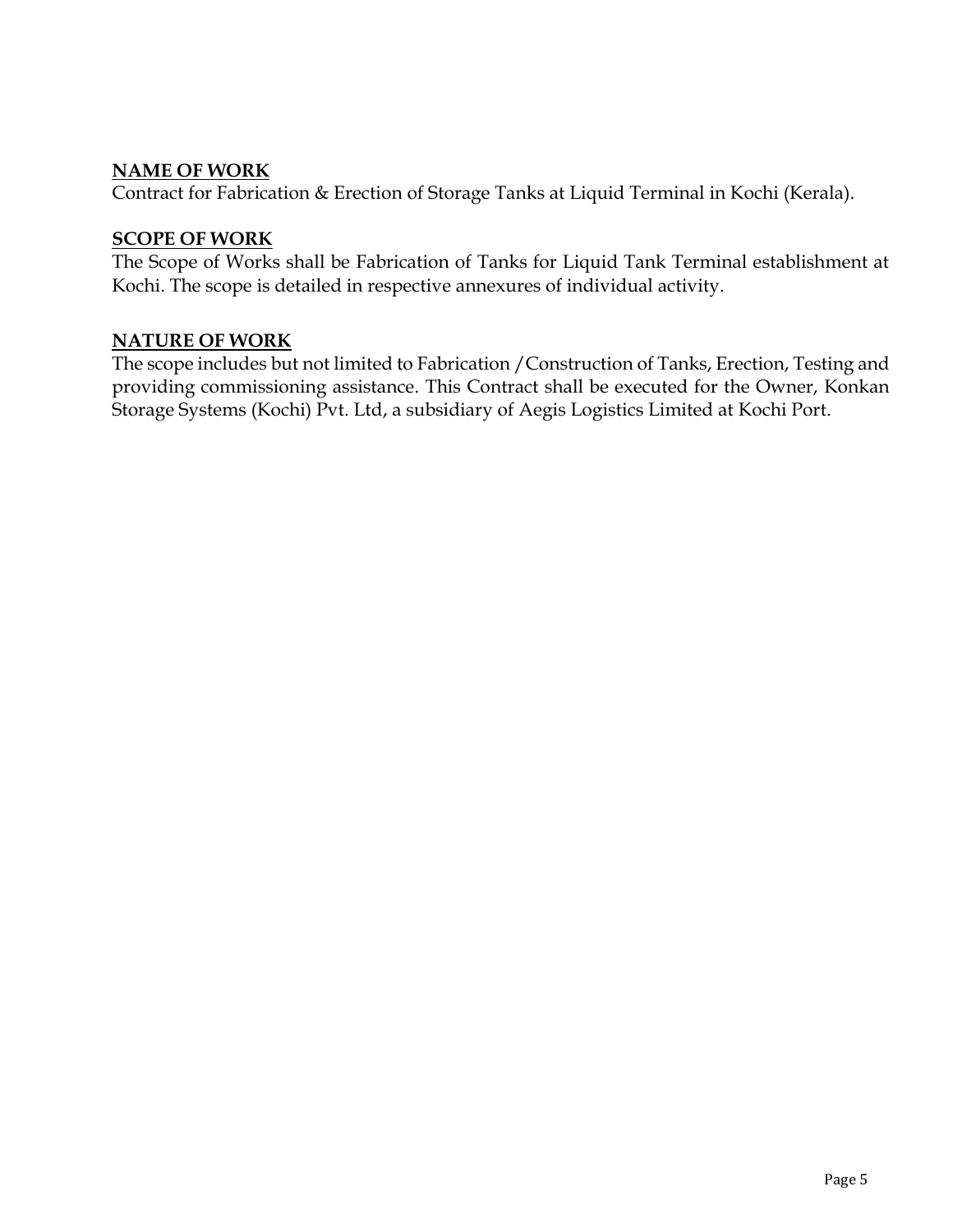# **ANNEXURE A SCOPE MATRIX**

| SN        | Description                                                                                | <b>OWNER</b><br>Owner | Contractor |
|-----------|--------------------------------------------------------------------------------------------|-----------------------|------------|
| A.        | <b>DESIGN &amp; ENGINEERING</b>                                                            |                       |            |
| 1.        | Basic Design and GA drawings                                                               | ×.                    |            |
| 2.        | Fabrication drawings (Annexure B)                                                          | *                     |            |
| 3.        | Technical specification                                                                    | *                     |            |
| 4.        | <b>Bill of quantities</b>                                                                  |                       | ×.         |
| 5.        | Mark ups for As built drawings                                                             |                       | *          |
| 6.        | Civil Foundation                                                                           | *                     |            |
| <b>B.</b> | <b>SCOPE OF SUPPLY</b>                                                                     |                       |            |
| 1.        | CS plates for tank construction                                                            | *                     |            |
| 2.        | Structure, spiral staircase, platform, railing, etc.                                       | *                     |            |
| 3.        | Gratings                                                                                   | *                     |            |
| 4.        | Nozzle pipes, flanges and plate material for manholes with<br>cover and companion flanges. | *                     |            |
| 5.        | Machining and drilling of holes for manhole flanges                                        |                       | *          |
| 6.        | Gauge hatch, breather valves etc.                                                          | *                     |            |
| 7.        | All other materials and equipment required for the job.                                    |                       | *          |
| C.        | <b>CONSTRUCTION AIDS/TOOLS</b>                                                             |                       |            |
| 1.        | All construction Aids & Equipment                                                          |                       | ×.         |
| 2.        | Tools and tackles                                                                          |                       | *          |
| 3.        | Hydraulic jacks/power packs etc.                                                           |                       | *          |
| 4.        | Temporary ladders, Lighting, scaffolding etc.                                              |                       | ×          |
| 5.        | Fire screen wall materials including GI sheets, pipes etc.                                 |                       | *          |
| 6.        | Hydrotest pumps, calibration meters, temporary piping,<br>etc.,                            |                       | ×.         |
| 7.        | Temporary material for hydro-testing like fasteners, gaskets,<br>blinds, etc.              |                       | ×.         |
| 8.        | Any other equipment / tools required.                                                      |                       | ×.         |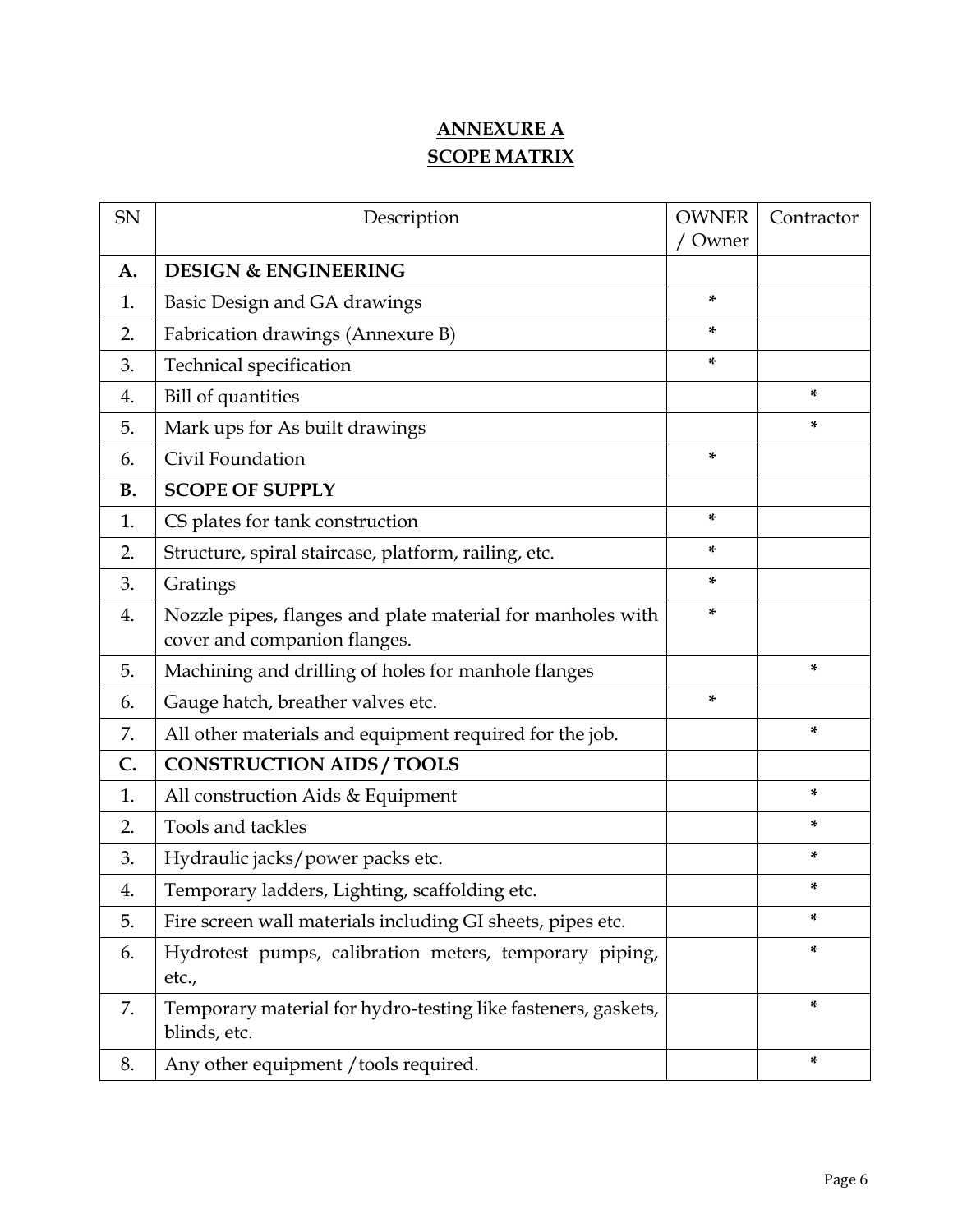| SN | Description                                                                                                                                                                                                                                                                                                                                               | Client/<br>Owner | Contractor |
|----|-----------------------------------------------------------------------------------------------------------------------------------------------------------------------------------------------------------------------------------------------------------------------------------------------------------------------------------------------------------|------------------|------------|
| D. | <b>CONSUMABLES</b>                                                                                                                                                                                                                                                                                                                                        |                  |            |
| 1. | All consumables required for construction like welding<br>electrodes, gases, grinding wheel etc.                                                                                                                                                                                                                                                          |                  | *          |
| 2. | Consumables required for inspection and testing work.                                                                                                                                                                                                                                                                                                     |                  | *          |
| 3. | Consumable for construction aids like fasteners for rafter<br>alignment.                                                                                                                                                                                                                                                                                  |                  | *          |
| 4. | Other consumable materials                                                                                                                                                                                                                                                                                                                                |                  | *          |
| Ε. | <b>CONSTRUCTION UTILITIES</b>                                                                                                                                                                                                                                                                                                                             |                  |            |
| 1. | Electricity                                                                                                                                                                                                                                                                                                                                               |                  | *          |
| 2. | Water                                                                                                                                                                                                                                                                                                                                                     |                  | *          |
| 3. | Hydro-testing Water at one location                                                                                                                                                                                                                                                                                                                       | ×.               |            |
| F. | <b>DOCUMENTATION</b>                                                                                                                                                                                                                                                                                                                                      |                  |            |
| 1. | QAP                                                                                                                                                                                                                                                                                                                                                       |                  | *          |
| 2. | Project Schedule in MSP Format                                                                                                                                                                                                                                                                                                                            |                  | *          |
| 3. | Fabrication drawings and BOQ                                                                                                                                                                                                                                                                                                                              |                  | *          |
| 4. | SOP for Erection, Testing, Welding, etc.                                                                                                                                                                                                                                                                                                                  |                  | *          |
| 5. | WPS, PQR, WPQ                                                                                                                                                                                                                                                                                                                                             |                  | *          |
| 6  | Daily Progress Report                                                                                                                                                                                                                                                                                                                                     |                  | ×.         |
| 7. | Handing over documents consisting of internal inspection<br>reports, RT films, Mark ups for "As Built" drawings, MTCs,<br>welding electrodes certificate, Hydro test certificate,<br>Calibration Report (duly certified by Weights and Measures<br>department), tank settlement readings, etc. - in 4 set of<br>spirally bind file and 1 CD for each tank |                  | *          |
| G. | <b>SCOPE OF WORK</b>                                                                                                                                                                                                                                                                                                                                      |                  |            |
| 1. | Procurement of plates, Structures, gratings etc.                                                                                                                                                                                                                                                                                                          | *                |            |
| 2. | Preparing a levelled compacted area for tank fabrication                                                                                                                                                                                                                                                                                                  |                  | *          |
| 3. | Unloading and movement of construction material within<br>the site                                                                                                                                                                                                                                                                                        |                  | *          |
| 4. | Construction of storage tanks as per API 650 including all<br>consumables, manpower, machineries, testing, calibration &<br>handing over.                                                                                                                                                                                                                 |                  | *          |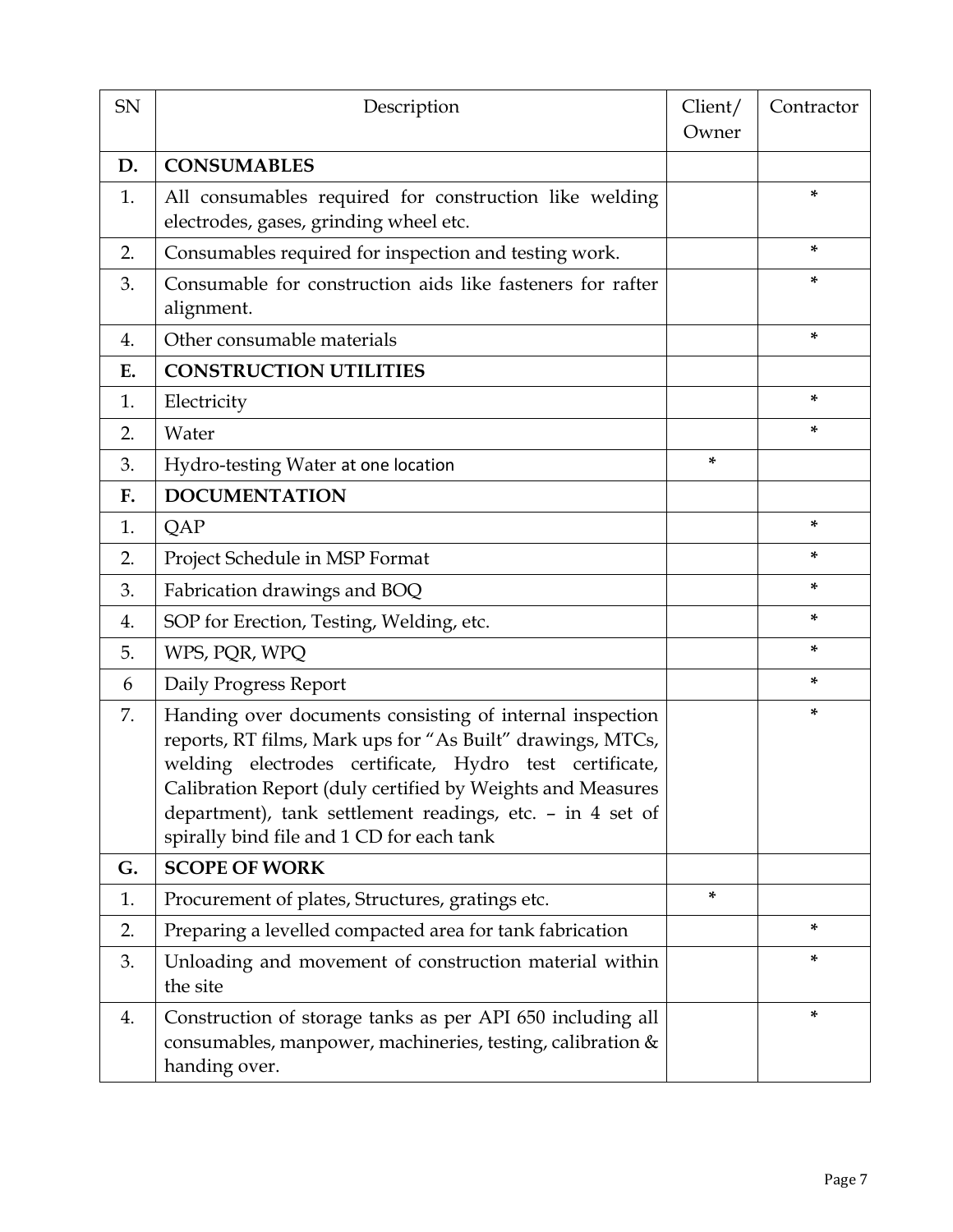| <b>SN</b> | Description                                                                     | Owner | Contractor |
|-----------|---------------------------------------------------------------------------------|-------|------------|
| 4.        | Preparations of material take off schedule.                                     |       | *          |
| 5.        | Overall quality control.                                                        | ×.    | ×.         |
| 6.        | Construction supervision and daily co-ordination for work<br>permits            |       | *          |
| Η.        | <b>SCHEDULING</b>                                                               |       |            |
| 1.        | Timeline                                                                        | *     |            |
| 2.        | Detailed scheduling, monitoring and progress reporting                          |       | *          |
| Ι.        | <b>INSPECTION AT SITE</b>                                                       |       |            |
| 1.        | Carrying out all types of inspection and testing.                               |       | ×.         |
| 2.        | Preparation of inspection test reports.                                         |       | *          |
| 3.        | Witnessing of Inspection / Tests $&$ approvals of Inspection<br>/ Test Reports. | *     |            |
| J.        | <b>REPORTING</b>                                                                |       |            |
| 1.        | All reports required by client.                                                 |       | *          |
| К.        | <b>INSURANCE</b>                                                                |       |            |
| 1.        | Contractor's construction aid and temporary work.                               |       | *          |
| 2.        | Workmen's compensation PF, ESIC etc.                                            |       | *          |
| 3.        | Any other insurances as per statutory requirement                               |       | *          |
| 4.        | License from local labour commissioner                                          |       | *          |

Abbreviations-

KSSPL-Konkan Storage Systems (Kochi) Pvt. Ltd (Owner)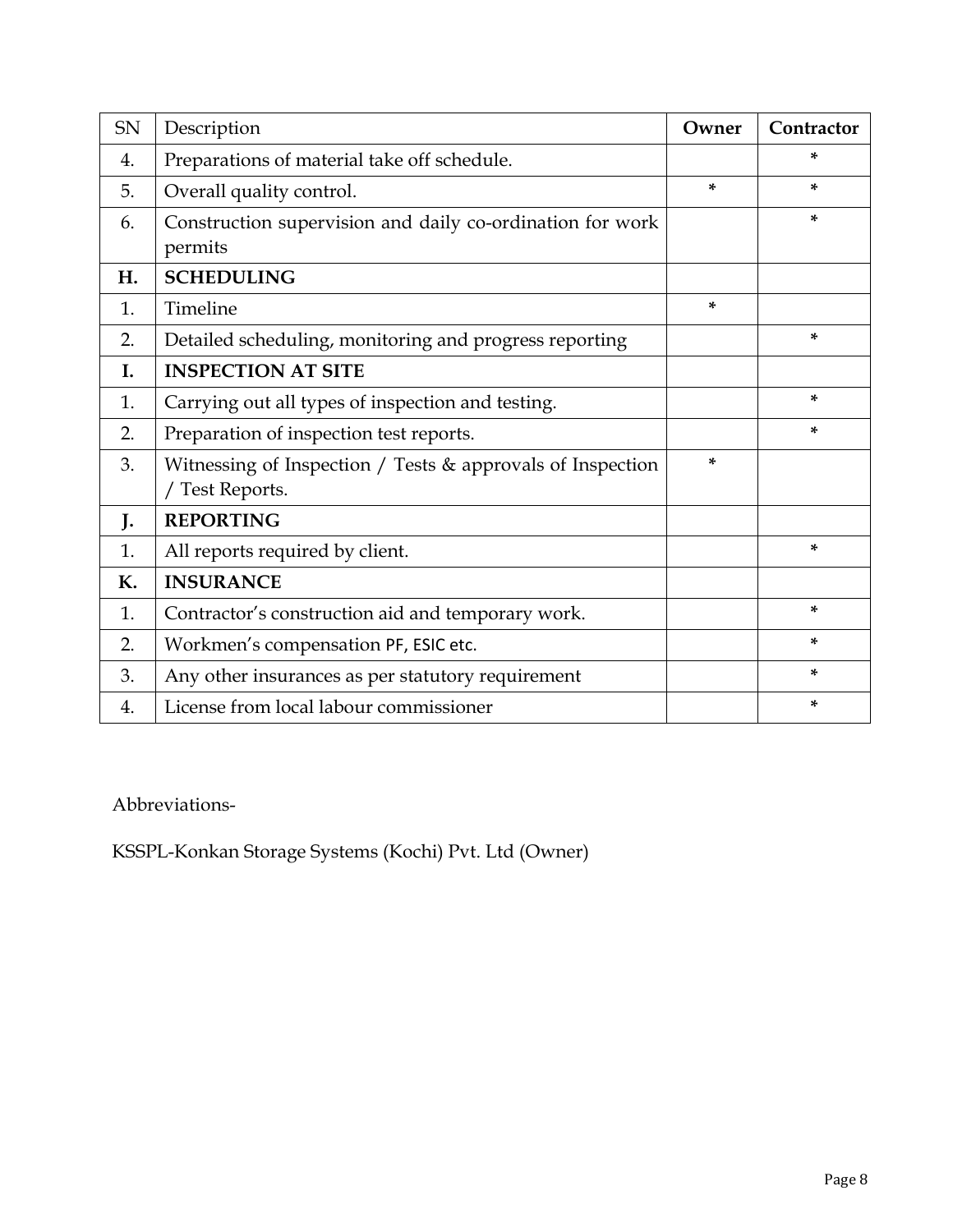|                | <b>Master list of Drawings</b>                                                           |              |              |                                                   |  |  |  |
|----------------|------------------------------------------------------------------------------------------|--------------|--------------|---------------------------------------------------|--|--|--|
| Sr.<br>no.     | <b>Fabrication Drawings (for Fixed Cone</b><br>Roof tanks) as per API 650 latest edition | T-23 to T-26 | $T-A$        | <b>UG Tank T27/28</b><br>as per IS:<br>10987:1992 |  |  |  |
| $\mathbf{1}$   | Details of Bottom Plate Layout                                                           | $\checkmark$ | $\checkmark$ | $\times$                                          |  |  |  |
| $\overline{2}$ | Details of Roof Plate Layout                                                             | $\checkmark$ | $\checkmark$ | $\times$                                          |  |  |  |
| 3              | Details of Shell Plate Layout                                                            | $\checkmark$ | $\checkmark$ | $\checkmark$                                      |  |  |  |
| $\overline{4}$ | <b>Details of Roof Structure</b>                                                         | $\checkmark$ | $\checkmark$ | $\times$                                          |  |  |  |
| 5              | Detail of Roof Walkway / Roof access<br>platform                                         | $\checkmark$ | $\checkmark$ | $\times$                                          |  |  |  |
| 6              | Detail of Wind Girder                                                                    | $\checkmark$ | $\checkmark$ | $\times$                                          |  |  |  |
| 7              | Details of Roof Nozzle                                                                   | $\checkmark$ | $\checkmark$ | $\times$                                          |  |  |  |
| 8              | Details of Shell Nozzle                                                                  | $\checkmark$ | $\checkmark$ | $\checkmark$                                      |  |  |  |
| 9              | Details of Anchor chair/Saddle supports                                                  | $\checkmark$ | $\checkmark$ | $\checkmark$                                      |  |  |  |
| 10             | Details of Stairway & Platform                                                           | $\checkmark$ | $\checkmark$ | $\times$                                          |  |  |  |
| 11             | Details of Nozzle Orientation (Shell/Roof)                                               | $\checkmark$ | $\checkmark$ | $\checkmark$                                      |  |  |  |
| 12             | Details of David Arm Shell Manhole.                                                      | $\checkmark$ | $\checkmark$ | $\times$                                          |  |  |  |
| 13             | Name Plate / Datum Plate / Earth Cleat                                                   | $\checkmark$ | $\checkmark$ | $\checkmark$                                      |  |  |  |
| 14             | Detail of Supports for Cooling Ring, N2,<br>Pressure Balancing line and Foam Riser       | $\checkmark$ | $\checkmark$ | $\times$                                          |  |  |  |
| 15             | Foam Maintenance Platform                                                                | $\checkmark$ | $\times$     | $\times$                                          |  |  |  |
| 16             | Details of ends plates, stiffener rings                                                  | $\times$     | $\times$     |                                                   |  |  |  |

# **ANNEXURE-B: Fabrication Drawings – Tankages**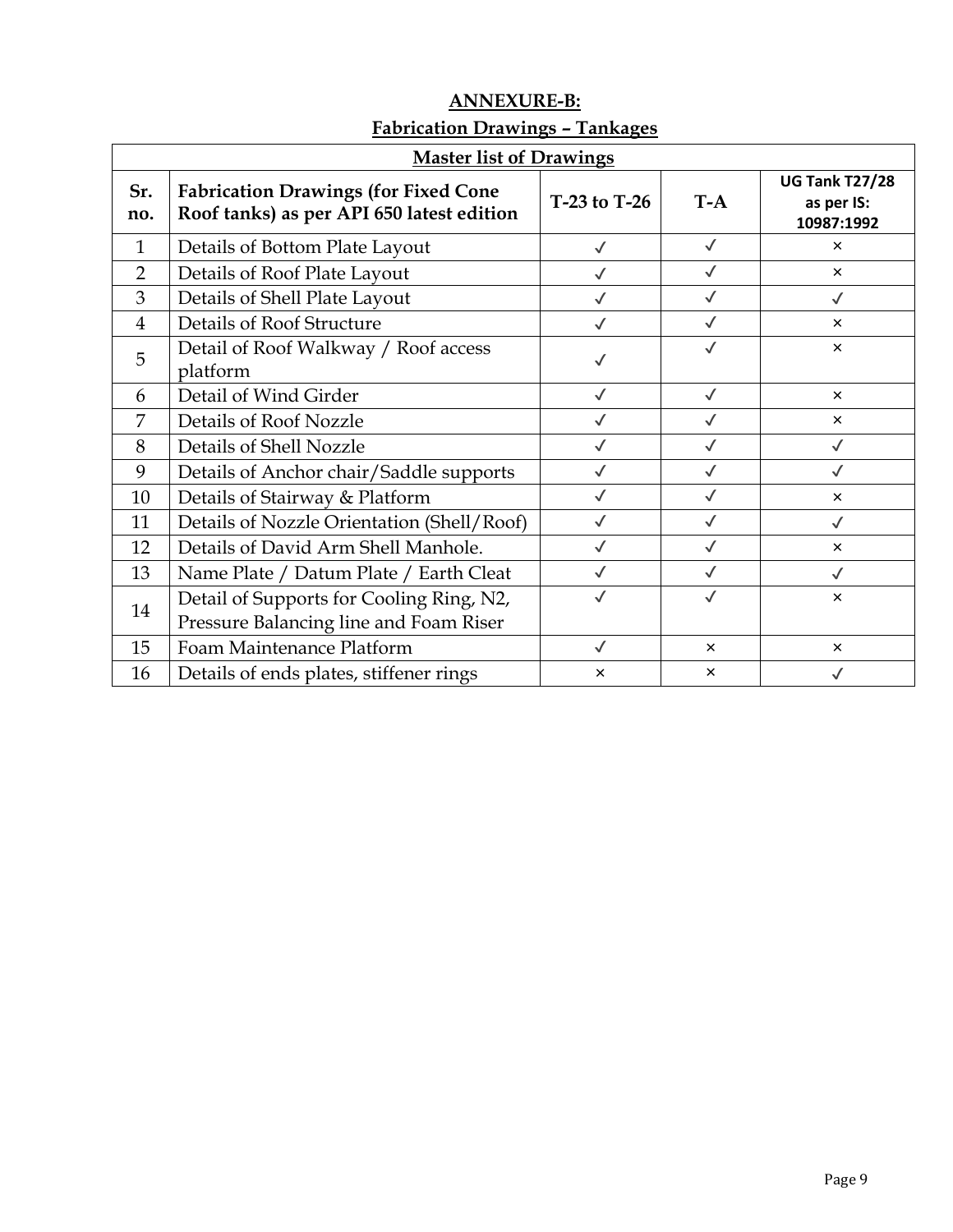## **ANNEXURE-C: Technical Specifications – Tankages**

## **A. Details of CS Tanks.**

|                 | Petroleum product storage tanks (Tank farm -3) |                            |            |                  |               |                  |                           |  |  |
|-----------------|------------------------------------------------|----------------------------|------------|------------------|---------------|------------------|---------------------------|--|--|
| Tank<br>no.     | <b>Type</b>                                    | Type of roof structure     | <b>MOC</b> | Tank Dia.<br>(M) | Height<br>(H) | Capacity<br>(KL) | Total<br>Capacity<br>(KL) |  |  |
| T <sub>23</sub> | Above<br>ground                                | External roof<br>structure | <b>CS</b>  | 23               | 20            | 8100             |                           |  |  |
| <b>T24</b>      | Above<br>ground                                | External roof<br>structure | <b>CS</b>  | 22.5             | 20            | 7700             |                           |  |  |
| T <sub>25</sub> | Above<br>ground                                | External roof<br>structure | <b>CS</b>  | 15.75            | 20            | 3800             | 19,940                    |  |  |
| <b>T26</b>      | Above<br>ground                                | Internal roof structure    | CS         | 6                | 9             | 240              |                           |  |  |
| <b>T27</b>      | Underground                                    |                            | <b>CS</b>  | 2.75             | 9             | 50               |                           |  |  |
| <b>T28</b>      | Underground                                    |                            | CS         | 2.75             | 9             | 50               |                           |  |  |

| Fire water storage tank                                                  |  |  |  |      |  |  |  |
|--------------------------------------------------------------------------|--|--|--|------|--|--|--|
| Tank no.<br>Tank Dia. (M)<br> MOC <br>$\mid$ Height (H)<br>Capacity (KL) |  |  |  |      |  |  |  |
| T-A                                                                      |  |  |  | 9800 |  |  |  |

## **B. GENERAL**

- 1) Product storage tanks will be provided with cone roof, nozzles, stairs and platform with railings, vent valves, manholes, Earthing points and provision for level dip hatch. All above ground tanks are designed as per API 650 and underground tanks are as per **IS**: 10987:1992. Plate material shall conform to IS 2062 Grade A/B. Tanks will be supported on RCC raft resting on RCC driven piles. The civil foundation for tanks will be provided by KSSPL.
- 2) Bidder shall be provided with the foundation for the tanks and the bidder shall verify and certify that the foundations are suitable for the erection of the tanks. The anchor chairs shall be suitably adjusted by the bidder.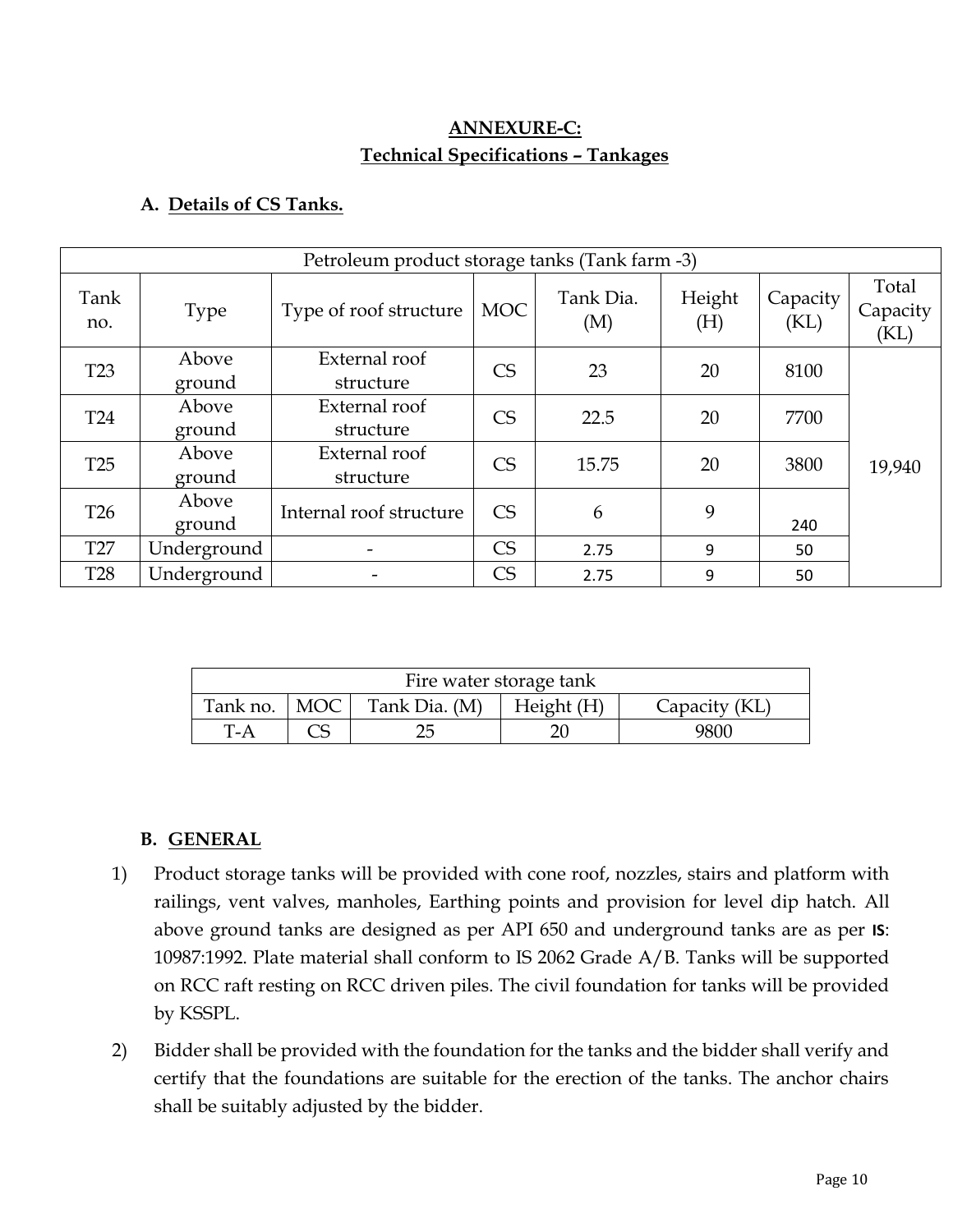- 3) Bidder shall fabricate & weld all necessary cleats /pads /members, etc. for piping supports/ fire fighting, structural & earthing, etc. on the tank wherever required.
- 4) Bidder shall use hydraulic jacks of required capacity for tank erections at site, along with the calibration certificates & test certificates (NABL approved, manufacturer report) of hydraulic jacks.
- 5) Bidder shall prepare the laydown area plan which will enable him to establish fabrication yard, storage space for plates/structural material, equipment & machinery, stores, site office etc. in co-ordination with owner's site in-charge and obtain the approval of the Owner. Any worker toilet facility will be managed by Bidder on his own & at his own cost.
- 6) The underside of plate to be copper slag blasted and coated with two final coats of coal tar epoxy (125µ each) of approved paint manufacturer before erection of C.S. tanks.
- 7) Tank External painting jobs to be carried out by the painting contractor as per our painting specifications. Blasting and primer painting of Shell / Roof Plates & structural members of external roof structure tanks shall be considered prior to Erection. Bidder shall provide necessary assistance like plate shifting from fabrication yard to blasting yard & shall be stacked properly on stand and finally back to tank fabrication area without any additional cost.
- 8) Bidder shall use plate fabricated wind girders wherever required as per approved fabrication drawing.
- 9) Water for Hydrotesting shall be provided by KSSPL at one location only. The Contractor shall make arrangement at their own cost from the source (approximately 100m) for the test.
- 10) Upon completion of successful Hydrotesting, Calibration of Tank shall be carried out through approved agencies. The Tank Calibration Certificate duly approved by Weights and Measures (Legal Metrology) Department shall be furnished within 3 days of each Hydrotest.
- 11) All petroleum product (Tank farm 2) storage tanks shall be having individual spiral staircase.
- 12) The Steel plates, Structural Material and Gratings will be offered as Free Issue Material. Nozzle Pipes and Flanges up to 12" shall be provided by KSSPL. However, flanges, necks & covers for Shell and Roof Manhole shall be plate fabricated & necessary Drilling/ Machining shall be done by the Contractor.
- 13) The quantities / shortages shall be the liability of the Contractor and the same shall be reconciled during the completion of the project.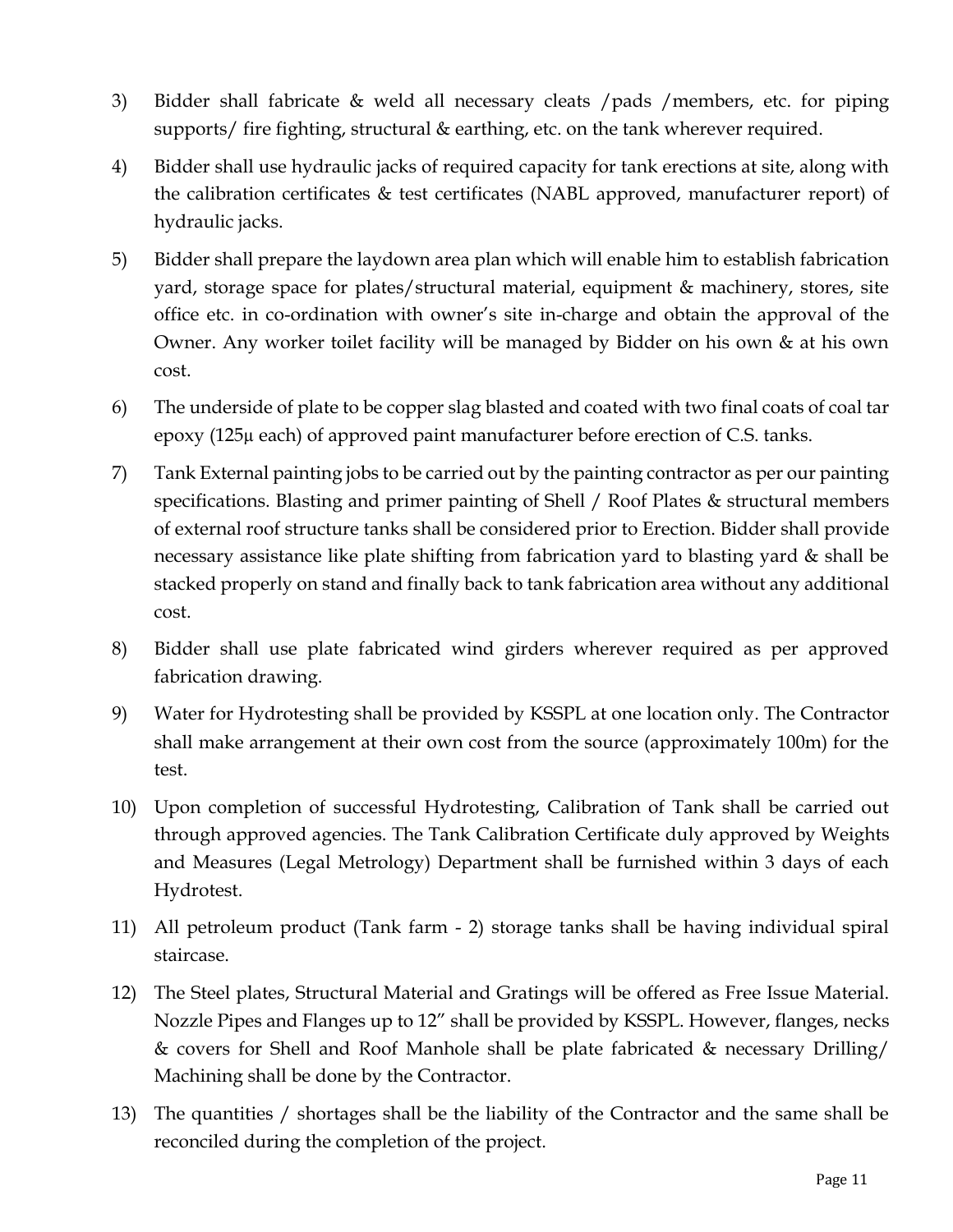- 14) Contractor shall note that other contractors will also be working at the same site simultaneously. Contractor shall coordinate, plan and schedule the activities with other contractors and ensure that the works of another contractor is not affected.
- 15) All co-ordination with local authorities shall be directly between the contractor and the local authorities. Owner shall only provide the necessary assistance with introduction or authorization letters to the contractor.
- 16) If any deviation is found during execution between the specification and the drawings, it is to be explicitly noted that the specification will hold good and supersede the drawings.

## **C. TECHNICAL SPECIFICATIONS**

- a. All tank work shall be as per drawing, technical specifications and generally as per API 650 standard for above ground tank & are as per **IS**: 10987:1992 for underground tanks. A detailed Construction Methodology / Method Statement shall be furnished to KSSPL for approval prior to commencement.
- b. Welding procedure qualification test and welder qualification test shall be carried out as per API / ASME codes and standards.
- c. All non-destructive testing and other tests should be carried out as per API 650 standard for above ground tank & are as per **IS**: 10987:1992 for underground tanks
- d. Any material or workmanship that in anyway fails to meet the requirement of the standard shall be rejected.
- e. The detailed fabrication drawings for bottom, shell, roof plates, structures & bill of materials should be provided by KSSPL. However, the same shall be reviewed and resolved for any discrepancy by Contractor in consultation with KSSPL representative.
- f. The workmanship and finish of the tank shall be in conformance to KSSPL representatives in every respect and subject to the closest inspection by our Quality Control Engineers / third party.
- g. Testing and inspection shall include radiography as per relevant code. Shell butt joints to be back chipped to sound metal and D.P. test shall be done for all requested joints, vacuum box test for Bottom /Annular Plates, hydro test, pneumatic test for all nozzles, pressure and vacuum test of the roof etc. and included in the fabrication and construction cost.
- h. Underneath of bottom plates painting to be carried out by the Bidder before laying the bottom plates on the foundation, with copper slag blasting to SA 2 ½ finish and 2 coats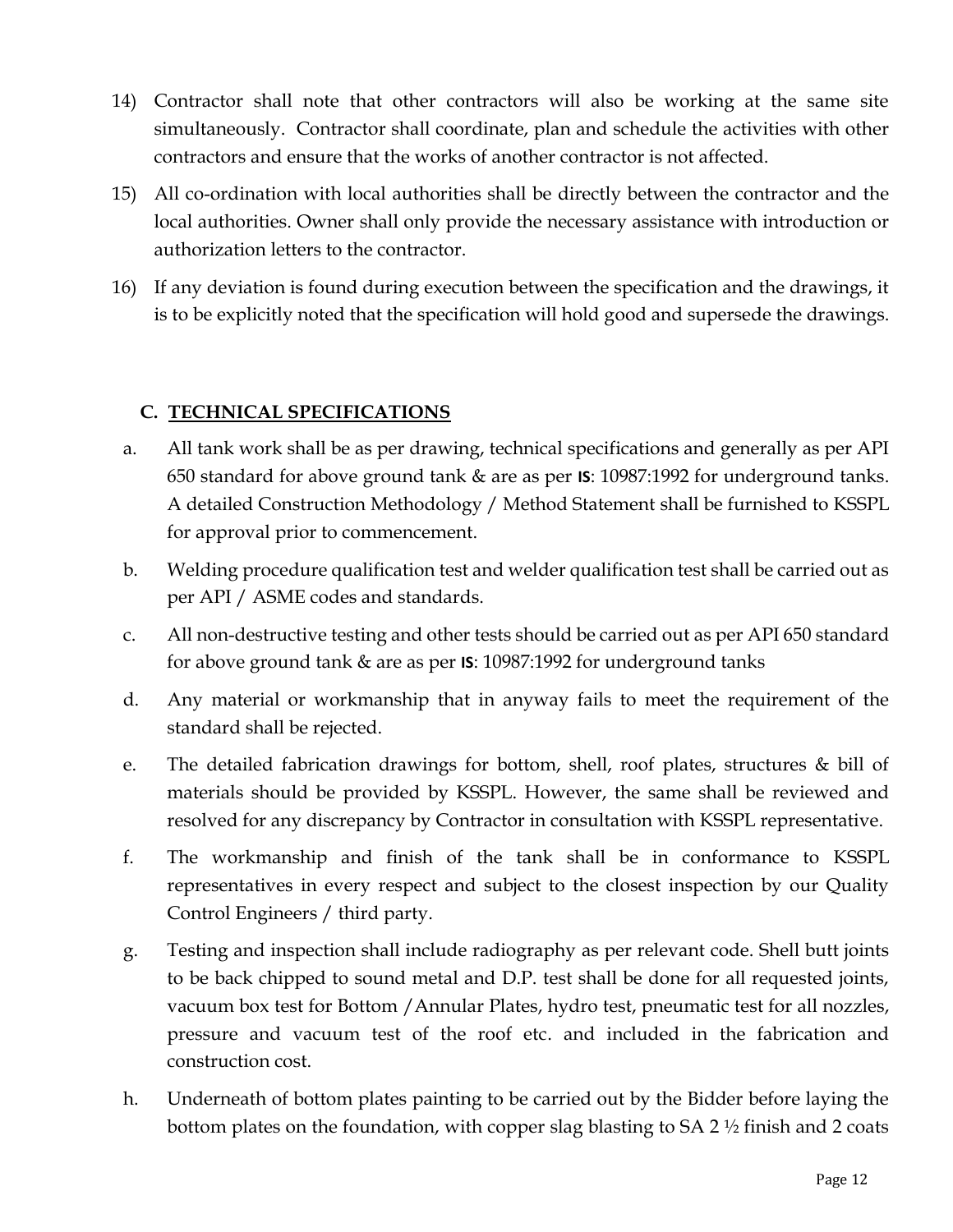of HB coal tar epoxy, 125 microns each. All paints shall be of reputed brand (Sigma, carboline, Berger, etc.). The supplier and the system shall be approved by Owner.

- i. All gratings for interconnecting platform, staircase and roof platform shall be supplied as galvanized by KSSPL and the same shall be erected by contractor.
- j. All tank work shall be as per drawing, technical specifications, API 650 standard & approved ITP.
- k. For external roof structure tanks, erection & dismantling of temporary roof structure with all required tools & tackles, scaffolding shall be borne by the contractor only.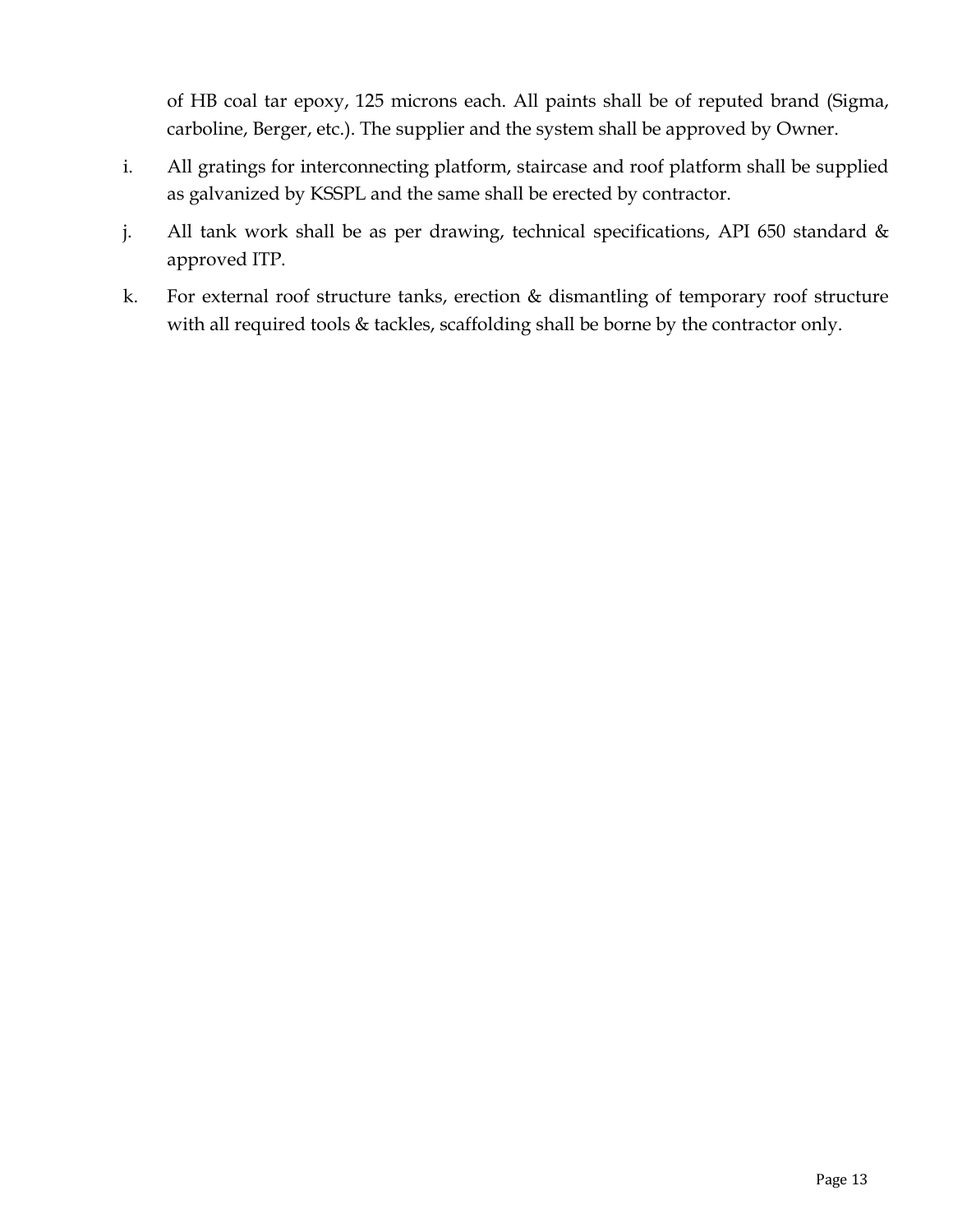## **KONKAN STORAGE SYSTEMS (KOCHI) PVT. LTD.**



#### **TENDER FOR TANK CONSTRUCTION WORK**

**Part 2**

**Schedule of Rates & Terms and Conditions**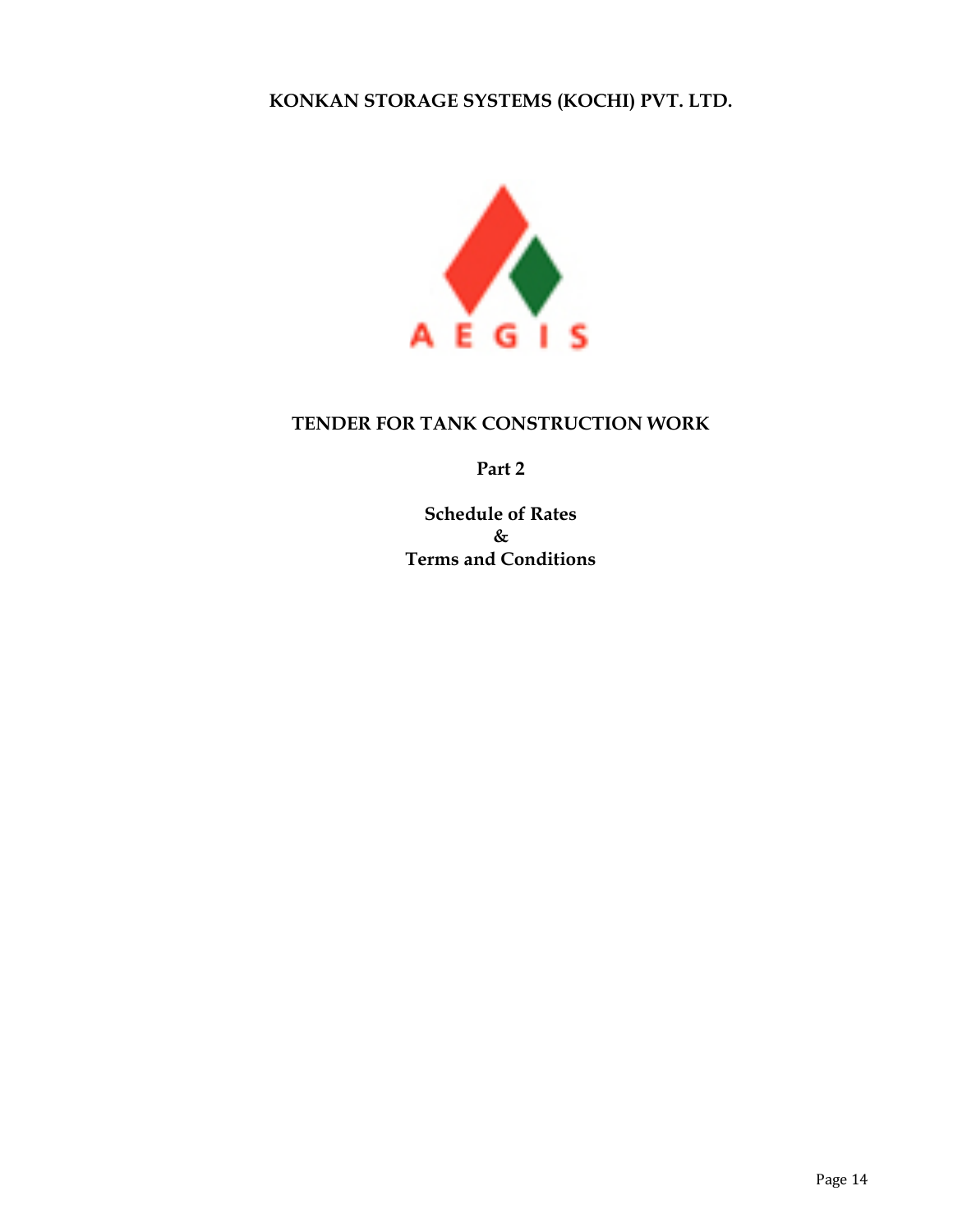### **SECTION A - GENERAL CONDITIONS OF TENDER**

#### *1. DEFINITIONS*

The following expressions hereunder and elsewhere in the contract documents used will have the following meanings hereunder respectively assigned to them namely: -

- The "Owner" shall mean "Konkan Storage System (Kochi) Private Limited" (KSSPL)incorporated in India and shall include its successors and assigns.
- The "Contractor / successful tenderer" shall mean the tenderer selected by the owner for the performance of the work and shall include the successors and permitted assigns of the Contractors.
- The "Project" shall mean detailed working of Construction Work for Storage Tanks at KSSPL, Kochi, Kerala.
- The "Project Manager" shall mean the officer nominated by owner to co-ordinate and supervise all the activities connected with the implementation of project on their behalf. The "Project Manager" may at his discretion depute owner's officer to coordinate/supervise the work of Contractor.
- The "Site-in-Charge" shall mean the Engineer nominated by the owner for the purpose of the contract or any work covered there under.
- The "Job Site" shall mean any site at which the work is to be performed by the Contractor under the contract.
- The "Work" and "Scope of Work" shall mean the totality of the work by expression or implication envisaged in the contract and shall include all material equipment and labour required for or relative or incidental to or in connection of any work and/or for incorporation in the work.
- The "Contract" shall mean the totality of the agreement between the parties as derived from the contract documents.
- The "Contract Documents" shall mean the contract documents as laid out in the Owner's standard contract format which is based on General and Special conditions of Tender.
- The "Specification(s)" shall mean the various specification as set out in the specifications forming part of the tender documents and as referred to derived from the contract and any order (s) or instruction(s) there under, and in the absence of any specifications as aforesaid covering any particular work or part of portion thereof, shall mean the relevant Indian Standard Institution specifications for or relative to the particular work or part thereof, and in the absence of any Indian Standard Institution Specification covering the relative work or part or portion thereof, shall mean the standard or specification of any other country applied in India as a matter of standard engineering practice an and approved in writing by the Site-in-Charge with or without modifications.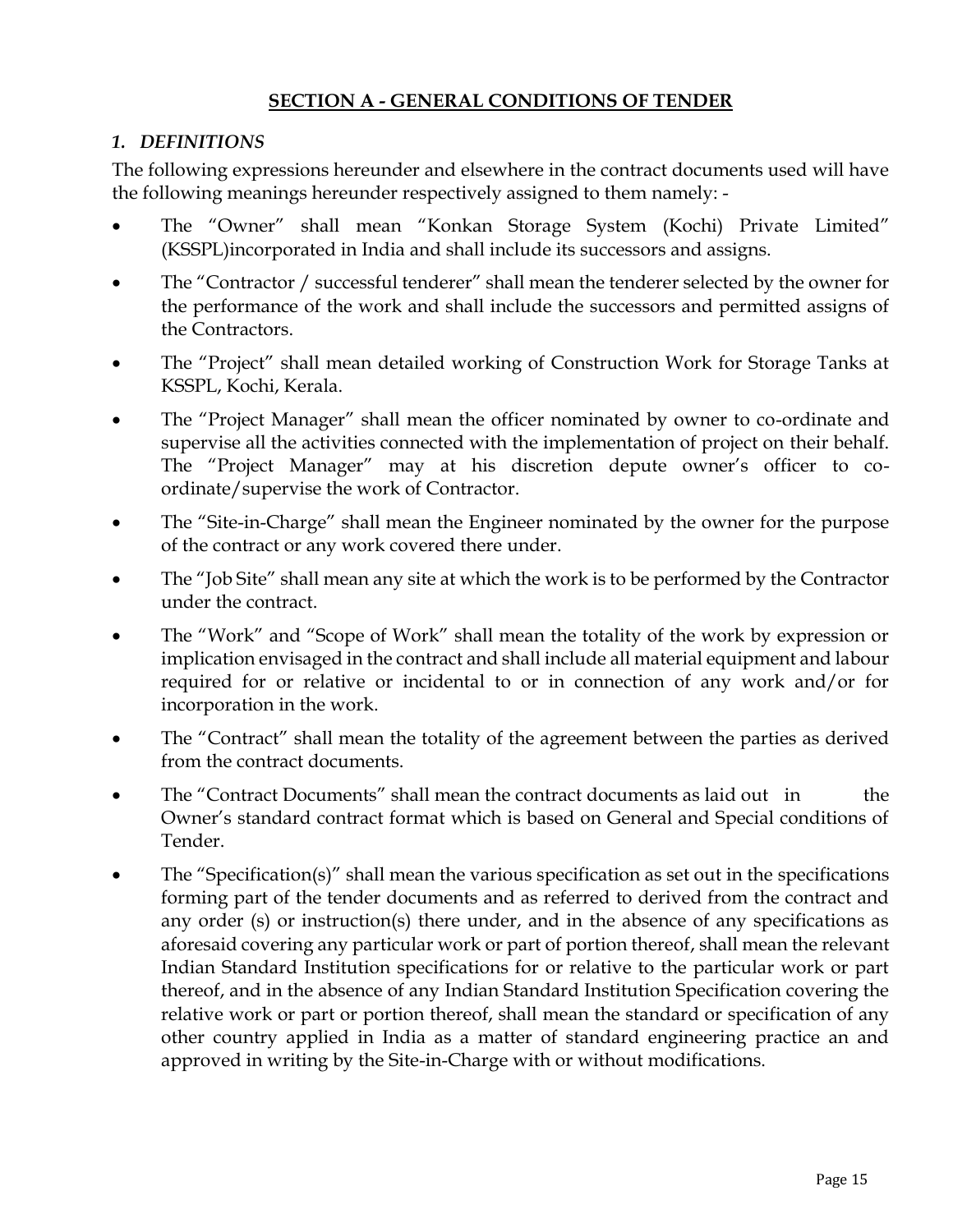- "Order" and Instruction" shall respectively mean and written order or instruction given by the Owner/Site-In-Charge within the scope of their respective powers in terms of the contract.
- "Plans" and "Drawings" shall mean maps drawing, sketches, tracings and prints forming part of the tender documents and any details or working drawings, amendments and/or modifications thereof approved in writing by the Site-In-charge or any agency notified by the Site-In-Charge, to the contractor for the purpose and shall include any other drawings or plans in connection with the work as may from time to time be furnished by or approved in writing by the Owner /Site-In-Charge or any other agency nominated by the Owner/Site-In-charge in this behalf in connection with the work.
- "Inspector" means Third Party Inspection Agency (TPIA) as specified by the Owner / Owner's authorized representative as specified in the special condition of tender.
- "Final Test Certificates" shall mean the final Test Certificate issued by Owner.
- "Completion Certificate" shall mean the completion certificate issued by the Site-in-Charge"
- "Final Certificate" shall mean the final certificate issued by the Site-In-Charge.
- "Acceptance of Tender" shall mean the Acceptance of Tender issued by the Owner of the Tender"
- The "Total Contract Value" shall mean the total contract value as specified in the acceptance of Tender, and after calculation of the entire remuneration due to the Contractor the contractor on successful of the works.
- "Progress Schedule" shall mean the time schedule of progress of work.
- "Running Account Bill" shall mean a bill for payment of "on Account' to the Contractor.
- "Schedule of Prices" shall mean the schedule or prices annexed to the Acceptance of Tender and shall include any remuneration payable to the Contractor for any work determined in accordance with the conditions.
- "Tender Documents" shall mean the Tender Documents comprising Part-I (Technical Bid) – Invitation to Tenders, Project information, General Conditions of Tender, Special Conditions of Tender, Tender Schedule, Drawings/Sketches, Data Sheets, Form of Tender and Price Schedule, Annexure, and Part II (Commercial Bid)-Form of Tender and Price Schedule, and Annexure.
- "Agreed Variation" shall mean the statement of Agreed Variation annexed to the Acceptance of Tender or a further amendment annexed to the Contract forming part thereof.
- The "Sub-Contractor" means any person of firm of Company (other than the Contractor) to whom any part of the work has been entrusted by the Contractor with the written consent of the Owner.
- The "Permanent Work" means and includes works which will be incorporated and form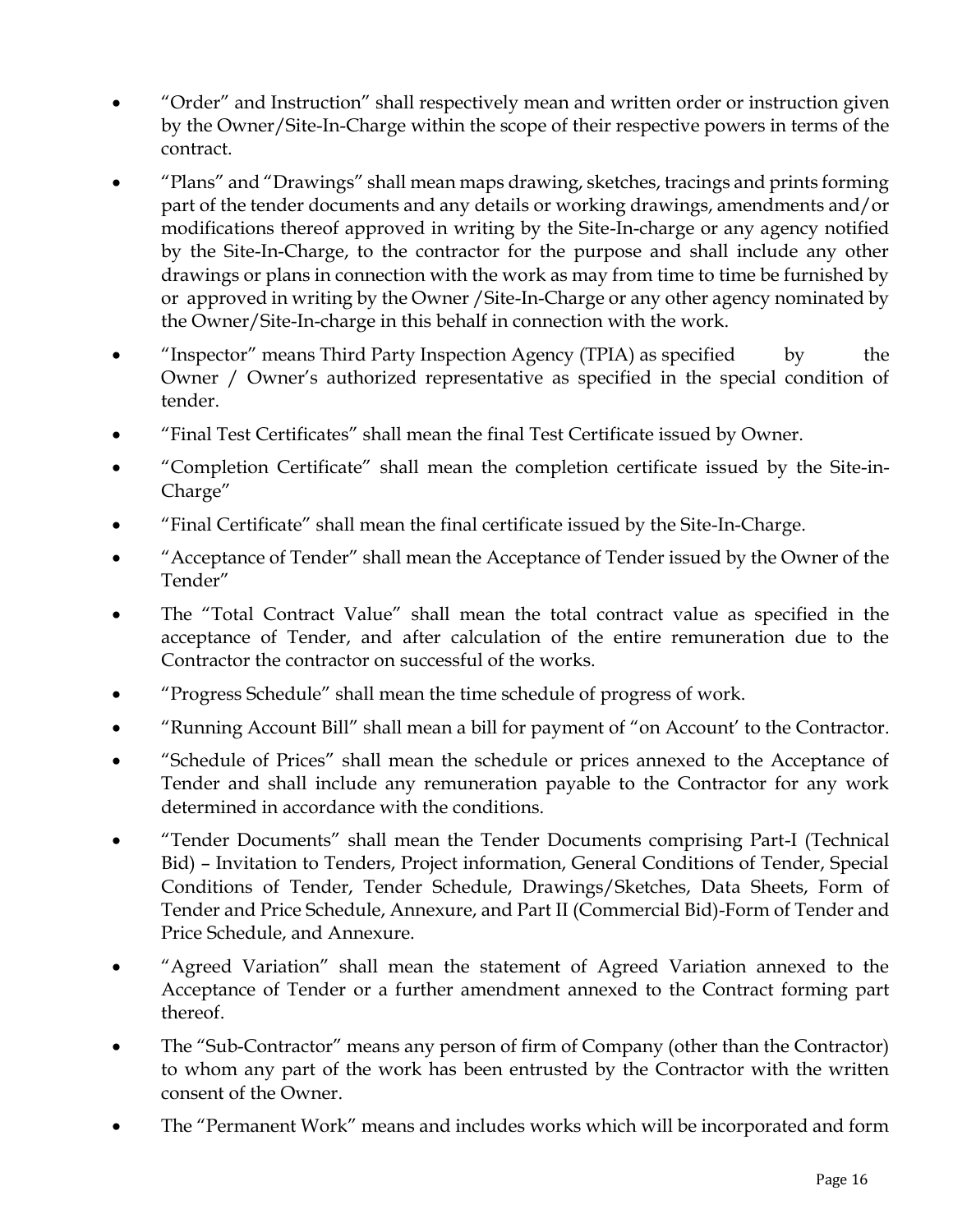a part of the works to be handed over to the Owner by the Contractor on completion of the Contract.

- The "Construction Equipment" means all appliances and equipment of whatever nature for the use in or for the execution and completion of the works unless intended to form part of the permanent work.
- "Letter of Intent" shall mean intimation by a letter to tenderer that the tender has been accepted in accordance with the provisions contained in the letter.
- The "Alteration Order or Variation Order" means an order given in writing by the Owner to effect additions to or deletions from and alterations in the works.
- All headings of the Clauses in these General Conditions of Tender or otherwise in any contract document are intended solely for the purpose of giving a broad indication of the contents of the clause and not as a summary of the contents thereof.
- Unless otherwise specifically stated, a masculine gender shall include the feminine and natural genders and vice-versa and the singular shall include the plural and vice versa.

## *2. GENERAL*

- The tenderer should study all tender documents and understand the conditions/drawing/specification etc., before quoting. If there are any doubts, he should obtain clarification from Owner. This shall not be the justification for late submission of compensating date or time to the tender. All tender documents shall govern the contract, shall form part of the contract and shall be binding during the execution till completion of works
- Owner reserves the right to modify or completely withdraw this tender at any time, without giving any notice.
- The tenderer should visit the site and acquaint himself with the site condition at his own cost including the boundary management issues.
- Under no circumstances, bids can be withdrawn or modified after submission to the Owner. Negligence on the part of the Tenderer in preparing his tender confers no right for withdrawal or modification of his tender after the tender has been opened.
- Tenderer is required to make the lowest offer for the work as per the enclosed specification and details available therein. Please not the estimated quantities given in the schedule are approximate. As the work progress, it is possible that there may be variations.
- The rates quoted should be inclusive of all materials, labour, equipment, tools/tackles, transportation of material and labour, excise, custom, octroi duty, sales tax and turn-over tax etc. All materials are to be supplied by the tenderer unless otherwise stated.
- Canvassing in connection with the tender is strictly prohibited and the tender submitted by the tenderer resorting to canvassing shall be liable for rejection.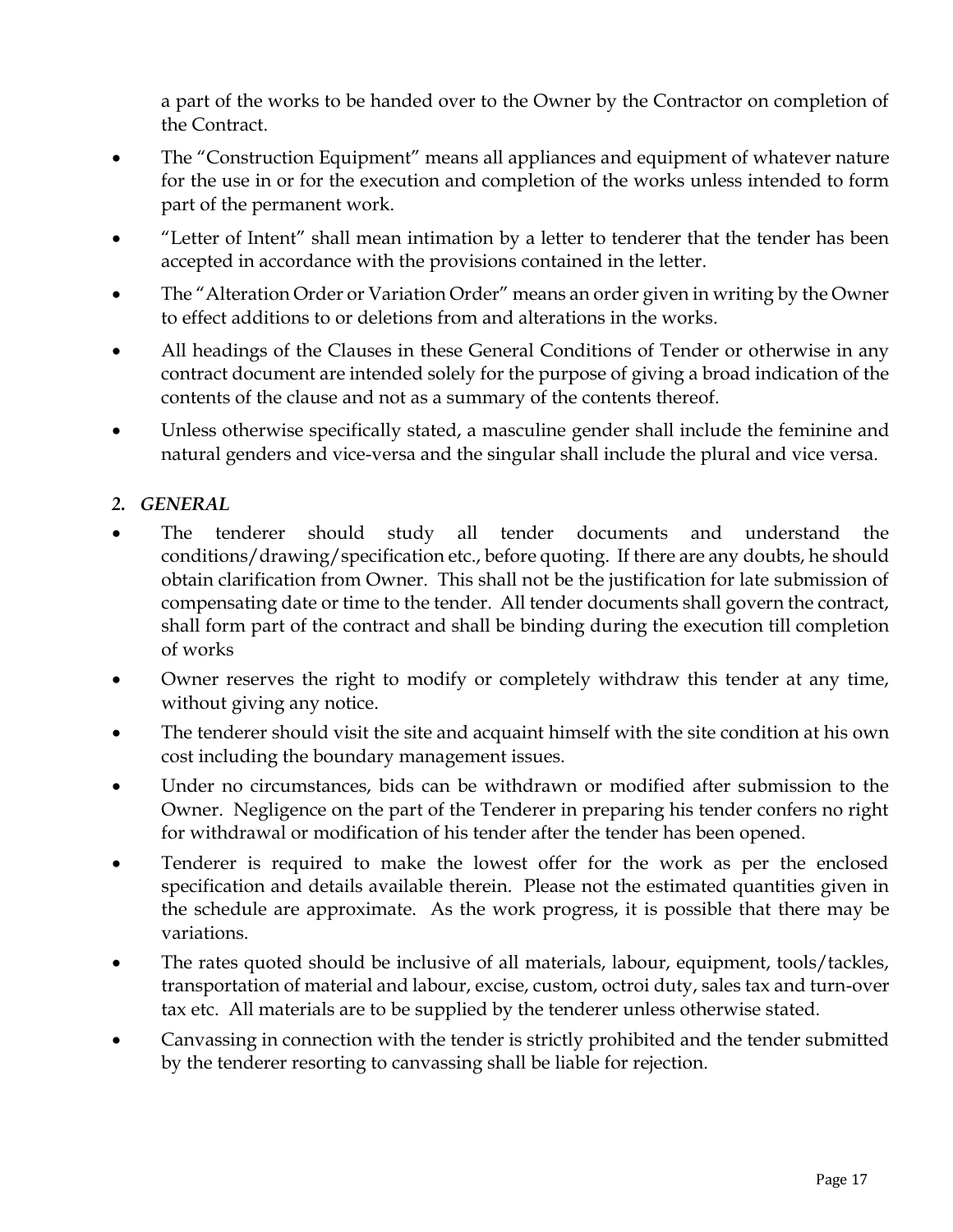- The final drawings are under preparation and shall be sequentially issued for the work. For any review, similar drawings from previous projects shall be offered. Interpreting specifications, the following order of decreasing importance shall be followed:
	- a) Drawings
	- b) Unit Rate Specifications & Technical Specifications.
	- c) Bill of Quantities
	- d) General specifications
- Incomplete/Conditional tender quotation or those received late and/or note conforming to the terms and conditions in the tender documents will be rejected. If rates are offered for part of the scope only, then the tender shall be treated as incomplete / conditional. If few special scopes are excluded citing reasons of specialization, the same shall be at the Owner's discretion to treat as complete / incomplete.
- The Owner reserves the right to reject any /every tender without assigning any reason whatsoever or to negotiate with the tenderer(s) in the manner the Owner considers suitable.

## *3. SUBMISSION OF TENDER*

- Tender document Part-A-Technical Bid and Part B-Commercial Bid should be sealed in separate covers, clearly marking 'COMMERCIAL BID" on the cover containing Commercial bid. Both the above covers should be sealed in one cover clearly marking the Tender No. and Vendor's name and address. The quotation must be submitted only in the prescribed tender schedule form supplied by the Owner.
- The sealed tender should be addressed and sent by Registered post or personally handed over to the Tender Receiving Authority specified in Tender Notice or put in the Tender Box designated for the specific work located at the address specified in the Tender Notice.
- The sealed Tender must reach the specified address before the date and time specified in the Tender Notice. Tender received after the due date and time will not be considered.
- The tenderer should quote for all items in the tender schedule. The rate should be expressed both in figures and words. Where discrepancy exists between the two, the rates expressed in work will prevail. Similarly, if there is any discrepancy between unit rate and total amount the unit rate will prevail.
- The rates should be quoted in the same units as mentioned in the tender schedule.
- All entries in the tender documents should be in ink/typed. Corrections if any should be attested by full signature of the tenderer.
- Every page of the tender documents shall be "SIGNED" by the tenderer or his authorized representative.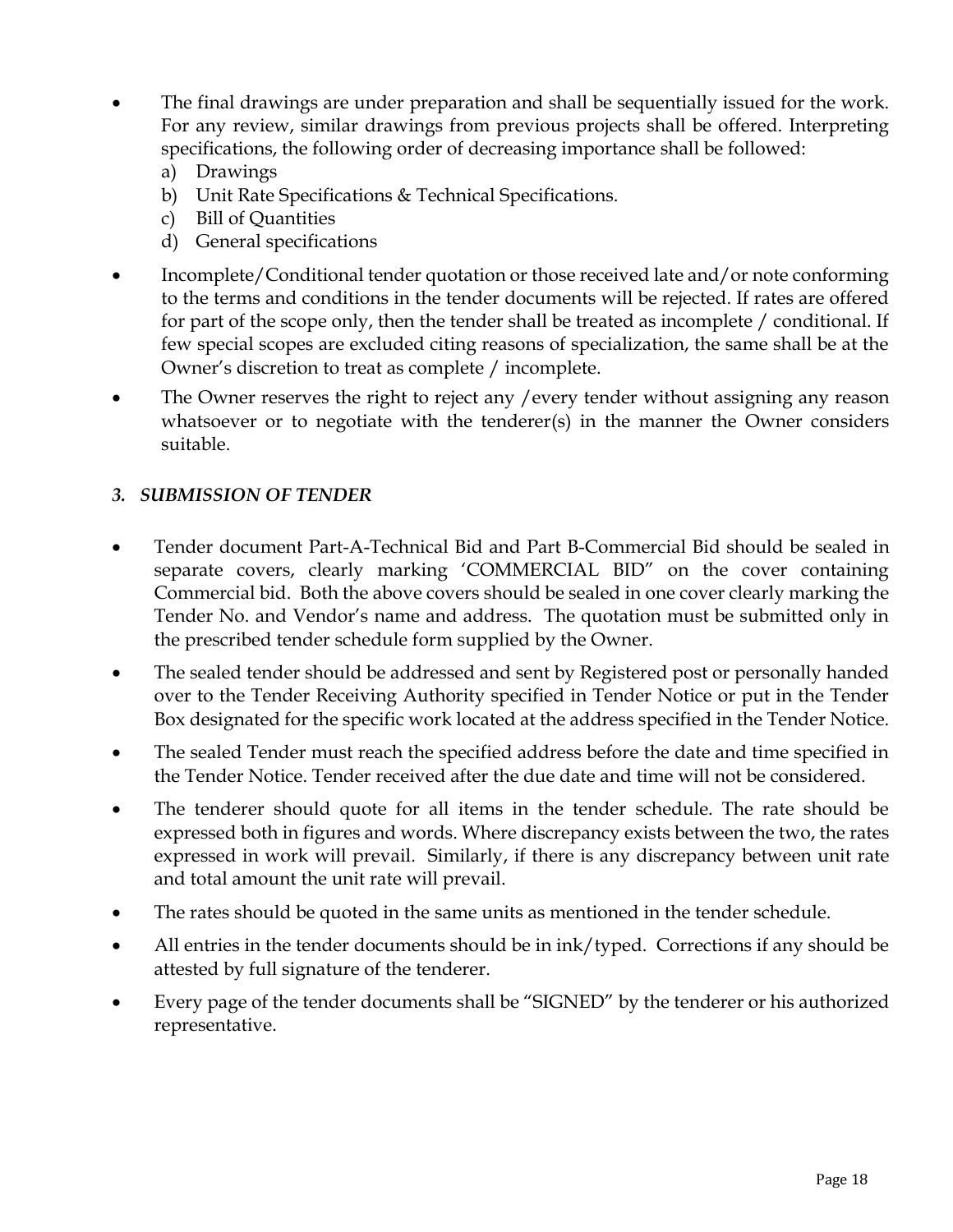• Tenderers are required to state in the tenders their addresses fully and correctly. All notices, communications and reference to any tenderer by the Owner shall be deemed to have been duly given to the tenderer if delivered to the tenderer or left at or posted to the address given by the tenderer and shall be deemed to have been so given in the case of posting on the day on which they would have reached such address in the ordinary course of post and in other cases on the day on which they were so delivered or left.

## *4. BANK GUARANTEES*

- The tenderer shall be required to furnish a Performance Bank Guarantee valid till the end of Defect Liability Period. The Defect Liability Period will be considered as 12 months from the handover or first successful hydro test of tank, whichever is earlier.
- Please note that no interest shall be paid on Performance bank Guarantee.
- The Mobilization Advance, if applicable, shall be paid only against Advance Bank Guarantee of equivalent value. This Bank Guarantee shall be valid for at-least 6 months from mobilization date. The mobilization advance shall be deducted from  $2<sup>nd</sup>$  R.A Bill onwards and shall be completely recovered in 3 equal parts before the expiry of Advance Bank Guarantee.
- The contractor should submit an earnest money deposit of Rs. 5,00,000/- (Rupees Five Lakhs only) by way of DD / Bank Guarantee favoring "Konkan Storage System (Kochi) Pvt Ltd". The Bank Guarantee shall be valid until at-least 180 days. The same shall be returned to the unsuccessful bidders, after finalization of the tender by the owner. No claims for interest / bank charges shall be entertained for any bidders.

### *5. CONTRACT AGREEMENT*

The successful Tenderers shall receive within 15 days the Owner's communication in form of Work Order / Contract / Letter of Intent. This communication shall detail the agreed price and terms and the extent of the scope.

### *6. VALIDITY*

The validity of the bid shall be for a period of minimum 90 days from the last submission date. It shall there after continue to remain valid, until,

- a) A written advice is given to the Owner giving 10 days clear notice of their intention to reverse/alter the terms.
- b) The work is completed to the satisfaction of the Owner and so certified in writing by Owner or their accredited representative in the case of successful tenderer.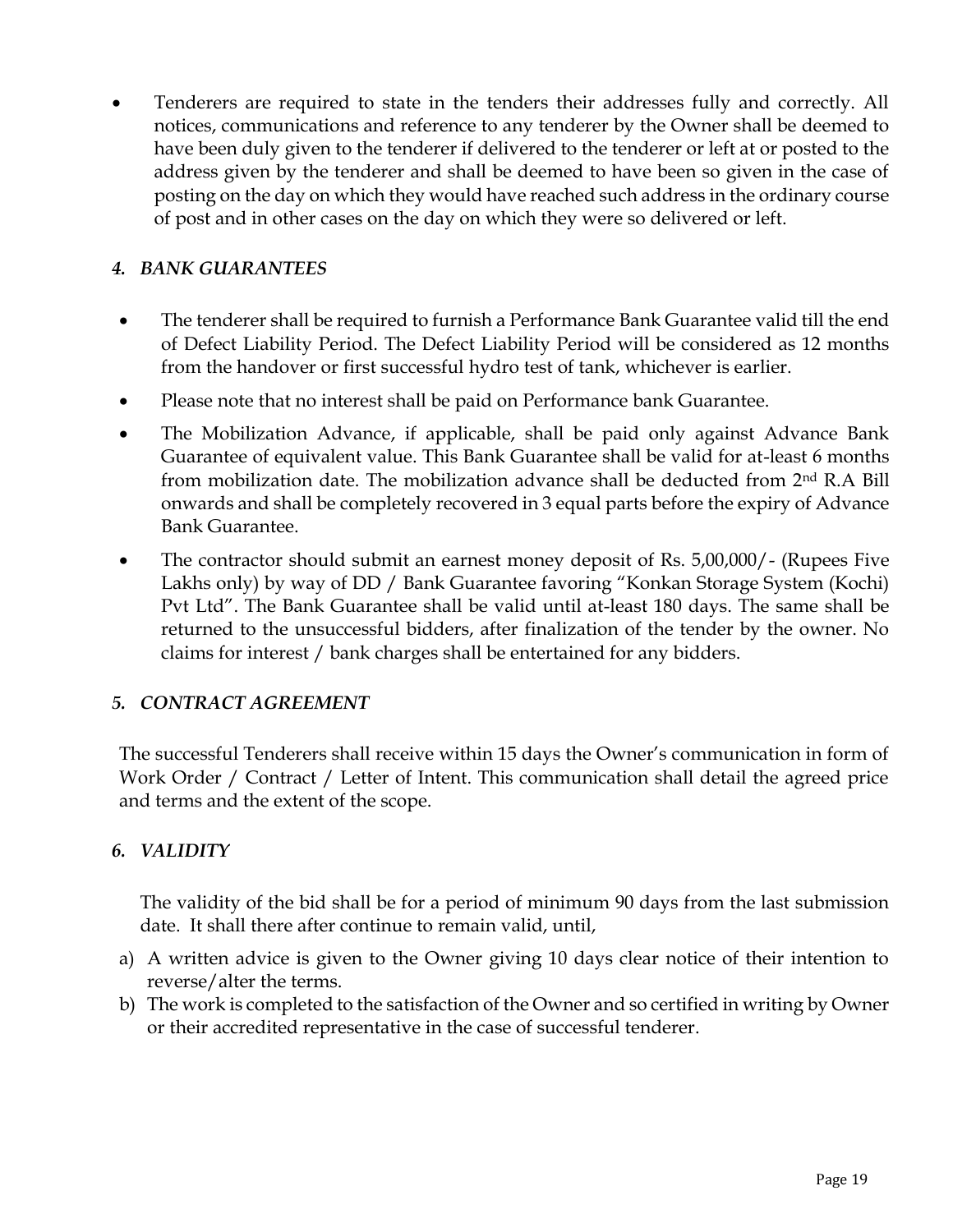## *7. QUANTITY MEASUREMENT*

- The quantities of work shown in the tender schedule are approximate and payment shall be made as per actual measurement certified by the Site-in-charge. The actual quantities may vary to any extent. The contractor is not entitled for any sort of compensation towards material procured / stored in excess of the measured and certified quantities.
- The owner reserves the right to increase or decrease the tendered quantity or replace specifications, drawings, design of any or every item or delete them at any stage of work. The contractor's claim for compensation or damages on account this shall not be entertained. Such deviation shall be adjusted at the rates contained in the contract or arrived at by calculation from contract rates.
- Detailed measurement of completed work shall be taken jointly by the Contractor and Owner/Site-in-Charge at every stage of work before proceeding to the next stage of work and shall be measured as per procedure laid down. The payment shall be made as per measured quantities, subject to their conforming to the quantities ordered as per drawing/schedules and not as per tender schedule quantities.

## *8. MOBILIZATION PLAN*

Upon receipt of Order, the Contractor shall furnish Mobilization Plan in below Heads. This shall enlist all the equipment in appropriate quantities to ensure timely project completion.

- Equipment and Machineries To include timeline and numbers of equipment viz: Rolling machine, Welding Machines, Hydraulic Jacks, Power Packs, Hydra-Crane, Cutting sets, Tools and Tackles, DG Sets, etc.
- Manpower To include timeline and numbers of Manpower category-wise viz: Site In-charge, Engineers, Supervisors, QA/QC, Safety, Qualified Welders, Fabricators, Fitters, Grinders and supporting crew. The Welder qualification process shall be planned well to ensure appropriate qualified welders' availability.
- NDT Agency The Plan should include the requirement of NDT agency and the Contractor should ensure the availability of the Agency whenever required in order not to hamper the progress.

## *9. TIME FOR COMPLETION OF WORK*

The timeline is the essence of this Contract. The Contractor shall deploy enough resource to construct all tanks simultaneously on the Tank Foundation. The requisite Pre-Fabrication shall commence in advance and will go parallel to Tank Erection. The Handover of each tank shall be maximum 2 months, from the date of Letter of Intent / Work Order whichever is earlier, for T 23 to T25 & T-A, 1 month for T26 & UG tanks T 27/28 from the handover of Civil Foundation and Steel Plates. The Contractor shall consider 24x7 working to ensure the timely completion. All needful arrangement to support night working shall be done by the Contractor.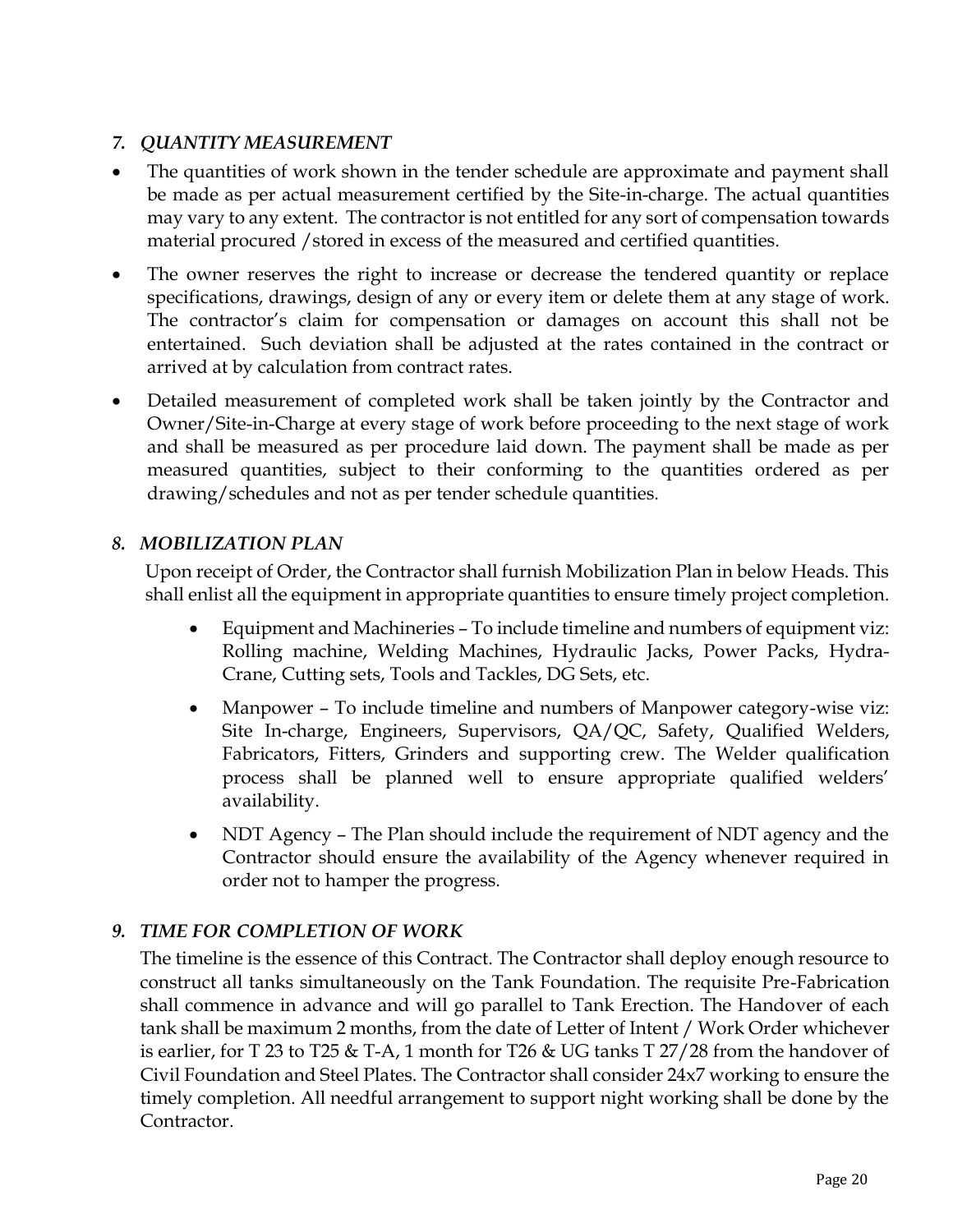The tenderer should prepare a detailed Project Plan to meet the desired schedule. KSSPL shall identify the priorities of tank. A sub-plan shall detail individual tank construction in said schedule. These plans will be continuously monitored, and measures shall be taken every week to mitigate the shortcomings.

The Contractor shall furnish the following to ensure individual tank completion AS PER schedule provided above, along with bid-

- 1. Manpower planning with its breakup
- 2. List of machineries
- 3. List of tools & tackles

### *10. PROJECT MONITORING*

The Project Plan shall be monitored on Daily / Weekly / Monthly basis. The Contractor shall furnish DPR (Daily Progress Report) in mutually agreed format vide email. The DPR shall minimum include the activities executed on daily basis, manpower availability and Progress Constraints. All the measurements of actual v/s plan shall be done.

A Weekly Review Meeting shall be conducted at Site including the Site In-charges from both sides. The Minutes shall be floated in the agreed email forum.

Where shortcomings are observed, the contractor shall be advised to take up mitigation plans. If the Contractor fails to take mitigation measures or display reasonable improvement, KSSPL shall resort to counter-measures. The expenses towards the countermeasures shall be debited from the Contractor's bills.

### *11. PARTIAL PROJECT EXECUTION*

The partial execution of the awarded Contract shall be unacceptable. In the event of incomplete execution, KSSPL will be forced to get it executed from another Contractor. All extra expenses incurred by KSSPL would be debited from the pending bills of the Contractor.

In case of intermittent stoppage of work, without being instructed by KSSPL, the payment shall be appropriately and duly kept on Hold. This would be released upon recommencement of work.

## *12. STOPPAGE OF WORK*

In case it becomes necessary for the Owner to temporarily suspend or postpone the work partly or fully due to unforeseen circumstances, Owner shall not be liable for any compensation on account of the resultant delay / stoppage of work.

### *13. SUBCONTRACTING*

No part of the contract shall be sublet without the written permission of KSSPL, the employers nor shall be transferred by a 'Power of Attorney authorizing others to carry out the work or receive payment on behalf of the tenderer.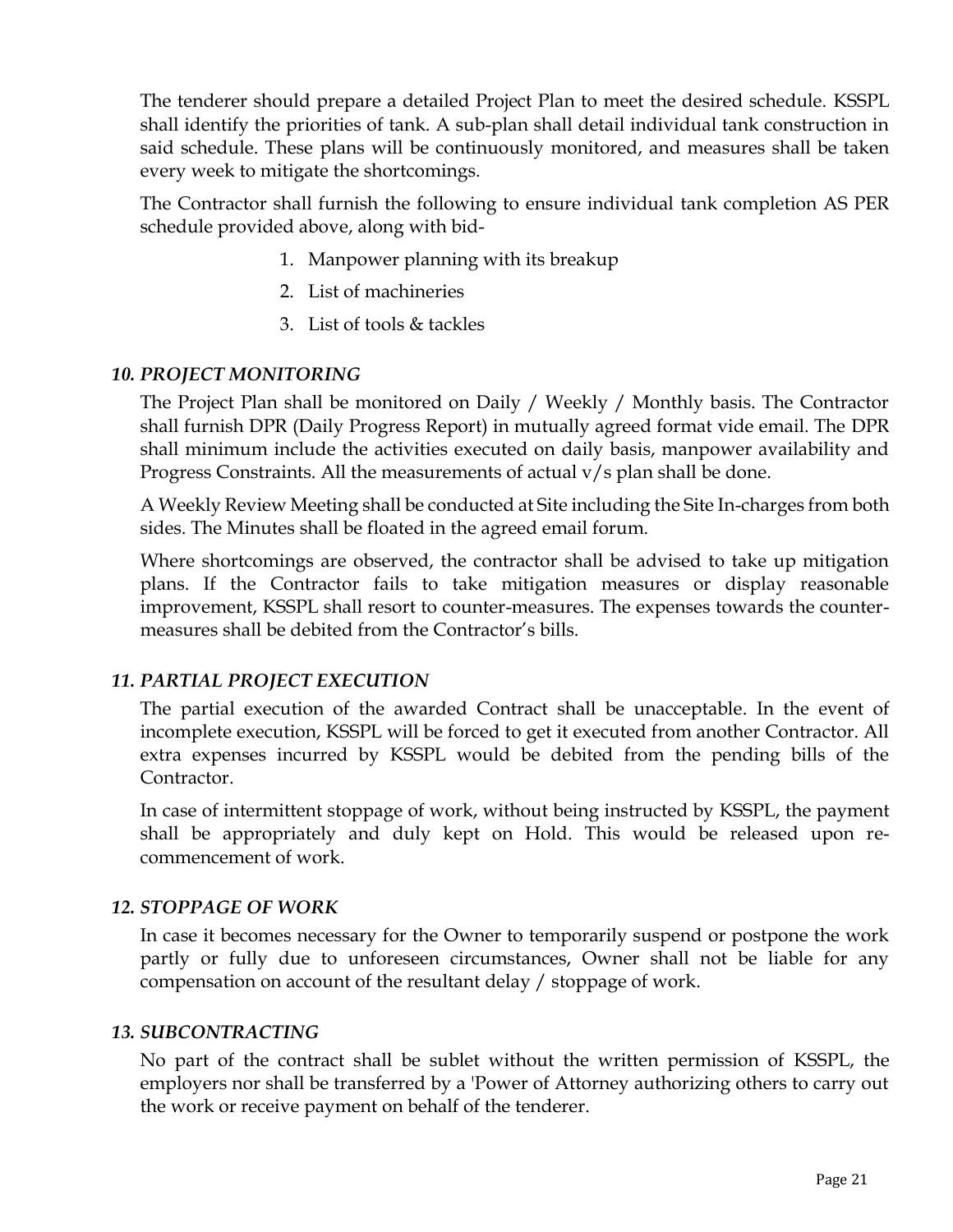### *14. INSPECTION AND TESTING*

A Field Quality Plan (FQP) or Quality Assurance Plan (QAP) shall be furnished by each tenderer as part of each bid document. This FQP shall be reviewed and approved and the same shall form an integral Inspection document at site.

### *15. DEFECTS LIABILITY PERIOD*

Twelve months from date of handover.

### *16. VIRTUAL COMPLETION CERTIFICATE:*

VCC will be issued to the CONTRACTOR once the CONTRACTOR and the OWNERmutually agree that the job is complete. The defect and liability period will commence from that date. The certificate will be issued by the Structural & Architectural Consultant.

### *17. COMPENSATION FOR DELAY IN COMPLETION*

- The period of completion for all tanks shall be 2 months from the date of handing over of Civil Foundation and supply of Free Issue Material. The Period shall be achieved by appropriate resource allocation and utilization. The rates quoted by the contractor shall be inclusive of all the cost for working in double shift and / or in overtime and /or on holidays to meet our schedule. However, contractor will try to finish the work at the earliest possible time for stage wise completion & commissioning based on KSSPL's priority with mutual agreement. If the Progress of the work is not up to the expectation / planned level of KSSPL, the Contractor shall be intimated to reinforce resources or work extra hours to cover / compensate the time loss. No additional claim shall be accepted by KSSPL for this reinforcement or extra working hours. If the progress of work is still not satisfactory, KSSPL shall advise the Contractor to enact to the shortfall.
- In case of any delay in completion of the work beyond the specified completion date, the Owner shall be entitled to be paid Liquidated Damages by the Contractor. The liquidated damages shall be initially at the rate of 0.5% (half percent) of the total contract value for every week of the delay subject to a minimum of 2% and maximum of 10% of the total contract value. The liquidated damages shall be recovered by the Owner out of the amounts payable to the Contractor or from the Performance Bank Guarantees or from the Retention Money retained from the Bills of the Contractor, either under this contract or any other contract.
- Owner shall have the right engage more than one contractor / split the job among different contractors at its discretion, for the execution of job.
- Notwithstanding what is stated in clause above, the Owner shall have the right to employ any other agency to complete the remaining work at the risk and cost of the Contractor in the event of his failing to complete the work within the stipulated milestones of the schedule.
- The Contractor shall present in writing to the Site-in-Charge on account of the following for the extension in Contract period: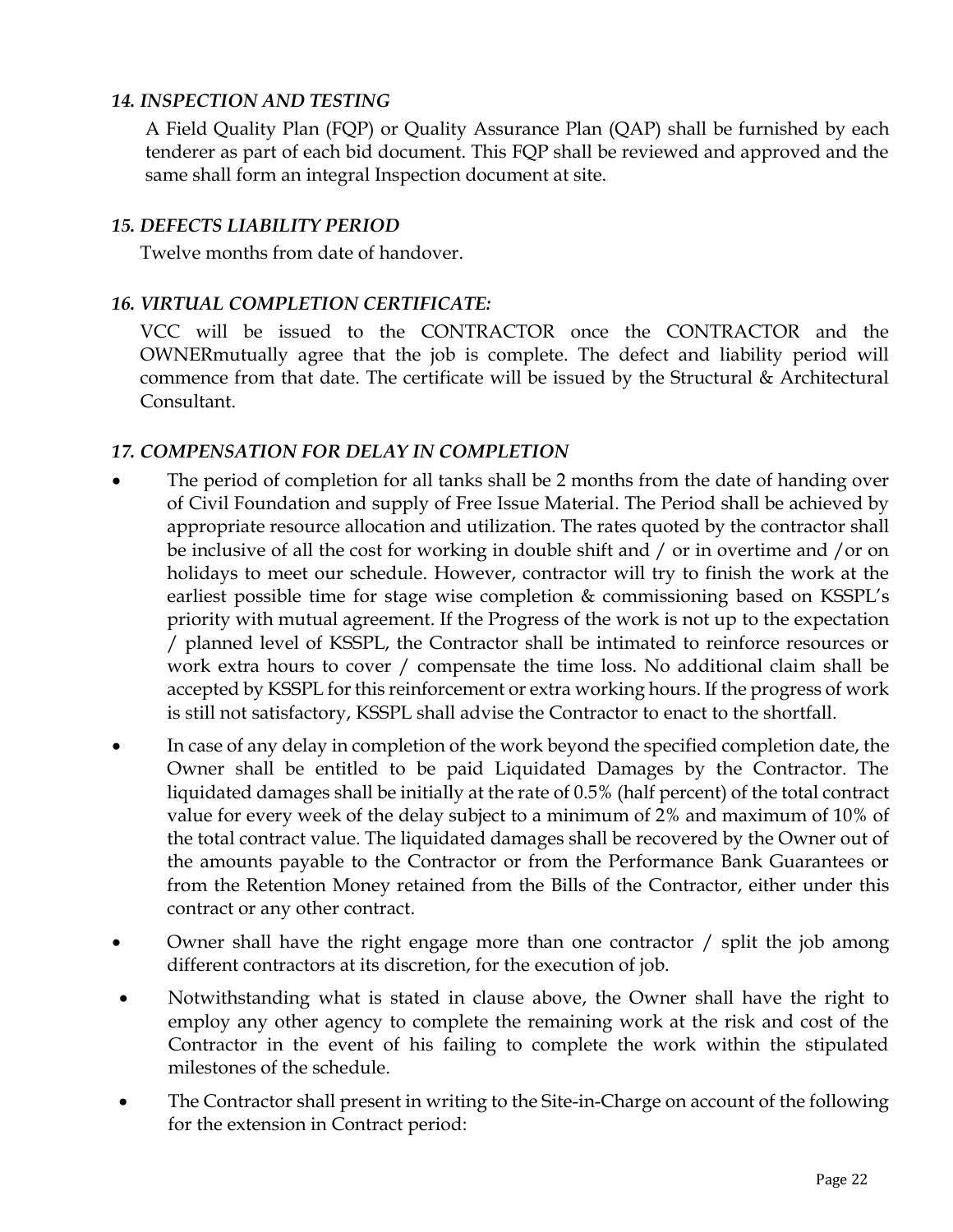- Force Majeure
- Inclement Weather Conditions
- Delay from other Contractors engaged by the Owner
- Boundary or public disputes
- Legal Proceedings
- Insufficiencies in Schedule of Rates
- The Site-in-charge shall thereby prepare a fair and reasonable Extension for the schedule and furnish to the Contractor, who shall constantly use his best endeavor to the satisfaction of the Engineer to proceed with the works. Nothing herein shall prejudice the right of the Owner under the Clause 18 herein after.

## *18. PERFORMANCE / FAILURE OF CONTRACTOR*

- If the performance of the successful tenderer is found to be unsatisfactory, the company reserves the right to cancel in part or whole of the contract and gets the work executed through alternate means at the entire risk and cost of the successful tenderer.
- The successful tenderer shall not consider independently, any change in specifications mentioned in the tender documents. In case of doubt he will refer the matter in writing to the Owner/Site-In-Charge and act as per clarifications given by the Owner/Site-incharge. Any change in the work involving changes in original specifications quantities /additional items of work, should be covered by obtaining suitable variation order (s) from the Owner/site in charge immediately.
- If the contractor after receipt of written notice from the Site-in-charge requiring compliance within 10 days fails to carry out and execute any work in accordance with this contract and or to comply with Site-in-charge's instructions then the Owner with the consent and may employ and pay other persons to execute any such work whatsoever that may be necessary to give effect thereto, and all costs incurred in connection there with shall be recoverable from the Contractor by the Owner as a debit and may at the option of the owner be deducted from any money due to or to become due to the Contractor.

## *19. TERMINATION OF CONTRACT BY THE OWNER*

The owner may terminate the contract at any stage for reasons to be recorded in the letter of termination. The Owner inter alia may terminate the Contract for any or all of the following reasons that the contractor

- has abandoned the work/Contract.
- has failed to commence the works or has without any lawful excuse under these conditions suspended the work for 15 consecutive days.
- has failed to remove materials from the site or to pull down and replace the work within 15 days after receiving from the Project Manager written notice that the said materials or work were condemned and/or rejected by the Engineer under specified conditions.
- has neglected or failed to observe and perform all or any of the term's acts, matters or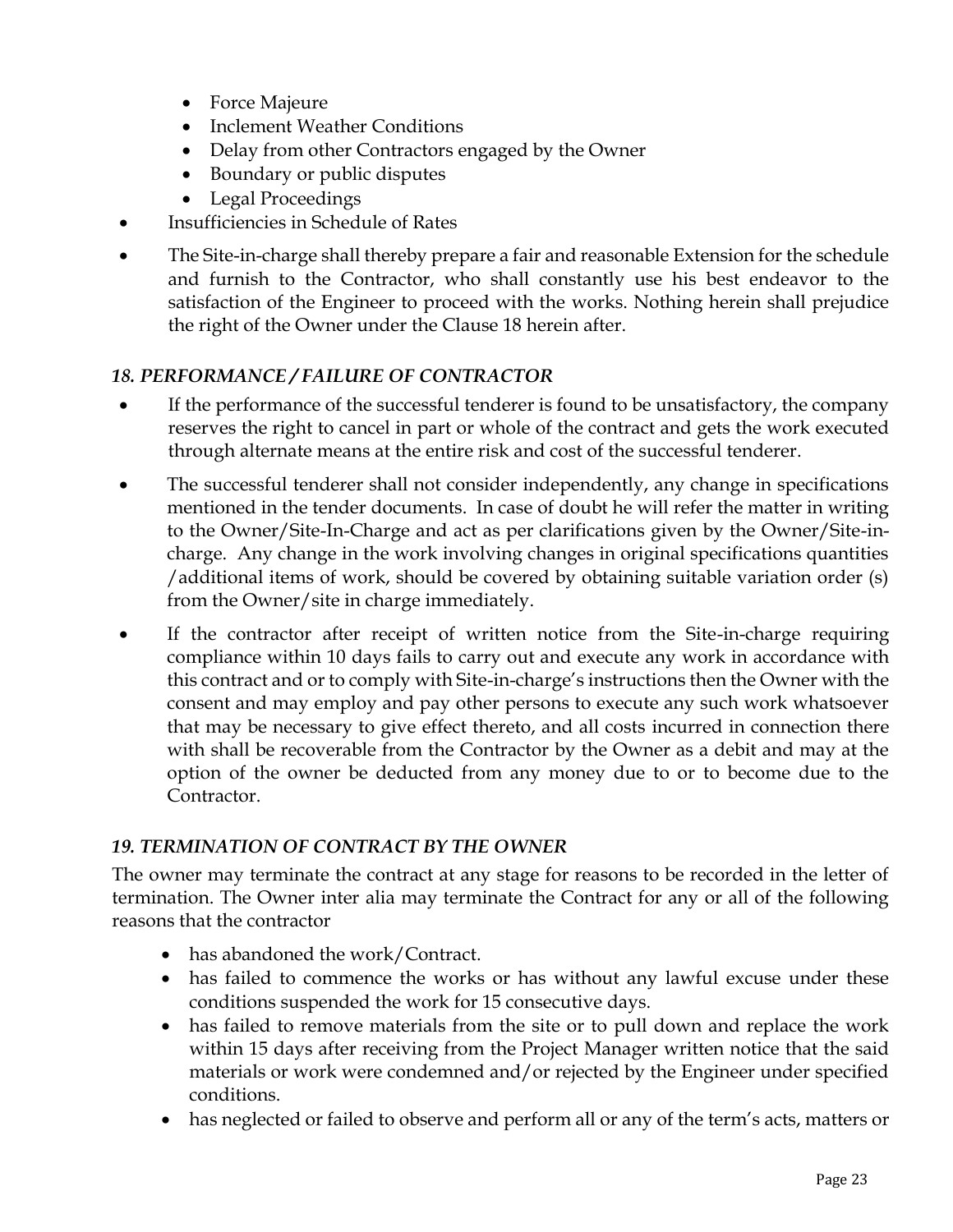things under this Contract to be observed and performed by the Contractor including the compliance to the instructions of Site Engineer and/or Third party Inspector and/or paint manufacturer.

• has to the detriment of good workmanship or in defiance of the Site Engineer's and/or Third-Party Inspectors and/or Paint manufacturer's instructions to the contrary sublet any part of the Contract.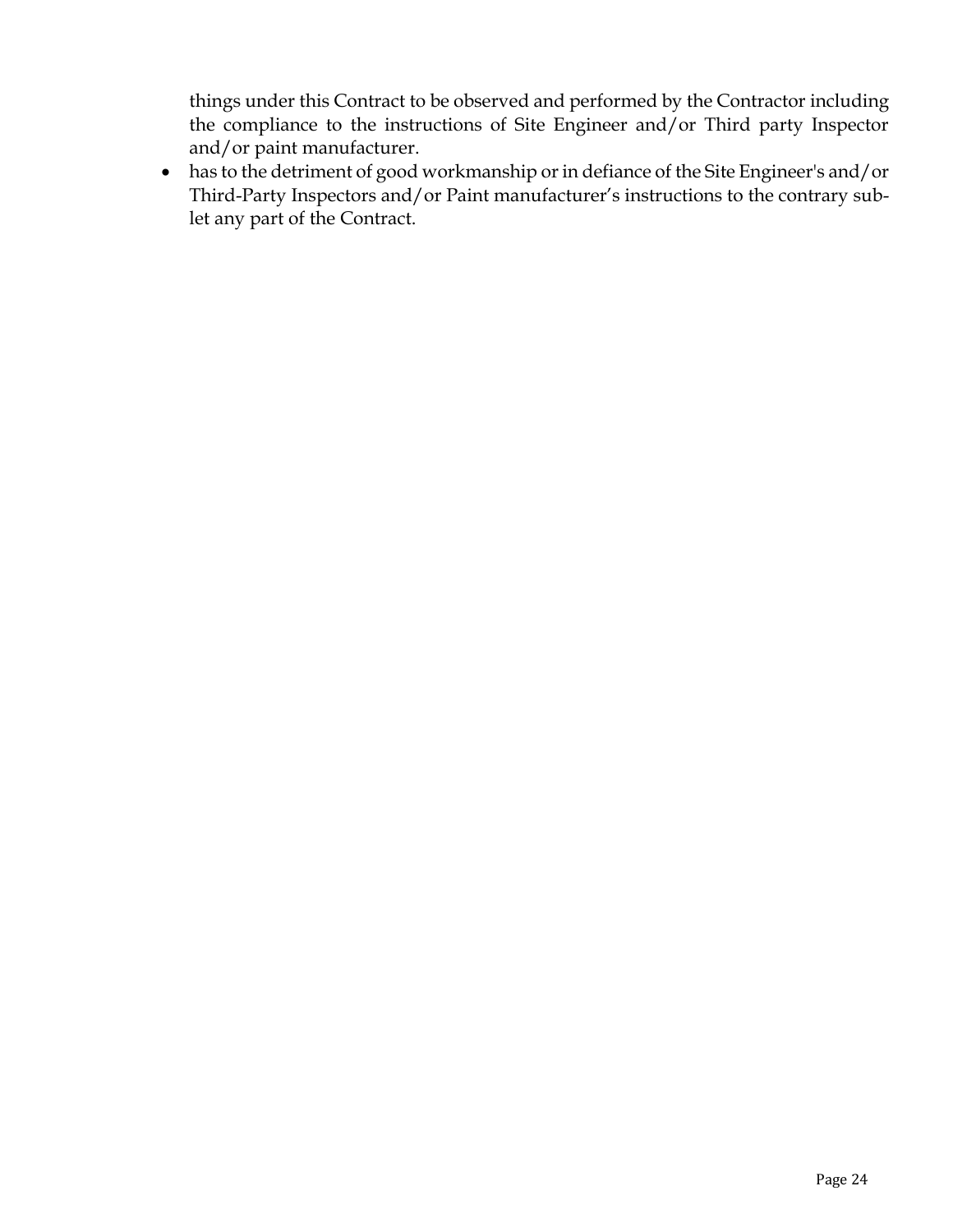- has acted in any manner to the detrimental interest, reputation, dignity, name or prestige of the Owner.
- has stopped attending to work without any prior notice and prior permission for a period of 15 days.
- And his workmen have been found not complying to the safety requirement of Worksite and are found to be engaged or involved in Unsafe Acts and accidents on the site.
- has become untraceable.
- has without authority acted in violation of the terms and conditions of this contract and has committed breach of terms of the contract in best judgment of the owner.
- has been declared insolvent/bankrupt.
- in the event of sudden death of the Contractor.
- has been charged by police or convicted by courts in India for Illegal acts, ransom, money extortion and criminal intimidation etc. during the contract period.

### *20. CONTRACTOR'S STORE*

Contractor shall construct suitable godowns for storing tools. However, space for site office cannot be offered at site. The contractor however will have to dismantle all such sheds, toilet and vacate the land of all debris etc. at his own expense after completion of work.

### *21. EXTRA ITEMS / NON-TENDER ITEMS*

Rates for extras items/work as may be ordered shall be determined by the consultant / Employer as follows:

The rate of extra item shall be submitted by Contractors before execution of work. The same shall be confirmed by Clients/Consultant. If not specified, the rates for that item shall be derived from the nearest similar item in the Tender. In case of no similar items, item rate shall be derived at the actual expenditure incurred in execution of the item inclusive of any taxes, Octroi, etc. plus 15% for contractor's profit, plant, machinery, tools, and supervision and overhead etc. The actual expenditure will have basis of materials and labour as per actual working rate analysis. In case of materials supplied by owners at fixed prices, only 5% overhead & profit will be admissible on the cost of such material.

For extra items contractors shall get the instructions confirmed in writing from Engineer in charge before executing the work  $&$  keep proper record of same.

Any verbal instruction given by Engineer-in-charge for executing work or any other items, which are not shown in drawing, the contractors will write the same & get the confirmation from Engineer in charge before execution. He shall also keep the proper record of the same. Cost of work executed on verbal instructions without confirmation in writing from consultant/ Employer will not be paid.

## *22. WATER AND ELECTRICITY*

The Water and Power required for the work shall be arranged by the successful tenderer at their own cost.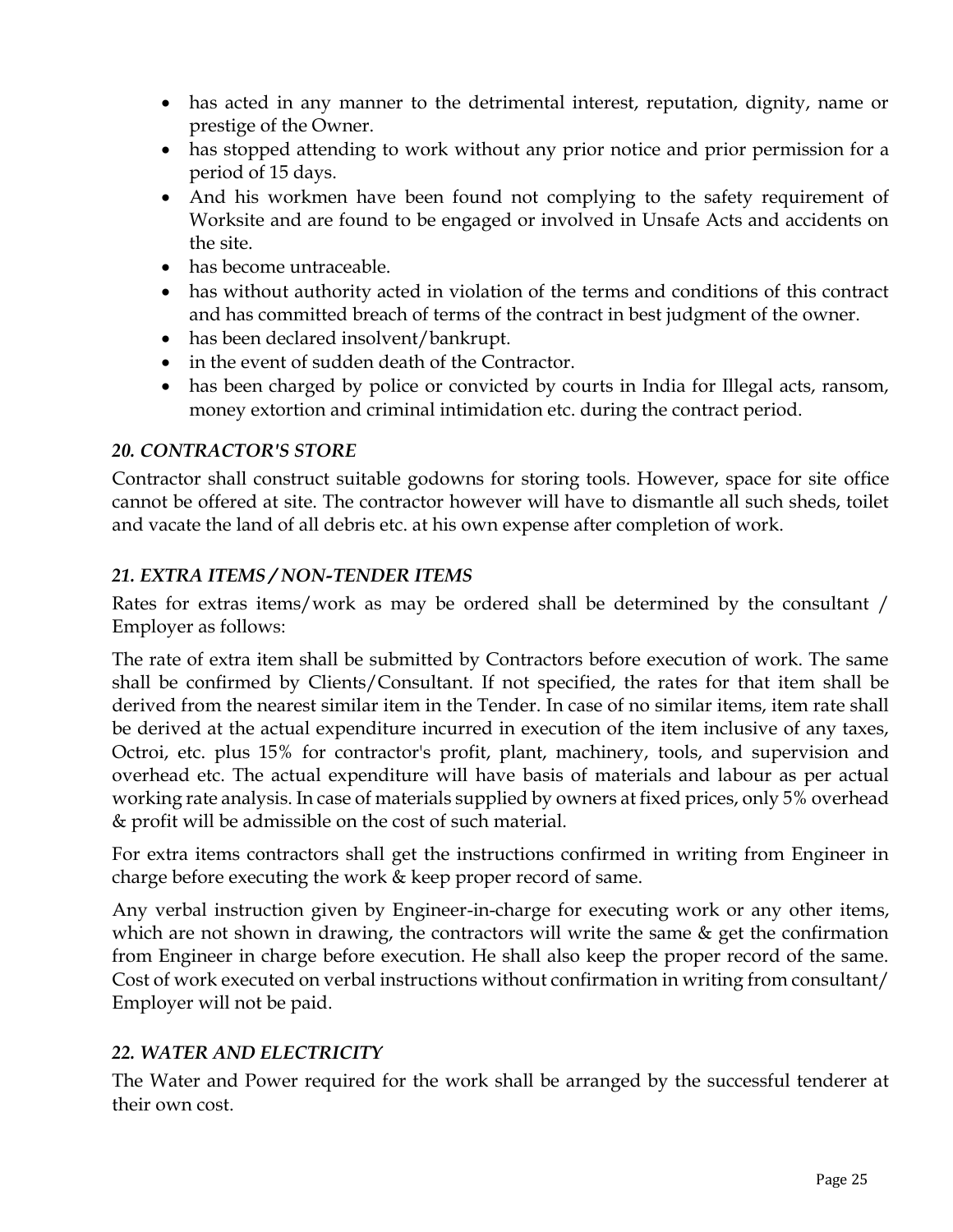### *23. INSURANCE AND LABOUR*

Contractor shall at his own expense obtain and maintain an insurance policy with a Nationalized Insurance Company to the satisfaction of the Owner as provided hereunder.

#### *24. EMPLOYEES STATE INSURANCE ACT*

The Contractor agrees to and does hereby accept full and exclusive liability for the compliance with all obligations imposed by Employees State Insurance Act, 1948, and the Contractor further agrees to defend indemnify and hold Owner harmless from any liability or penalty which may be imposed by the Central, State or local authority by reason of any asserted violation by Contractor, or sub-contractor of the Employees' State Insurance Act, 1948 and also from all claims, suits or proceedings that may be brought against the Owner arising under, growing out of or by reason of the work provided for by this contract whether brought by employees of the Contractor, by third parties or by Central or State Government authority or any political sub-division thereof.

The Contractor agrees to file with the Employees State Insurance Corporation, the Declaration forms and all forms which may be required in respect of the Contractor's or sub-contractor's employee whose aggregate remuneration is within the specified limit and who are employed in the work provided or those covered by ESI Act under any amendment to the Act from time to time.

The Contractor shall deduct and secure the agreement of the sub-contractor to deduct the employee's contribution as per the first schedule of the Employee's State Insurance Act from wages and affix the employee's contribution cards at wages payment intervals. The Contractor shall remit and secure the agreement of the sub-contractor to remit to the State Bank of India, Employee's State Insurance Corporation Account, and the Employee's contribution as required by the Act.

The Contractor agrees to maintain all records as required under the Act in respect of employees and payments and the Contractor shall secure the agreement of the sub-contractor to maintain such records. Any expenses incurred for the contributions, making contribution or maintaining records shall be to the Contractor's or sub-contractor's account.

The Owner shall retain such sum as may be necessary from the total contract value until the Contractor shall furnish satisfactory proof that all contributions as required by the Employees State Insurance Act, 1948, have been paid.

#### *25. WORKMAN'S COMPENSATION AND EMPLOYEE'S LIABILITY INSURANCE*

Provide Insurance for all the Contractor's employees engaged in the performance of this contract. If any of the work is sublet, the Contractor shall ensure that the sub-contractor provides workmen's compensation and Employer's Liability Insurance for the latter's employees who are not covered under the Contractor's insurance.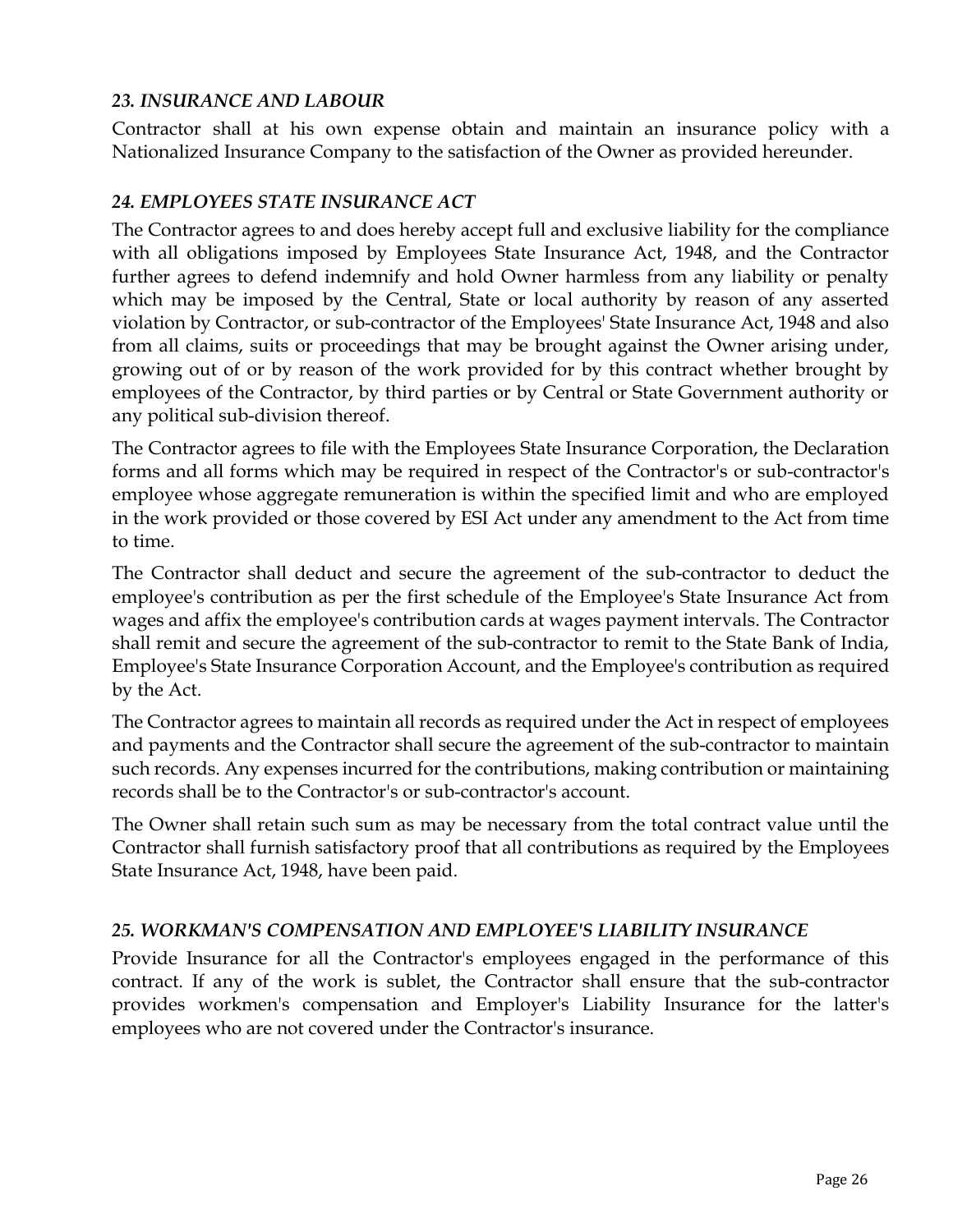## *26. AUTOMOBILE LIABILITY INSURANCE*

Contractor shall take out Insurance to cover all risks to Owner for each of his vehicles plying on works of this contract and these insurances shall be valid for the total contract period. No extra payment will be made for this insurance. Owner shall not be liable for any damage or loss not made good by the Insurance Company, should such damage or loss result from unauthorized use of the vehicle. The provisions of the Motor Vehicle Act would apply.

## *27. FIRE INSURANCE*

Contractor shall within two weeks after award of contract insure the Works, Plant and Equipment and keep them insured until the final completion of the Contract against loss or damage by accident, fire or any other cause with an insurance company to be approved by the Employer/Consultant in the joint names of the Employer and the Contractor (name of the former being placed first in the Policy). Such Policy shall cover the property of the Employer only.

## *28. ANY OTHER INSURANCE REQUIRED UNDER LAW OR REGULATION OR BY OWNER*

- Contractor shall also provide and maintain any and all other insurance which may be required under any law or regulations from time to time. He shall also carry and maintain any other insurance which may be required by the Owner.
- The aforesaid insurance policy / policies shall provide that they shall not be cancelled till the Engineer-in-Charge has agreed to their cancellation.
- The Contractor shall satisfy to the Engineer-in-Charge / Site-in-Charge from time to time that he has taken out all insurance policies referred to above and has paid the necessary premium for keeping the policies alive till the expiry of the defects liability period.
- *29.* The contractor shall ensure that similar insurance policies are taken out by his subcontractor (if any) and shall be responsible for any claims or losses to the Owner resulting from their failure to obtain adequate insurance protections in connection thereof. The contractor shall produce or cause to be proceed by his sub-contractor (if any) as the case may be, the relevant policy or policies and premium receipts as and when required by the Engineer-in-Charge/Site-in-Charge.

### *30. SITE SUPERVISION / FACILITIES*

- The entire work will be carried out under the supervision of the authorized representative of the Owner, but this will not absolve the Contractors from his responsibilities for quality/period of execution of the work. KSSPL may at its discretion, engage a competent Third-Party Inspectors or Manufacturers representative for supervision of the entire work. All the instructions issued by KSSPL Site Engineer and /or Third-party Inspectors and /or Manufacturer Representative shall be complied by the contractor.
- The successful tenderer shall always arrange for a team of competent supervisors headed by site manager to be present at site during the progress of the work and shall be duly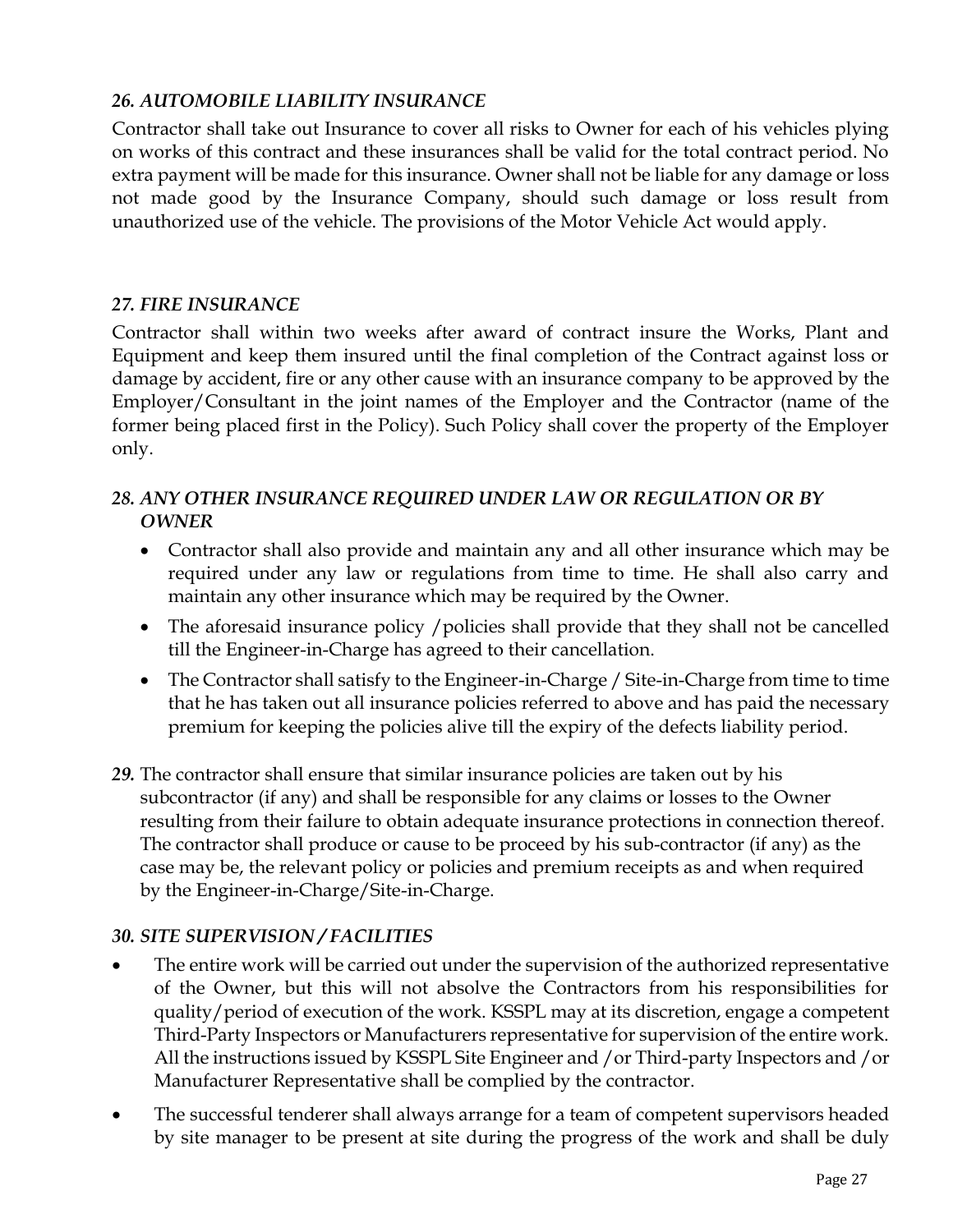authorized to take instructions and execute them on his behalf. In absence of required supervision, KSSPL shall engage supervisors after due notification /intimation. Supervision charges shall be debited against the Contractors immediate RA bill.

If the Progress of the work is not up-to the expectation / planned level of the Owner, the Contractor shall be intimated to reinforce resources or work extra hours to cover / compensate the time loss. No additional claim shall be accepted by Owner for this reinforcement or extra working hours. If the progress of work is still not satisfactory, Owner shall advise the Contractor to enact to the shortfall. In case of failure to enact effectively, Owner reserves the right to curtail the scope / annul the Contract. The curtailment shall be with a 15 days' notice to the Contractor to arrange appropriate Corrective Action. The annulment shall be done in case the Contractor fails to act effectively to the notice. The completed work according to Measurement sheets / SOR shall only be paid in such circumstances.

## *31. OBSERVANCE OF RULES AND REGULATIONS IN FORCE.*

- The contractor and his men shall abide by all security, safety rules/regulations in force at a location and the laws, by-laws and statutes of Government/Semi-Government and other local authorities such as requirements/liability under enactments like the Workmen's Compensation Act, Contract Labour Act., etc. and the Owner shall stand indemnified against any claims on these scores. The Contractor and his men shall strictly abide by "no smoking" and other petroleum regulations on the premises.
- The Contractor shall conform to the provisions of acts at Parliament or State Legislatures and to say by-laws, rules, orders or notifications of any government Municipal or Local authority for the time being in force affecting the work undertaken by him and will give all necessary notices to and obtain requisite sanction and permits of and from the Municipal and any other authority in respect of the said work or the materials to be used there at and generally will comply with the building and other regulations of such authorities and will keep the Company indemnified against all claims, penalties and losses that may be incurred by it by reason of any breach by the Contractor of any statutes by-laws, rules, regulations, notifications etc.,
- The contractor' and the sub-Contractor(s) of the Contractor shall obtain authority(ies) designated in this behalf under any applicable law, rule or regulations (including but not limited to the factories act and contract labors (Abolition and regulations) act 1970 (in far as applicable any and all such license(s), consent(s), and/or other authorization (s) as shall from time to time to be or become necessary for or relative to the execution of one work or any part or portion thereof or the storage or supply or any material (s) or otherwise in connection with the performance of the contract, and shall at all times observe and ensure due observance by the sub-contractors, servants and agents of all terms and conditions of the said license(s), consent(s), regulation(s), and other authorization(s) and laws, rules and regulations applicable thereto.
- The contractor undertakes to ensure due and complete compliance with all laws, regulations, rules etc. whether of the central government or the state government or any other competent authority applicable to the workmen employed or whose services are otherwise availed of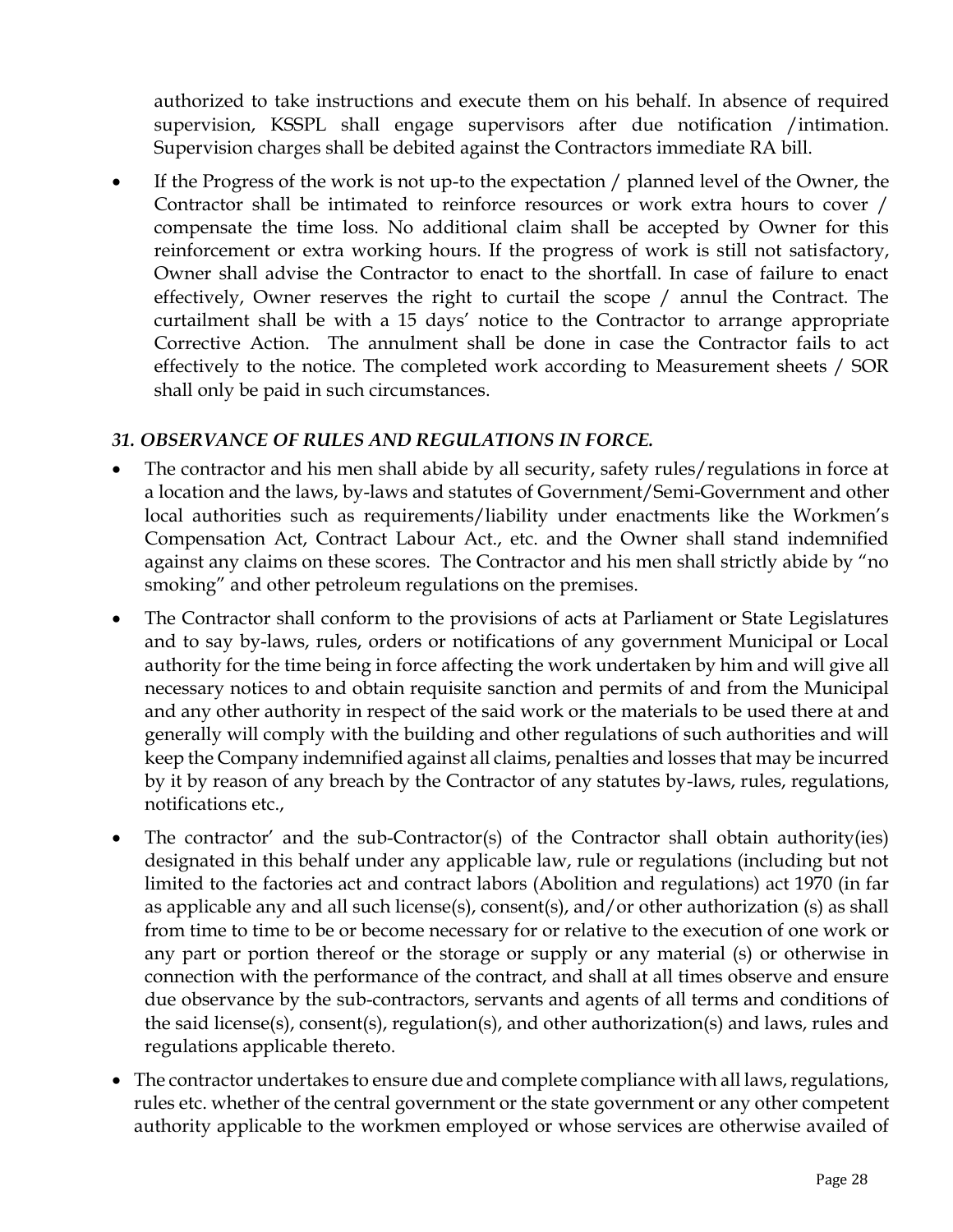by the contractor, whether in connection with the work at the site or otherwise. The owner shall have been right to inspect the records maintained by the contractor, shall whenever required by the owner produce such records and as and when the owner may all upon the contractor ascertain whether or not the requirements of all such laws, regulations, rules etc. have been compiled with by the contractor. In the event of any contravention of such laws, regulations, rules etc., coming to light whether as a results of such inspection or otherwise, the owner shall have the right to make the prejudice to his other rights be entitled to withhold from the amount payable to the workmen under any such laws, regulations or rules and to make payment thereof to the workmen. The owner shall also have in that event the right to terminate the contract with immediate effect and to exercise powers reserved to the owner under the contract as a result of termination.

• The contractor shall be responsible at his own cost in and relative to performance of the work and contract to observe and to ensure observance by his sub-contractors, if any , agents and servants of the provisions of the safety goods, as hereinafter appearing and all fire, safety and security regulations, as may be prescribed by the owner from time to time and such other precautions and measures as shall be necessary and shall employ/deploy all equipment necessary to protect all works, materials, properties, structures, installations, communication facilities, whatsoever from damage, loss or any other hazard (including but not limited to fire and explosion) and shall during Contract and other operations minimize the disturbance and inconvenience to the owner, other contractors, the public and the adjoining land, property, crops, trees and vegetation and shall indemnify and keep indemnified the owner from all losses, damages, costs, charges, expenses, penalties, actions, claims, demand and proceedings whatsoever suffered or incurred by or against the owner, as the case maybe, by virtue of any loss, alternation, displacement, disturbance, destruction or accident to any works, materials, properties, structure, equipment, installations, communication facilities, land property, crops, trees and vegetation as aforesaid with the intent that the contractor shall be exclusively responsible for any accident, loss, damage, alteration, displacement, disturbance or destruction, as aforesaid resulting directly or indirectly from any breach by the contractor of his obligations, aforesaid or upon any operations, act or omission of the contractor, his subcontractor (s), if any, agent (s) or servant (s).

### *32. APPROVALS*

It will be the successful tender's responsibility to get the works approved and obtain all certificates for plumbing, electrical, civil works, etc. from local, municipal, governmental or other required authorities, where applicable.

### *33. SAFETY/SECURITY OF EQUIPMENT/PROPERTY*

• The responsibility for the safety, security of the components, materials, equipment brought or installed by the contractor or handed over to him by the owner for completion of the work will remain with him till acceptance of the work by the owner. Any damage caused to the material/equipment during the execution of the work will be made good by the contractor to have a guarantee /indemnity bond executed for the value of the material supplied to him free of cost as per the terms of agreement.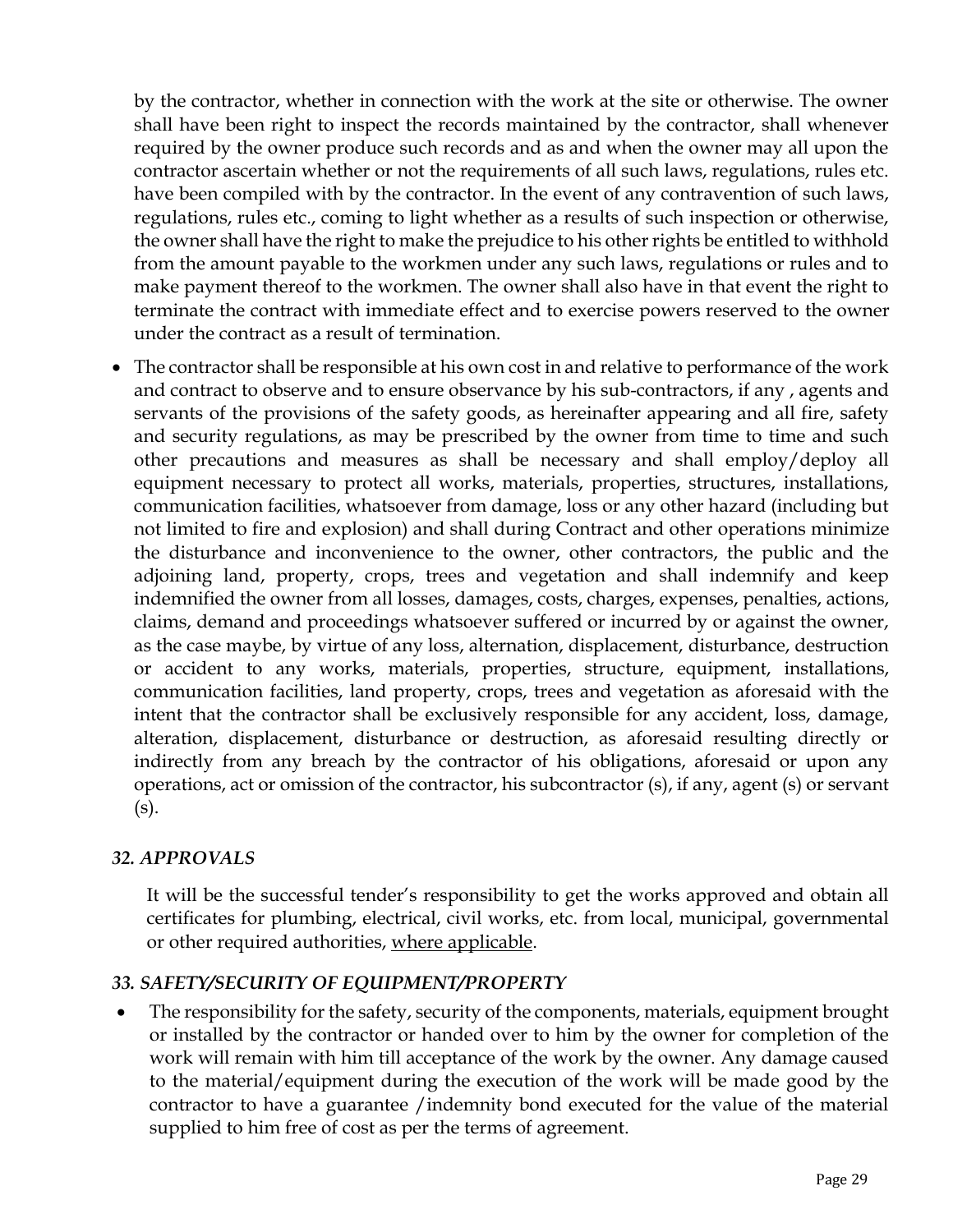• The contractor should ensure the safety of adjoining property and shall prevent any loss to product/ property resulting from his negligence.

## *34. DISMANTLING/DAMAGE TO PROPERTY*

- During execution of work if it is found necessary to dismantle a portion of existing bund wall, enclosure wall, compound wall, fencing, etc. to facilitate the movement of materials and equipment, the same shall be carried out after obtaining permission in writing from owner's authorized representative and shall also be made good by the contractor at his own cast.
- Any material obtained by the contractor consequent upon dismantling of any building, structure or construction whatsoever at the job site other than any building, structure or construction dismantled by the contractor pursuant to the contractor's liabilities for defects as elsewhere herein provided, shall be exclusive property of the owner.
- Contractor shall be responsible for making good to the satisfaction of the owner any loss of and any damage to all structures and properties belonging to the owner any loss of any damage to all structures and properties belonging to the owner or being executed or procured or being procured by the owner or of other agencies within the premises of all the work of the Owner, if such loss or damage is due to fault and/or the negligence or willful acts of omission of the contractor, his employees, agents representative or subcontractor.
- *35.* The Contractor shall indemnify and keep the Owner harmless of all claims for damage to property other than Owner's property arising under or by reason of this agreement, if such claims results from the fault and/or negligence or willful acts or omissions of the Contractor, his employees, agents, representative or sub-contractor.

### *36. WORKING CONDITIONS-SAFETY CODE*

### • **General**

Contractor shall adhere to safe construction practice and guard against hazardous and unsafe working conditions and shall comply with Owner's safety rules as set forth herein.

### • **First aid and Industrial Injuries**

Contractor shall maintain first aid facilities for its employees and those of its sub-contractors.

- a) Contractor shall make outside arrangements for ambulance or suitable service and for the treatment of industrial injuries. Names of those providing these services shall be furnished to Site-in-Charge prior to start of construction, and their telephone numbers shall be prominently posted in Contractor's field Office.
- b) All critical industrial injuries shall be reported promptly to Site-in-Charge, and a copy of Contractor's report covering each personal injury requiring the report covering each personal injury requiring the attention of a physician shall be furnished to Owner.
	- **General Rules**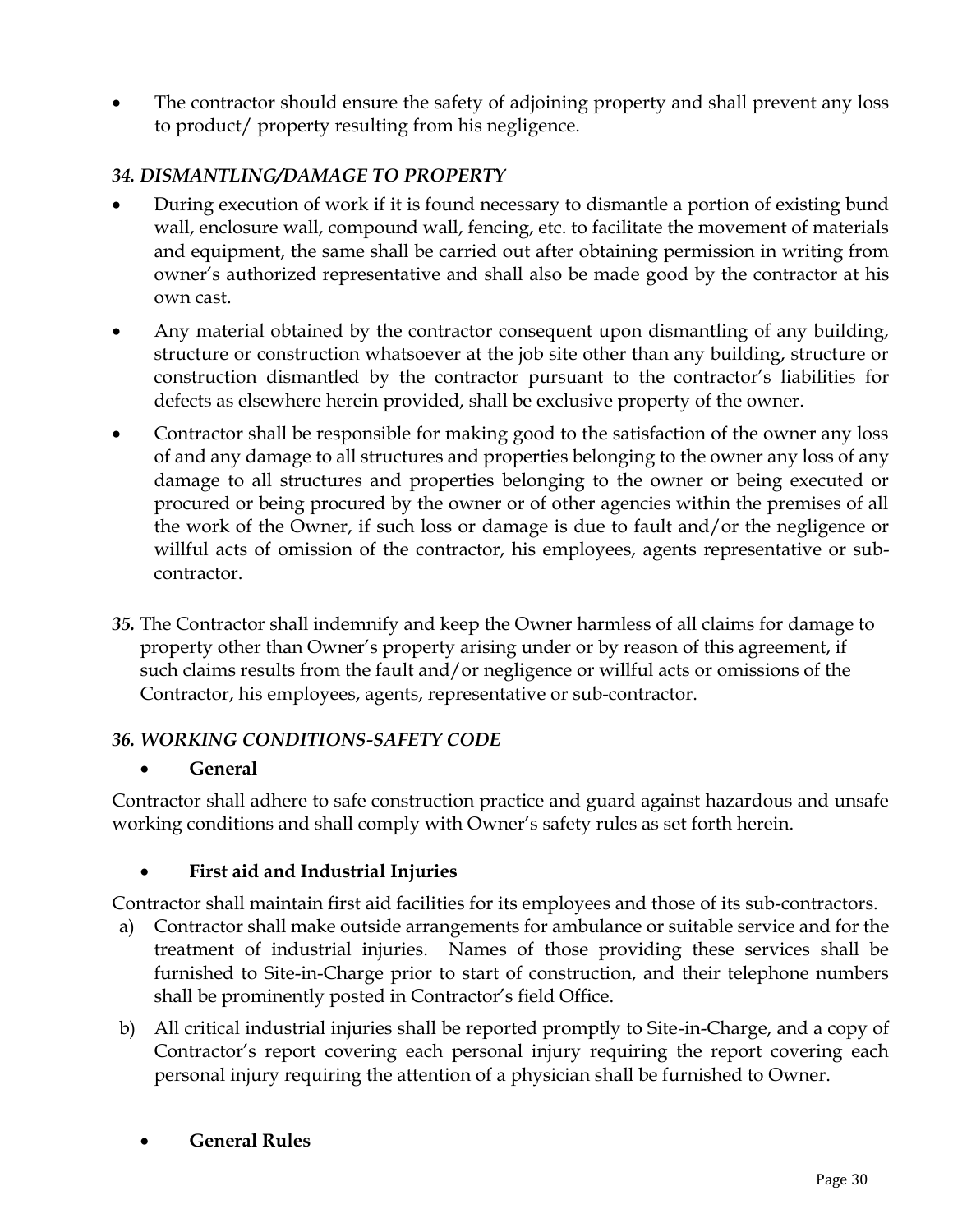Carrying/striking of matches, lighters and smokers inside the hazardous area, is strictly prohibited. Violators of the No Smoking Rules shall be discharged immediately. Within the operation area, no hot work shall be permitted without valid gas/safety/fire permits issued by the Owner. The contractor shall be held liable and responsible for all lapses of his subcontractor's employees in this regard.

## • **Contractors Barricades**

- a) Contractor shall erect and maintain barricades required in connection with his operations to guard to protect:
	- i. Excavations.
	- ii. Hoisting areas
	- iii. Areas adjusted by contractor's or Owners inspectors
	- iv. Owner's existing property liable to damage by contractor's operations, in the opinion of Owner/site-in-charge.
- b) Contractor's employees and those of his sub-contractors shall become acquired with owner's barricading practice and shall respect the provisions thereof.
- c) Barricades and hazardous areas adjacent to but not located in normal routes of travel shall not be marked by red flasher lanterns at night.

## • **Scaffolding**

- a) Suitable scaffoldings shall be provided for workmen for all works that cannot safely be done from the ground or from solid constructions except such short period work, as can be done safely from ladders. When a ladder is used, an extra worker shall be engaged for holding the ladder and if the ladder is used for carrying materials as well as suitable footholds and hand-holds shall be provided on the ladder and the ladder shall be given an inclination not steeper than 1 in 4 (a horizontal and 4 vertical).
- b) Scaffolding or staging more than 30cm above the ground or floor swing or suspended from an overhead support or erected with stationary support shall have a guard rail properly attached, bolted braced and otherwise rewarded at least 1 m high above the floor or platform of scaffolding or staging and extending along the entire length of the outside and ends thereof with only such openings as may be necessary for the delivery materials. Such scaffoldings or staging shall be so fastened, as to prevent it from swaying from the building structure.
- c) Working platform, gangways and stairways should be so constructed that they should not sag unduly or unequally and if the height of the platform or the gangway or the stairway is more than 30 cm above ground level or floor level, they should be closely boarded, should have adequate width and should be suitably fastened as described above.
- d) Every opening in the floor of a building or in a working platform is provided with suitable beam to prevent the fall of persons or materials by providing suitable fencing or failing whose minimum height shall be 1 meter.
- e) Safe means of access shall be provided to all working platform and other working places. Every ladder shall be securely fixed. No portable single ladder shall be over 10 meter in lengths, while the width between the side rails in ring ladder shall in no case be less than 30 cm for ladder upto and including 3 meters in length. For longer ladders this width should be increased by at least 6mm for spacing shall not exceed 15 cm. adequate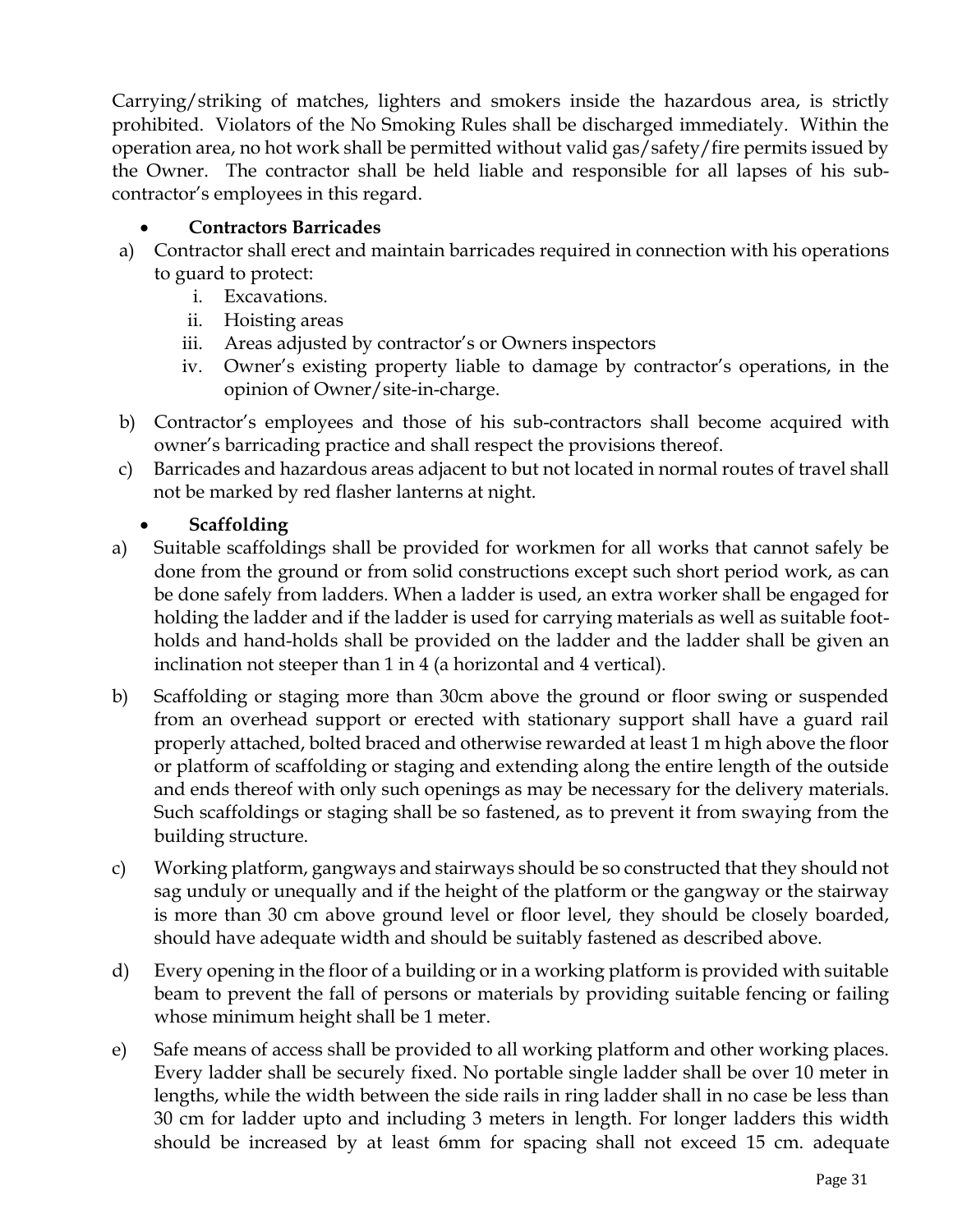precautions shall be taken to prevent danger from the electrical equipment. No material on any of the site of work shall be so staked or placed as to cause danger or inconvenience to any person or public. The contractor shall also provide all necessary fencing and lights to protect the workers and staff from accidents, and shall be bound to bear the expenses of defense of every suit, action or other proceedings, at law that may be brought by any person for injury sustained owing to negligence of the above precautions and to pay damages and costs which may be awarded in any such suit or action or proceedings to any such persons, or which may be with the consent of the contractor be paid to compromises any claim by such person.

### • **Excavation and Trenching**

- a) All trenches 1.3 meter or more in depth shall all times be supplied with at least one ladder for each 33 meter length of trench or fraction thereof.
- b) Ladder shall be extended from bottom of the trench to at least 1 meter above the surface of the ground. The sides of the trenches which are 1.5 meter or more in depth shall be stepped back to give suitable slope or securely held by timber braking, so as to avoid the danger of sides to collapse. The excavated material shall not be placed within 45 cm of the edge of the trench or half of the trench depth whichever is more. Cutting shall be done from top to bottom. Under no circumstances undermining or undercutting shall be done.

### **Demolition**

- a) Before any demolition work is commenced and during the process of the work, all roads and open area adjacent to the work site shall either be closed or suitably protected.
- b) No electrical cable or apparatus which is liable to be source of danger over a cable or apparatus used by operator shall remain electrically charged.
- c) All practical steps shall be taken to prevent danger to persons, employees, from risk or fire or explosions or flooding. No floor or other part of the building shall be so overloaded with debris or material to render it unsafe.

## • **Safety equipment**

- a) All necessary personal safety equipment as considered adequately by the Site-in-Charge should be made available for the use to the persons employed on the site and maintained in a condition suitable for immediate use, and the Contractor should take adequate steps to ensure proper use of equipment by those concerned.
- b) Workers engaged in white washing in mixing or stacking of cement bags or any materials which are injurious to the eyes shall be provided with protective goggles.
- c) Those engaged in welding and cutting works shall be provided with protective face and eye-shields, hand gloves etc.
- d) Workers employed on mixing asphaltic materials, cement and lime mortars shall be provided with protective footwear and protective gloves.
- e) Stone breakers shall be provided with protective goggles and protective clothing, and seated at sufficiently safe intervals.
- f) When workers are employed in sewers and manholes, which are in use, the Contractor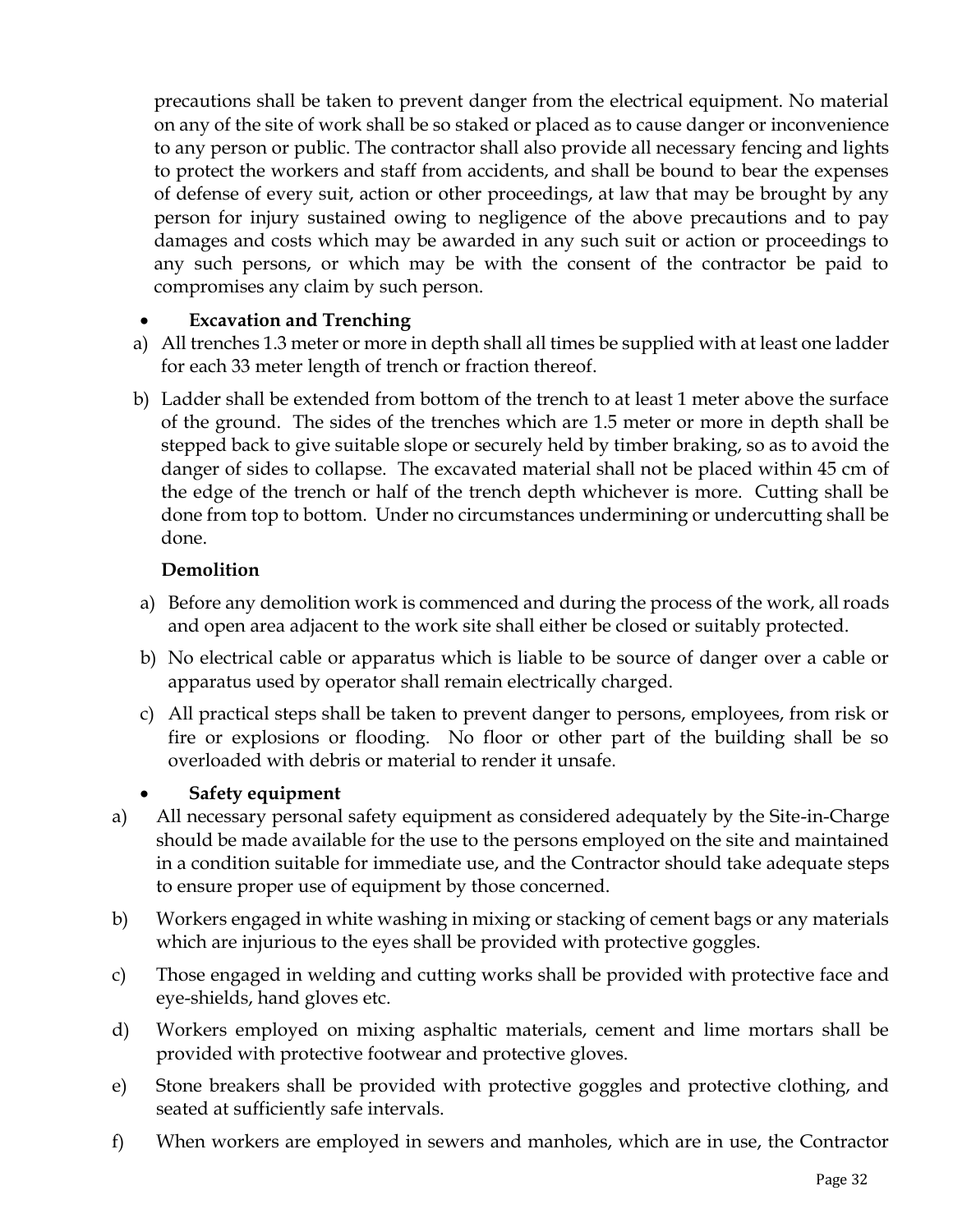shall not employ men and women below the age of 18 years and women on the work of painting of products containing lead in any form, Whatever men above the age of 18 years are employed on the work of lead painting, the following precautions should be taken.

- g) No paint containing lead product shall be used, except in the form of paste or ready-made paint.
- h) Suitable face masks shall be supplied for use by the workers, when paint is applied in the form of spray or a surface having lead paint dry, rubbed and scrapped.
- i) Suitable face masks shall be supplied for use by the workers, when paint is applied in the form of spray or a surface having lead paint dry, rubbed and scrapped.
- j) Overall shall be supplied by the Contractor to the workmen and adequate facilities shall be provided to enable the working painters to wash during the on cessation of work.
- k) Hot work should be carried out only in the areas earmarked for the purpose after taking required safety precautions and only after obtaining written permission form the Site-in-Charge. Any provision required to be made e.g wind screens of G.I sheets etc. to make the area safe for hot work, will be made by the successful tendered at his own cost.

### **Risky Places**

When the work is done near any place where there is a risk of drowning all necessary safety equipment shall be provided and kept ready for use and all necessary steps taken for prompt rescue of any person in danger and adequate provision should be made for prompt first aid treatment of all injuries likely to be sustained during the course of the work.

### **Hoisting Equipment**

- a) All the lifting tools and tackles shall be tested from competitive authority as per local Factory Rules.
- b) Use of hoisting machine and tackle including their attachments, anchorage and supports shall conform to the following standards or conditions.
- c) These shall be of good mechanical construction, sound materials, and adequate strength free from patent defect and shall be kept in good conditions and in good working order.
- d) Every rope used in hoisting or lowering materials or as a means of suspension shall be durable quality and adequate strength and free form patent defects.
- e) Every crane driver of hoisting appliance operator shall be properly qualified and no person under the age of 21 years should be in charge of any hoisting machine including any scaffolding, winch or give signals to the operator.
- f) In case of every hoisting machine and of every chain ring hook, shackle swivel and pulley block used in hoisting or lowering or as means of suspension the safe working load shall be ascertained by adequate means. Every hoisting machine and all gear referred to above shall be plainly marked with the safe working load and the conditions under which it is applicable shall be clearly indicated. No part of any machine or any gear referred to above in this paragraph shall be loaded beyond the safe working load except for the purpose of testing.
- g) In case of departmental machine, the safe working load shall be notified by the Site-in-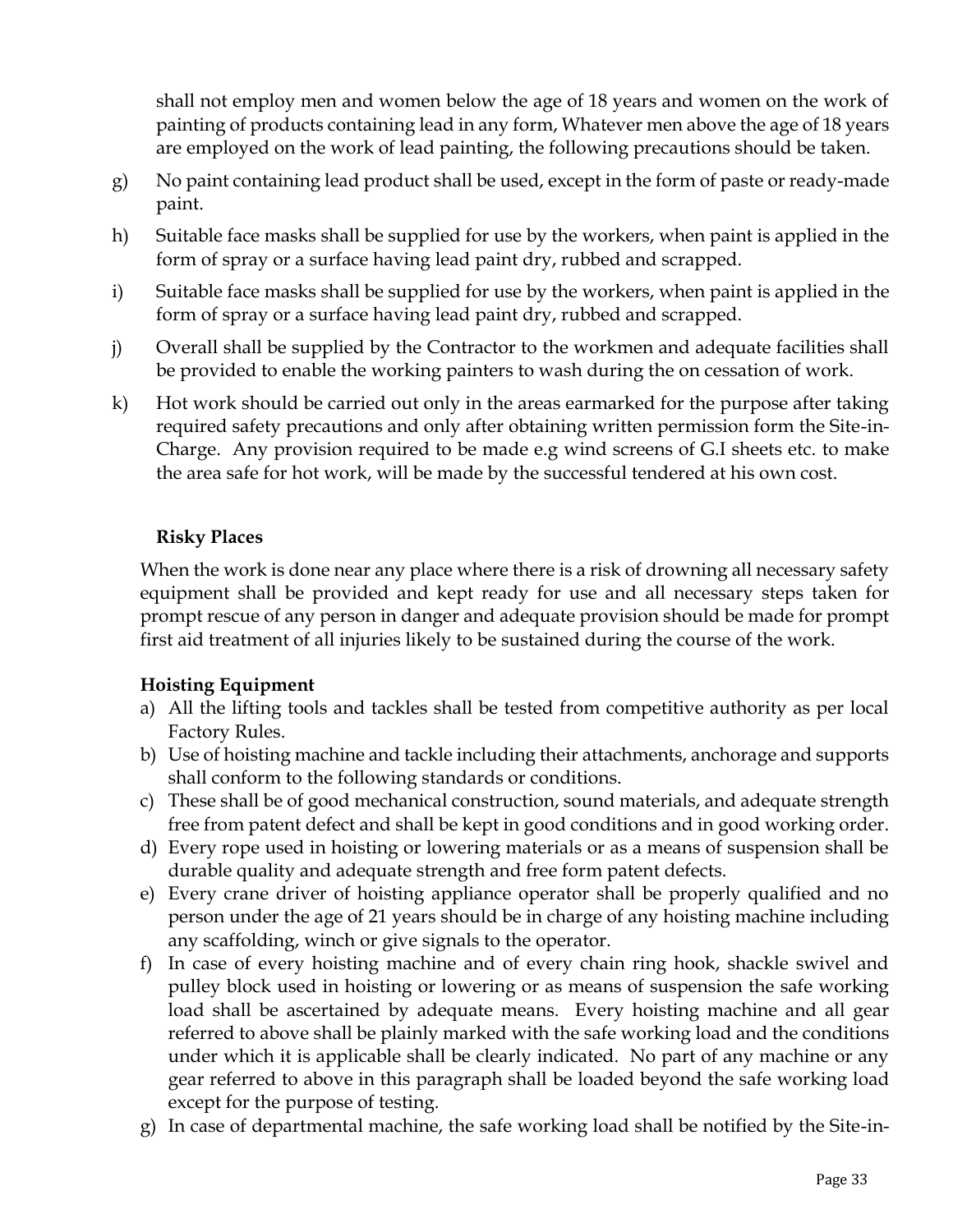Charge. As regards, Contractor's machines, the Contractor shall notify the safe working load of the machine to the Site-in-Charge, whenever he brings any machinery to site of work and get it verified by the Site-In-Charge, concerned.

## **Electrical Equipment**

Motors, gear transmission, electric wiring and other dangerous parts of hoisting appliances shall be provided with efficient safeguards. Hoisting appliances should be provided with such means as will reduce to the minimum the risk of accidental descent of the load; adequate precautions shall be taken to reduce to the minimum the risk of any part of a suspended load becoming accidentally displaced. When workers are employed on electrical installations which are already energized, insulation mats, wearing apparel, such as gloves and boots as may be necessary shall be provided. The workers shall not wear any rings, watches and carry keys or other materials which are good conductors of electricity.

### **Maintenance of Safety devices**

All scaffolding, ladders and other safety devices mentioned or described herein shall be maintained in safe conditions and no scaffold, ladder or equipment shall be altered or removed while it is in use. Adequate washing facilities should be provided at or near place or work.

### **Display of safety instruction**

Safety provisions should be brought to the notice of all concerned by display on a notice board at a prominent place at the work-spot. The person responsible for compliance of the safety code shall be named therein by the Contractor.

### **Inspection and Monitoring**

To ensure effective enforcement of the rules and regulations relating to safety precautions, the arrangements made by the Contractor shall be open to inspection by the Site-in-Charge.

#### **No exemption**

- a) There will not be any exemption to the contractor from the operations of any ACT or rules in force.
- b) The works throughout including any temporary work shall be carried out in such a manner as not to interfere in any way whatsoever with the traffic on any roads or footpaths, at the site or in the vicinity thereto or any existing works, whether on the property of a third party.
- c) No men/material equipment not covered by valid passes shall be permitted within the Project area and no material/equipment shall be permitted to be taken out of the Project area, unless authorized by the concerned authorities of the Project. The Contractor shall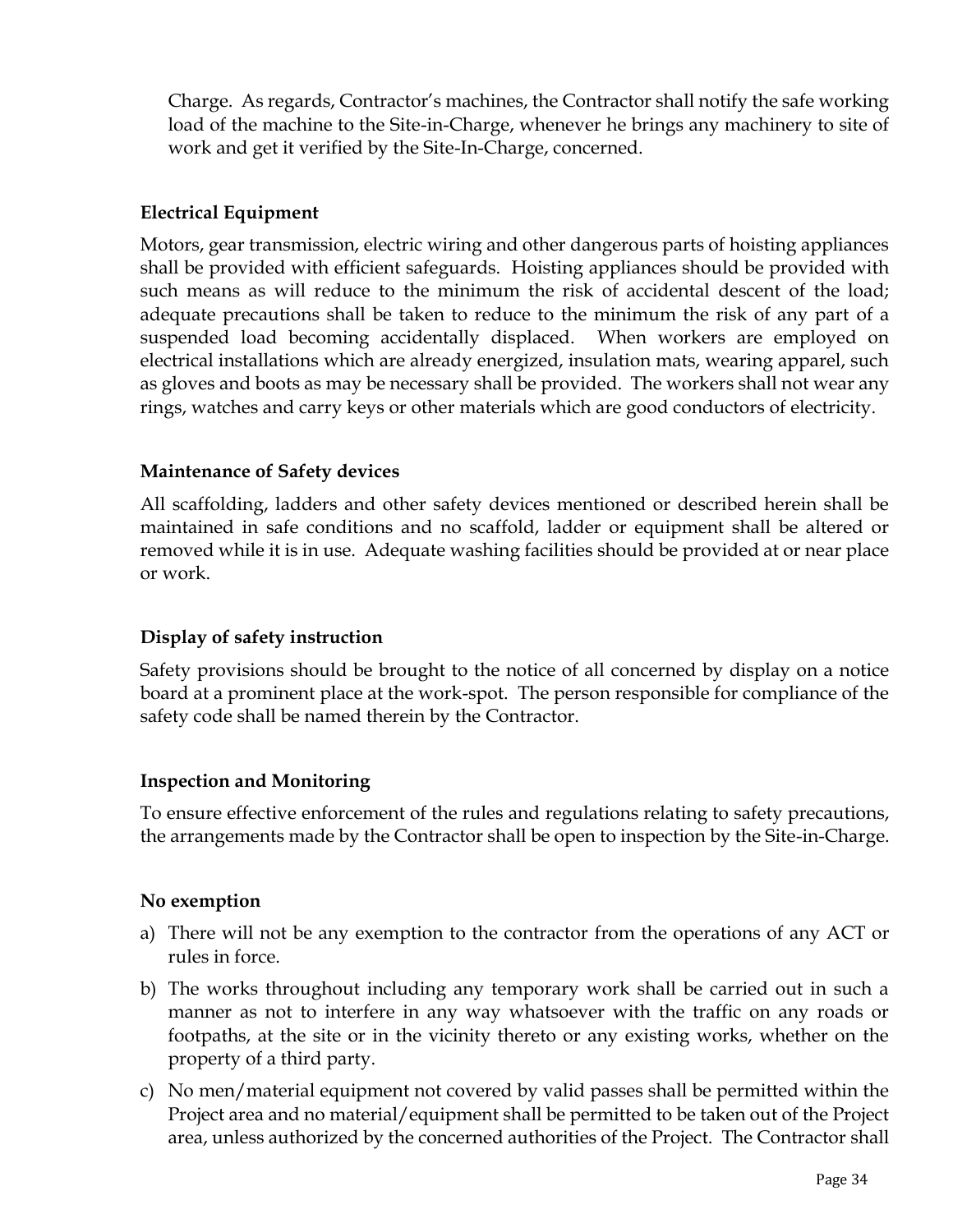be held fully responsible for any or all delays/looses/damages that may result consequent on any lapse that may occur on the part of his sub-Contractors/employees in this regard.

## *37. MISCONDUCT / MISBEHAVIOUR OF CONTRACTORS EMPLOYEES*

- The Contractor is expected to co-operate /co-ordinate with other Contractors carrying out work allocated to them to avoid breaking up of work already done by them or causing any hindrance in the progress of their work. In case there is any difficulty / dispute the same should be immediately brought to the notice of the Site-in-Charge.
- If the Contractors or Sub-Contractors employees, shall in the opinion of the Site-In-Charge be guilty of any misconduct of misbehavior the Contractor if so directed by the Site-in-Charge shall at once, remove such person /persons from the Project Site.
- The ignorance or the inefficiency of contractor's employees to meet the quality standard shall be the liability of the Contractor. The Employer may claim expulsion of such employees too and the Contractor shall abide by the same.

### *38. PATENTS AND ROYALTIES*

- If any requirement, machinery or material to be used or supplied or method of processes to be practices or employed in the performance of the Contractor is/are covered by a patent under which the Contractor is not licensed, the Contractor shall before supplying of using the equipment, machinery, materials, methods, processes, as the case may be, obtain such license (s) and pay such royalty (ies) and license fee (s) as may be necessary in connection with the performance of the contract. In the event that the Contractor fails to pay such royalty or obtain such license, the Contractor will defend at his own expense any suit for infringement of patent, which is brought against the Contractor to the owner, as a result of the failure, and shall pay any damage and costs awarded in such a suit and will keep the Owner indemnified form the against all other consequences thereof.
- The successful tenderer shall not sublet or assign any part of the work to another party without prior written consent of the owner. In any event, the successful tenderer will be solely responsible for the work so sublet or assigned.

#### *39. GUARANTEE PERIOD, REPLACEMENT OF DEFECTIVE PARTS*

### • **PERFORMANCE GUARANTEE**

The Contractor shall guarantee the work done against any defect in the performance, until the Defect Liability Period which is a period of 12 (Twelve) calendar months from hand over or first successful hydro test of tank, whichever is earlier.

#### • **WARRANTY**

The Contractor will repair all identified defects which shall be notified to him in writing until completion of the "Guarantee Period". The Contractor immediately on notification shall arrange for repairs within 7days of intimation.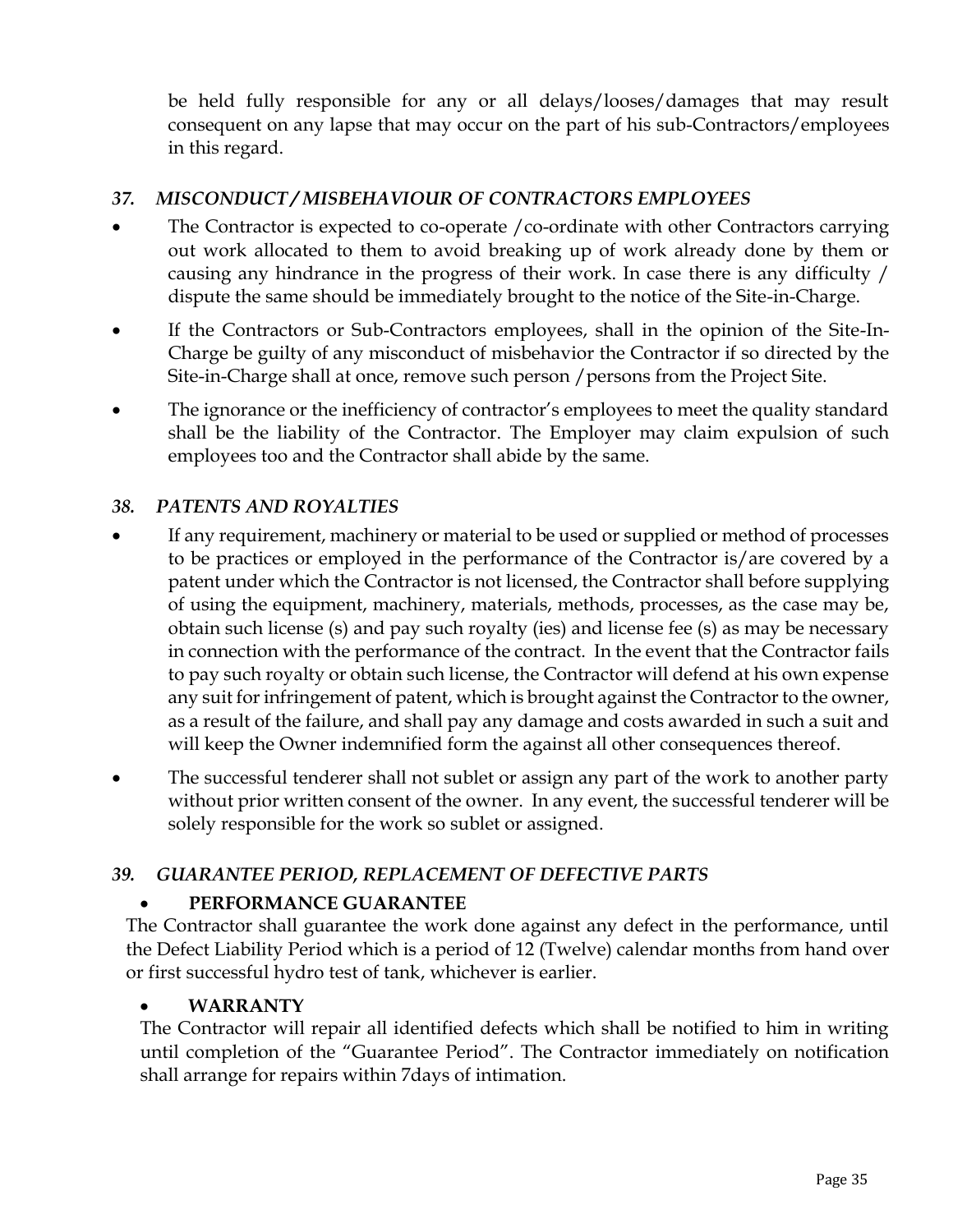## • **GUARANTEE**

- All Materials & Equipment supplied and work done by the Contractor pursuant to the Contract shall be guaranteed by the Contractor to be in accordance with the specifications contained in the contract, new and of the best quality and workmanship and to be of expert design conforming to generally accepted Indian/International standard to be of sufficient size and capacity and of proper materials so as to fulfill in all respects requirements specified in regard thereto.
- If at any time during the execution of the work or during the maintenance period specified hereof, the Owner/Consultant shall decide that any equipment supplied or work done by the contractor fails in any respect to conform to the guarantees given by the contractor in paragraph (a) hereof, the Owner/Consultant may as soon as reasonably practicable, give the contractor a notice in writing of the respects in which the equipment supplied or the work fails to conform to the such guarantee and the contractor shall thereupon, at his own expense, replace any equipment and carry out any further work that may be necessary to ensure that the equipment supplied and the work done conforms to such guarantee.
- If the contractor fails within a reasonable time not exceeding 15 days from the date of notice in this behalf from the Owner/Consultant to take such steps as may be necessary to fulfill his obligations under paragraph (b) hereof then the Owner/Consultant may, at the expense of the contractor shall conform to such guarantee.
- If any replacement of equipment or the work done by the contractor pursuant to this article shall be of such a nature as to effect the efficiency or performance of the whole or any portion thereof, Owner/Consultant may give notice to the contractor in writing requiring that a test or tests shall be carried out at the expense of the contractor and in accordance with the technical standards prescribed by Bureau of Indian Standards.

### • **MAINTENANCE PERIOD FOR ALL WORKS**

- The contractor guarantees that the work shall perform in accordance with the contract. He shall protect the work until the completion of same as certified in writing by the owner/consultant.
- He shall also maintain in good and substantial repair, fair wear and tear expected, the whole of the works until the expiration of the maintenance period of 12 months after the certified completion of the works as whole and he shall also be liable for the soundness and stability thereof, and be responsible for injury to any person or property owing to any settlement, failure, defect, damage or fault due to any cause whatsoever other than earthquake or fire during this period. This liability and responsibility shall not be affected or removed by any certificate of satisfaction or for payment of money which the owner/consultant may at any time give or have given. Moreover, the contractor shall at his own cost, restore such settlement, failure, defect, damage or fault without charge to the owner or the owner may restore such settlement; failure, defect or damage at the contractor's risk and cost.
- In any case, the contractor shall be liable for and shall pay and make good to the owner or other person or parties being entitled thereto, all losses, costs and expenses they or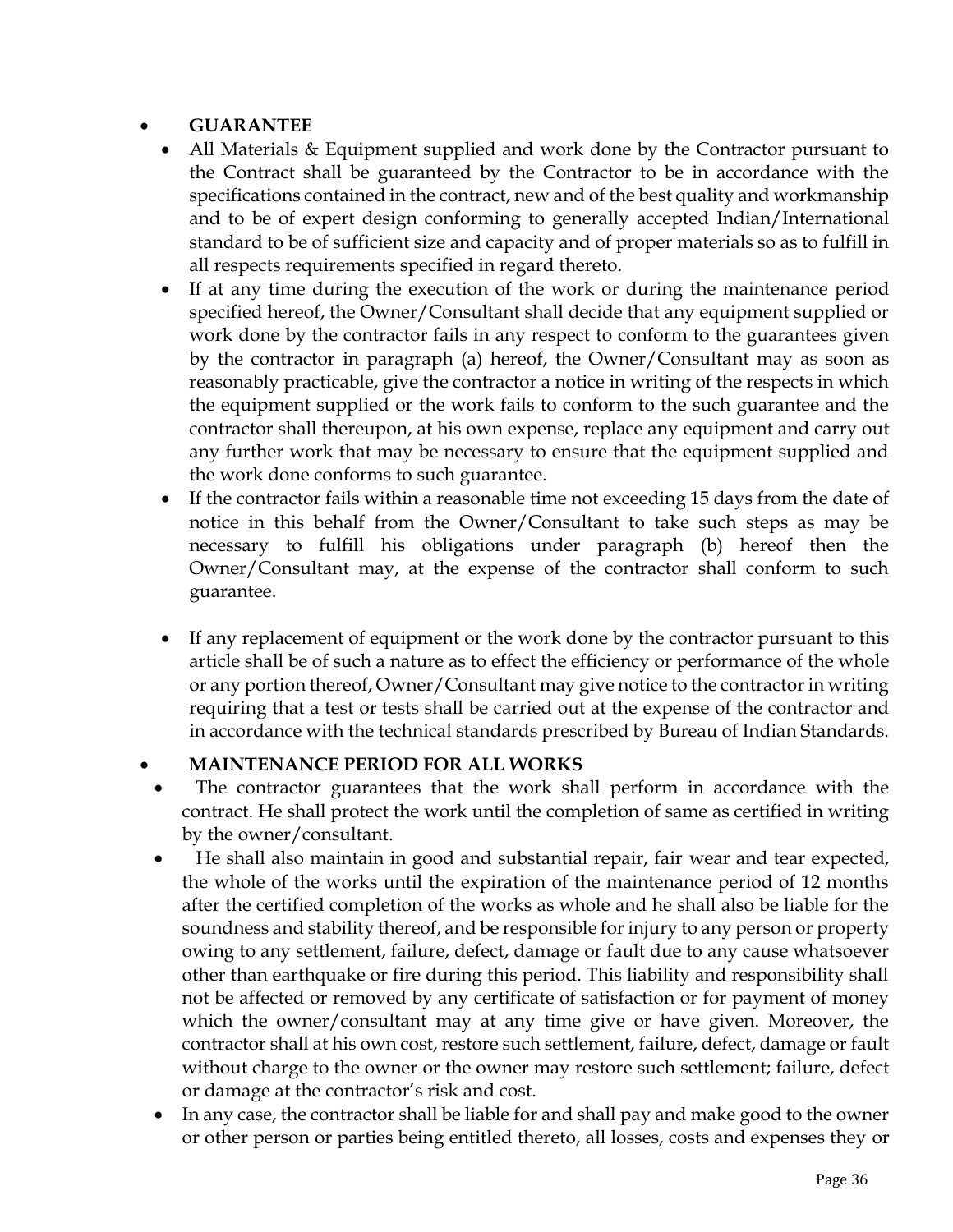any of them may put to or be liable to be by reason or in consequence of the settlement, failure, damage or defect and the owner may deduct the amount of losses, cost or expenses from any sum due or to become due to the contractor, or may recover the same from his performance guarantee.

The defects or other faults which may appear within the said maintenance period and which in the opinion of the owner/consultant who shall be the sole deciding authority in this respect have arisen from material or workmanship not in accordance with the contract, shall be rectified by the contractor at his own cost to the satisfaction of the owner/consultant within the period mentioned in the notice to be issued by the owner/consultant specifying the defects and directing the rectification thereof. Failing this rectification the owner will be at liberty to rectify the said defects by and through any other agency at their sole discretion entirely at the risk and cost of the contractor. In the event of such rectification being carried out by the owner on default of the contractor Owner shall deduct from the contractor's dues such sum of money as may be certified by the owner/consultant for the rectification for the said defects. The certificate of the owner/consultant in this respect as aforesaid shall be final, binding and conclusive to the contractors, Provided always that the liability of the contractor under this condition shall not extend beyond the maintenance period as aforesaid except as regards the defects and faults which the owner/consultant may have previously given notice to the contractor to rectify.

### *40. CORRESPONDANCES*

The Communication Circle shall be identified in the Contract. However for pre-bid / post-bid clarifications, a meeting may be requested or Email may be sent to [eprocurementk1@aegisindia.com](mailto:eprocurementk1@aegisindia.com)

The request for extension, if furnished may be evaluated only on similar request from other bidders. If the request is found relevant, the closing date may be extended. Else, we may request adherence to the closing date in the Tender.

However, these entire requests shall be done only through approved communication channel.

#### *41. DOCUMENTATION*

#### **ISSUE OF DRAWINGS**:

Drawings approved for construction will be issued to the contractor progressively during the contract period not more than 10 days in advance and the contractor shall arrange for the execution of the works & the procurement of materials accordingly.

#### **COPIES OF DRAWINGS TO BE KEPT AT SITE**

Three copies of the drawings furnished to the contractor as aforesaid shall be kept at the site and the same shall at all reasonable times be available for inspection & use by the Consultants or his representative & by any other person authorized by the Consultants in writing.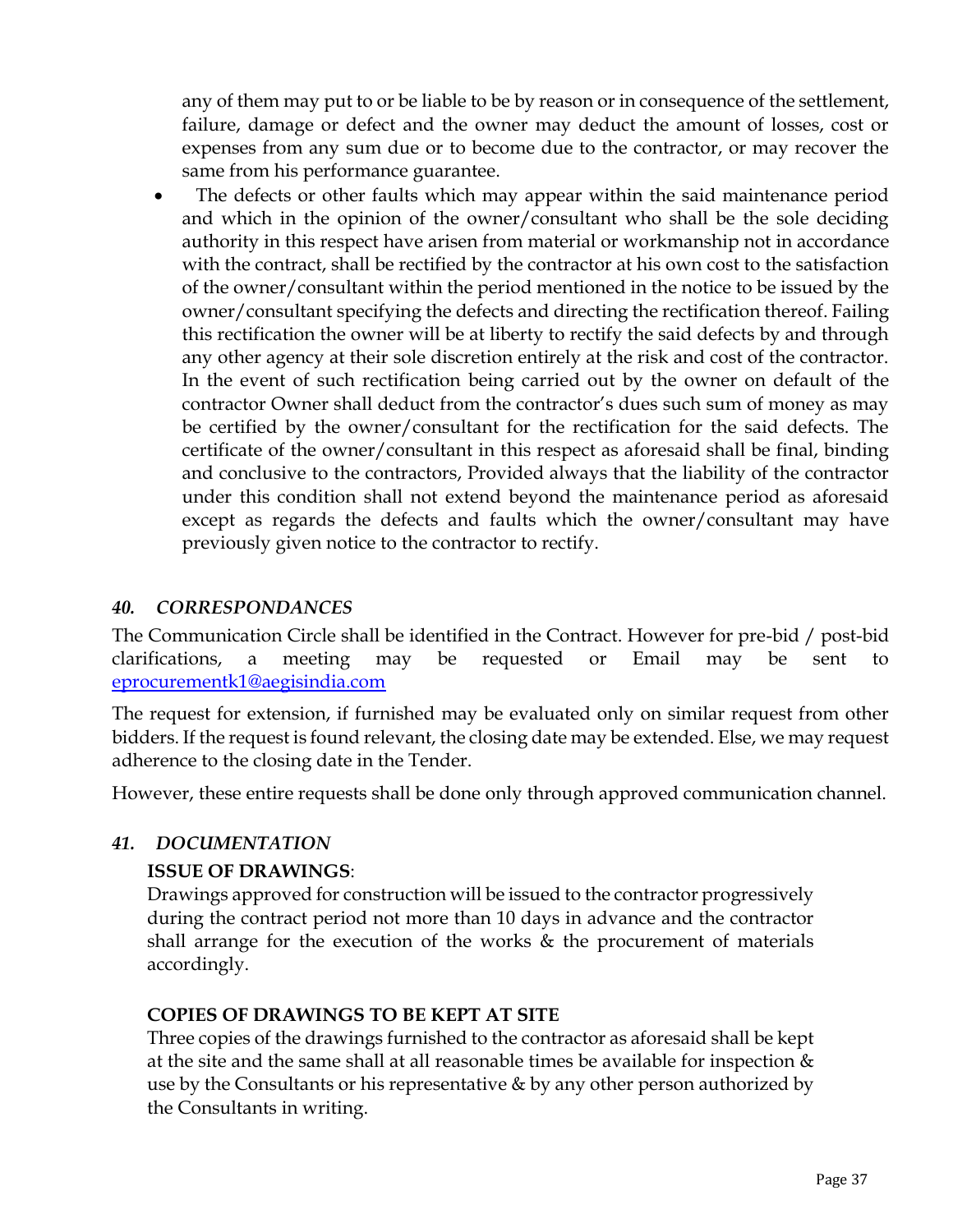### **OWNERSHIP OF DRAWINGS:**

All drawings supplied to the contractor are deemed to be the property of the Owner. The contractor agrees both on behalf of himself & his employees, & subcontractors, whether during or after completion of the contract not to divulge or use, except for the purpose of this contract, & information contained in the drawings. All the drawing should be returned to employer after completion of site activity.

#### **EXECUTION AS PER DRAWINGS**

The contractor must not vary or deviate from the drawings in any respect while executing the work or executing any extra work of any kind whatsoever unless authorized by the Employer. All as built drawings and markers at ground levels to be done by the contractor at no extra cost.

All these plans and drawings submitted by the contractor and approved by the Consultants/Clients shall become part of the contract.

### **ROYALTIES AND PATENT RIGHTS**

All royalties or other sums payable in respect of the supply and use in carrying out the work as desired by or referred to in the schedule of quantities of any patented articles, process or inventions shall be deemed to have been included in the contract sum and the contractor shall indemnify the Employer from and against all claims, proceedings, damages, costs and expense which may be brought or made against the Employer or to which he may be put by reason of the contractor infringing or being held to have infringed any patent rights in relation to any such articles, process and inventions.

#### **SITE COMMUNICATION**

All references, communications, correspondences made by the Employer, the Consultant, the consultant's representative or the contractor concerning the works shall be in writing and no reference, communication, or complaint which is not in writing, shall not be recognized. Verbal advises may be followed, however the same shall be documented subsequently.

#### *42. FORMAT FOR BANK GURANTEE*

The successful tenderer will have to furnish to the Owner the following Bank Guarantees as applicable in the Proforma enclosed:

- a) Format of Bank Guarantee for Performance Annexure I
- b) Format of Bank Guarantee for EMD Annexure II
- c) Format of Bank Guarantee for Advance Annexure III

#### *43. ARBITRATION*

a) Any dispute or difference of any nature whatsoever any claim, cross claim, counter-claim or set off of the Corporation against the Contractor or regarding any right, liability, act, omission or account of any of the parties hereto arising out of or in relation to this agreement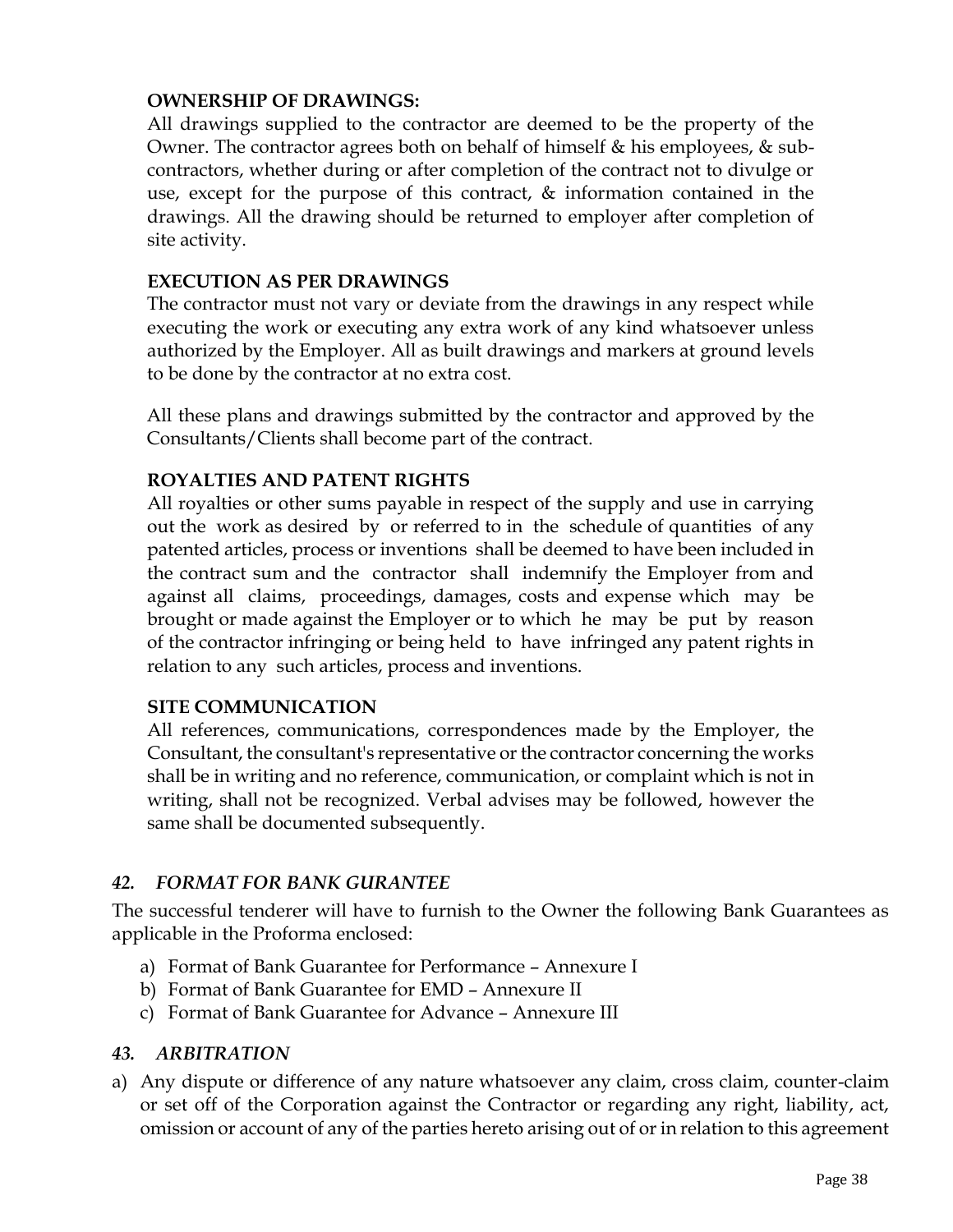shall be referred to the Sole Arbitration of the CEO, Aegis Logistics Limited, or to an Officer of the Company who may be nominated by the CEO. The Contractor will not be entitled to raise any objection to any such Arbitrator on the ground that the Arbitrator is an Office of the Company or that he has dealt with the matters to which the contract relates or that in the course of his duties as an Officer of the Company he had expressed views on all or any other matters in dispute or difference. In the event of the Arbitrator to whom the matter is originally referred being transferred or vacating his Office or being unable to act for any reason, the CEO as aforesaid at the time of such transfer, vacation of Officer of inability to act may in the discretion of the CEO designate another person to act as Arbitrator in accordance with the terms of the agreement to the end and intent that the original Arbitrator shall entitled to continue the Arbitration proceedings notwithstanding his transfer or vacation of office as an officer of the Corporation if the Vice President LPG does not designate another person to act as Arbitrator on such transfer, vacation of officer or inability of original Arbitrator. Such persons shall be entitled to proceed with the reference from the point at which it was left by his predecessors. It is also a term of this contract that no person other than the CEO or a person nominated by such CEO of the Company as aforesaid shall act as Arbitrator hereunder. The award of the Arbitrator appointed shall be final conclusive and binding on all parties to the agreement subject to the provisions of the Arbitration Act., 1940 or any statutory modification on re-enactment thereof and the rules made there under for the time being in force shall apply to the arbitration proceedings under this clause.

- b) The award shall be in writing and published by the Arbitrator within two years after entering upon the reference of within such extended time not exceeding further twelve months as the Sole Arbitrator shall by writing under his own hands appoint. The parties hereto shall be deemed to have irrevocable given their consent to the Arbitrator to make and publish the award within the period referred to hereinabove and shall not be entitled to raise any objection or protest thereto under any circumstances whatsoever.
- c) The Arbitrator shall have power to order and direct either of the parties to abide by, observe and perform all such directions, as the Arbitrator may think fit having regard to the matters in difference i.e. dispute before him. The Arbitrator shall have all summary powers and may take such evidence oral and/or documentary, as the Arbitrator in his absolute discretion thinks fit and shall be entitled to exercise all powers under the Indian Arbitration Act 1940 including admission of any affidavit as evidence concerning the matter in difference i.e. dispute before him.
- d) The parties against whom the arbitration proceedings have been initiated, that is to say, the respondents in the proceedings, shall be entitled to prefer a cross-claim, or set off before the Arbitrator in respect of any matter in issue arising out of or in relation to the agreement without seeking a formal reference of arbitration to the CEO for such counter-claim, cross claim or set off and the Arbitrator shall be entitled to consider and deal with the same as if the matters arising there from has been referred to him originally and deemed to form part of the reference made by the CEO.
- e) The Arbitrator shall be at liberty to appoint, if necessary any accountant or engineering or other technical person to assist him, and to act by the opinion so taken.
- f) The Arbitration shall have power to make one or more awards whether interim or otherwise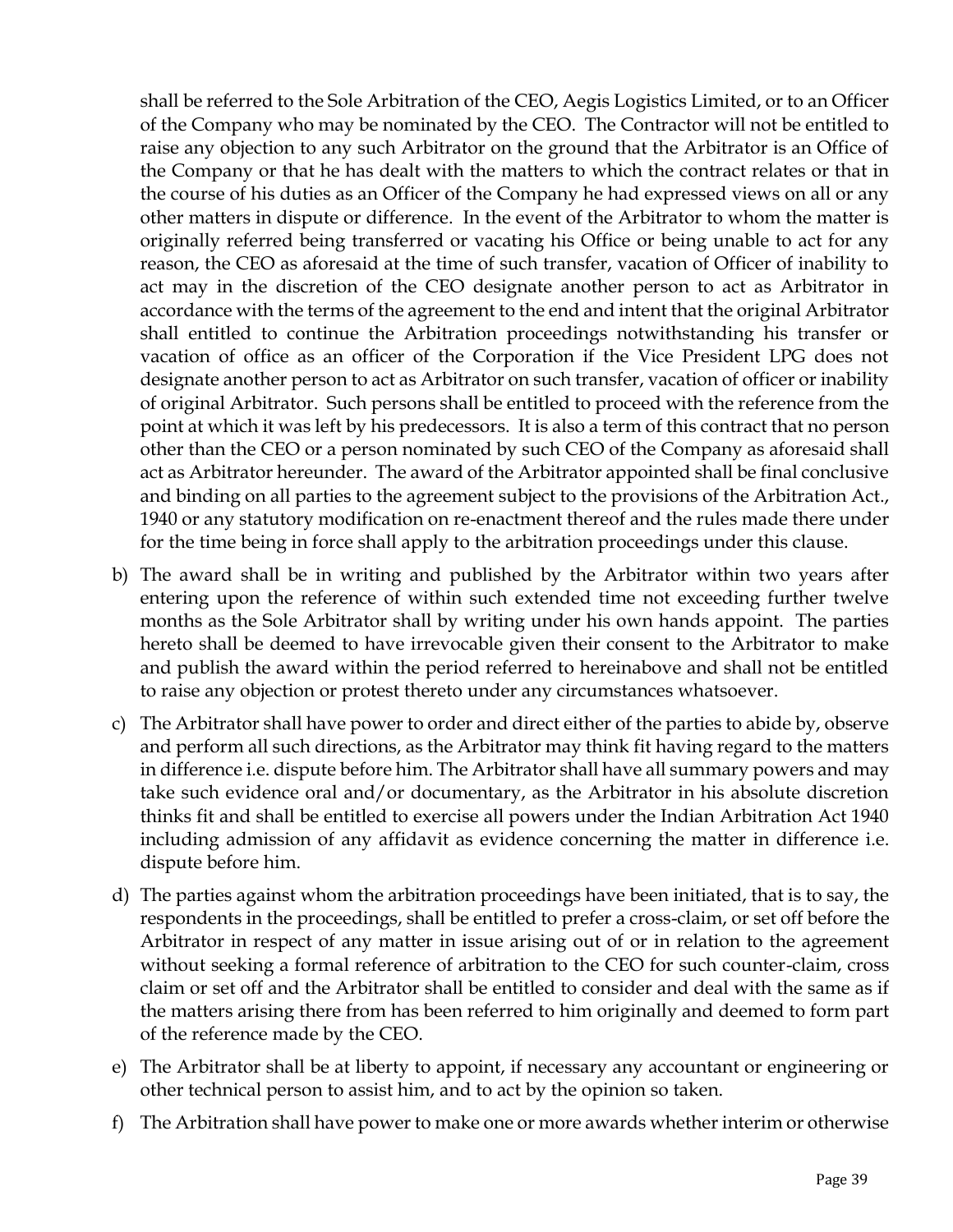in respect of the dispute and difference and in particular will be entitled to make separate awards in respect of claims or cross-claims of the parties.

- g) The arbitrator shall be entitled to direct any one of the parties to pay the costs of the other party in such manner and to such extent as the Arbitrator may in his discretion determine and shall also be entitled to require one or both the parties to deposit funds in such proportion to meet the Arbitrators expenses whenever called upon to do so.
- h) The parties agree that the courts in the city of Mumbai alone shall have jurisdiction to entertain any application or other proceedings in respect of anything arising under this agreement and nay award or awards made by the Sole Arbitrator hereunder shall be filed in the concerned courts in the city of Mumbai only.

#### *44. TENDER CHECKLIST*

#### **Technical Bid Checklist:**

- Bank Guarantee towards EMD
- Balance Sheet as specified.
- Previous Similar projects Details/Certificate of Controls copies issued by TPIA.
- JV Details if Applicable for previous Projects.
- JV/Consortium Details for this tender identifying Principle Bidder, if applicable.
- Deviation List, as applicable
- Copies of ISO/OSHAS/other accreditations as applicable.
- Form A-E

### **Commercial Bid Checklist:**

- Price Bid
- Quality Assurance Plan / Field Quality Plan
- Power of Attorney of the signatory to the tender.
- Project Schedule MS Project.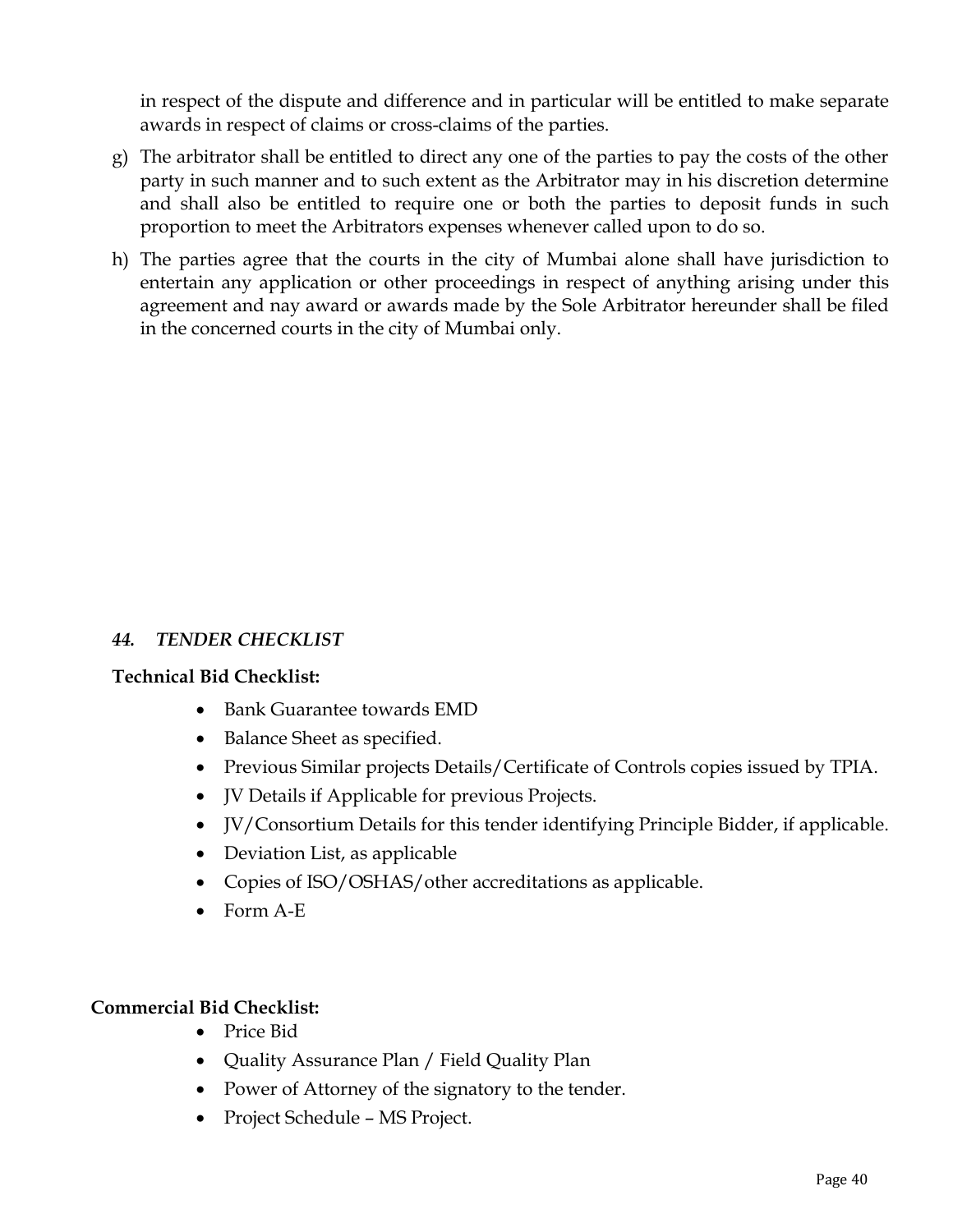- List of Exceptions and Deviations
- Solvency Certificate.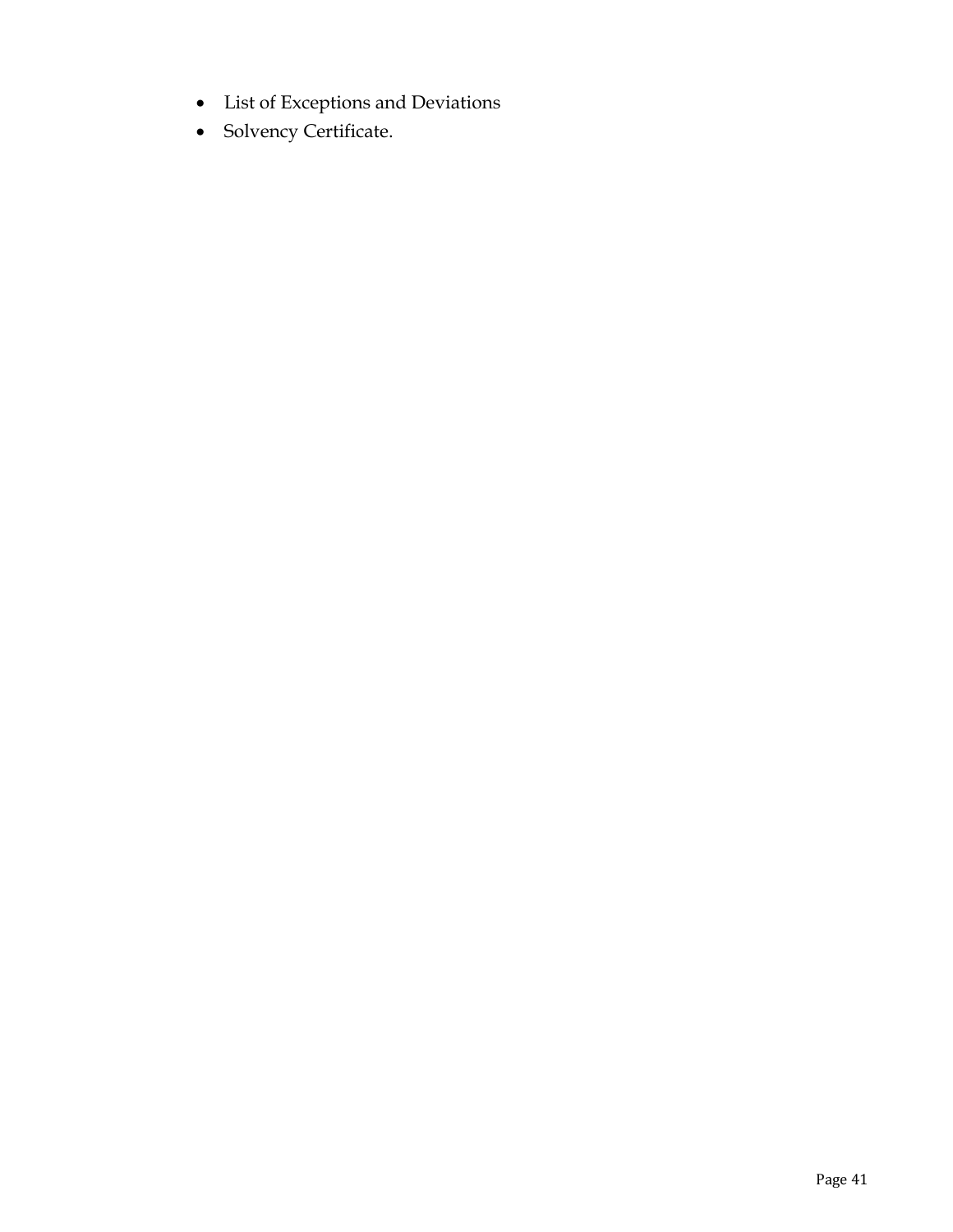### **AEGIS LOGISTICS LIMITED**



## **TENDER FOR TANK FABTICATION WORK**

## **Section - B**

**Schedule of Rates**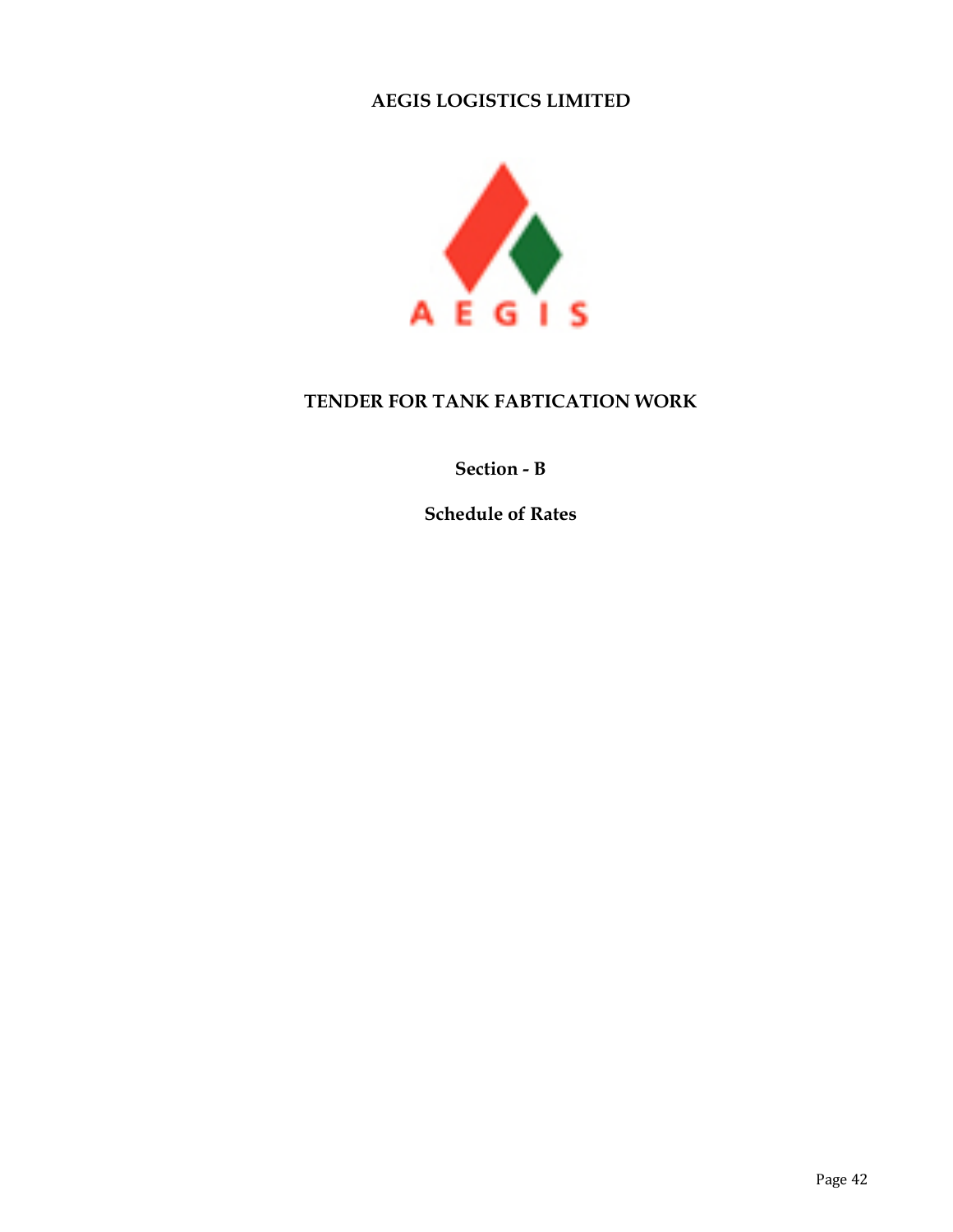## **ANNEXURE 1 SCHEDULE OF RATES**

| SOR FOR FABRICATION AND ERECTION OF TANKS |                                                                                                                                                                                                                                        |      |      |      |  |
|-------------------------------------------|----------------------------------------------------------------------------------------------------------------------------------------------------------------------------------------------------------------------------------------|------|------|------|--|
| SR.<br>NO.                                | Description                                                                                                                                                                                                                            | Unit | Qty. | Rate |  |
| $\mathbf{1}$                              | Construction of storage tanks as per API 650 latest edition<br>including Unloading, Fabrication, erection, welding of CS<br>plates including all appurtenances, testing and calibration<br>for storage tanks (MOC-IS:2062, Grade A/B). | МT   | 800  |      |  |
| $\overline{2}$                            | Unloading, Fabrication, erection, welding, of roof structure,<br>staircases, platforms, catwalks, railings, firefighting<br>supports, support pads & other miscellaneous structure etc.                                                | МT   | 125  |      |  |
| 3                                         | Unloading, Fabrication, erection, welding & dismantling of<br>temporary roof structure required for external roof<br>structure tank                                                                                                    | МT   | 20   |      |  |
| 4                                         | Painting of underside of bottom plate with blasting to SA 2<br>1750<br>Sq. m.<br>$\frac{1}{2}$ finish and 2 coats of coal tar epoxy, 125 microns each.                                                                                 |      |      |      |  |
| Total without tax                         |                                                                                                                                                                                                                                        |      |      |      |  |
| <b>GST @ EXTRA</b>                        |                                                                                                                                                                                                                                        |      |      |      |  |
|                                           | <b>Total</b>                                                                                                                                                                                                                           |      |      |      |  |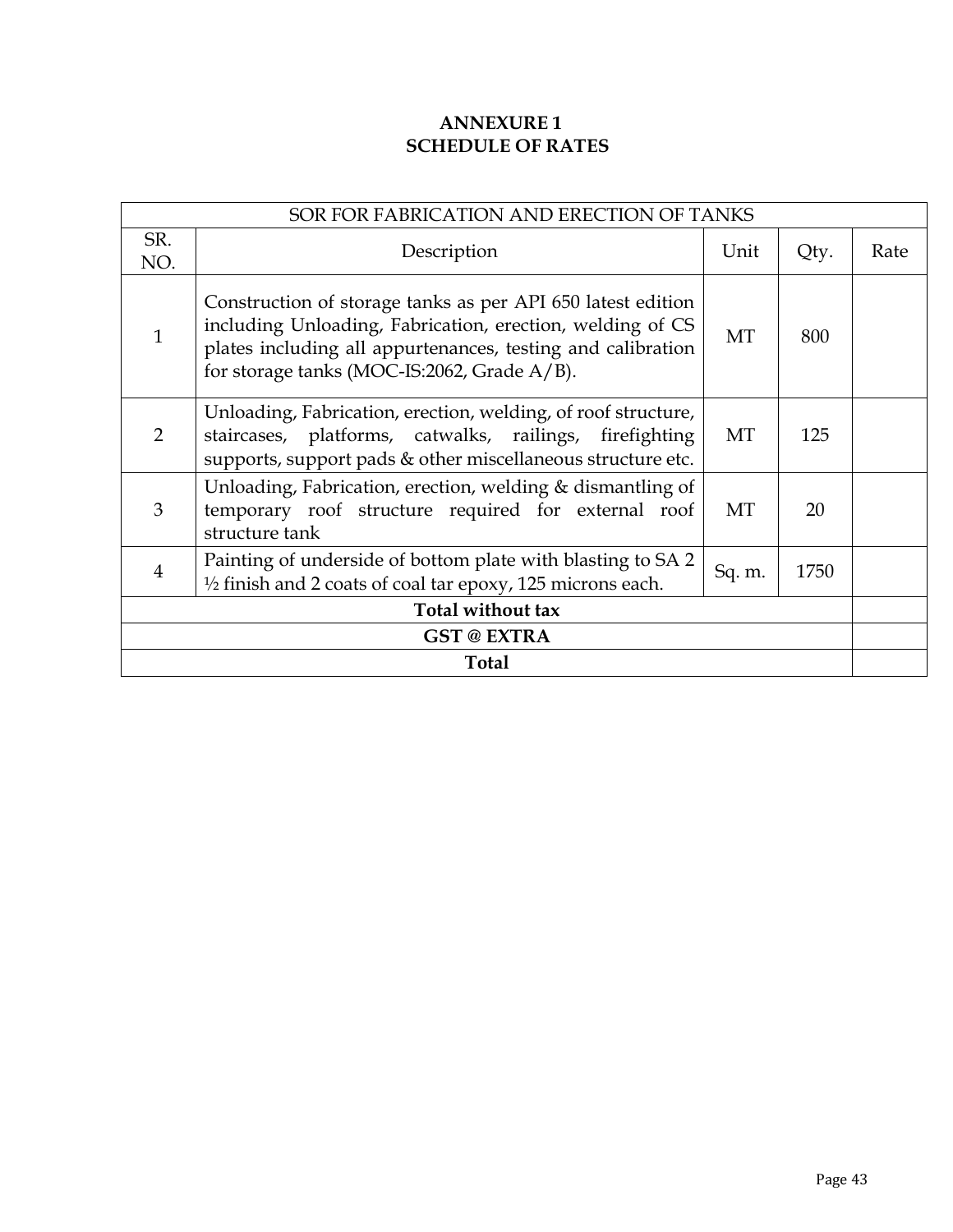## **KONKAN STORAGE SYSTEMS (KOCHI) PVT. LTD.**



## **TENDER FOR TANK FABRICATION WORK**

**Section - C**

**Special Conditions of Tender**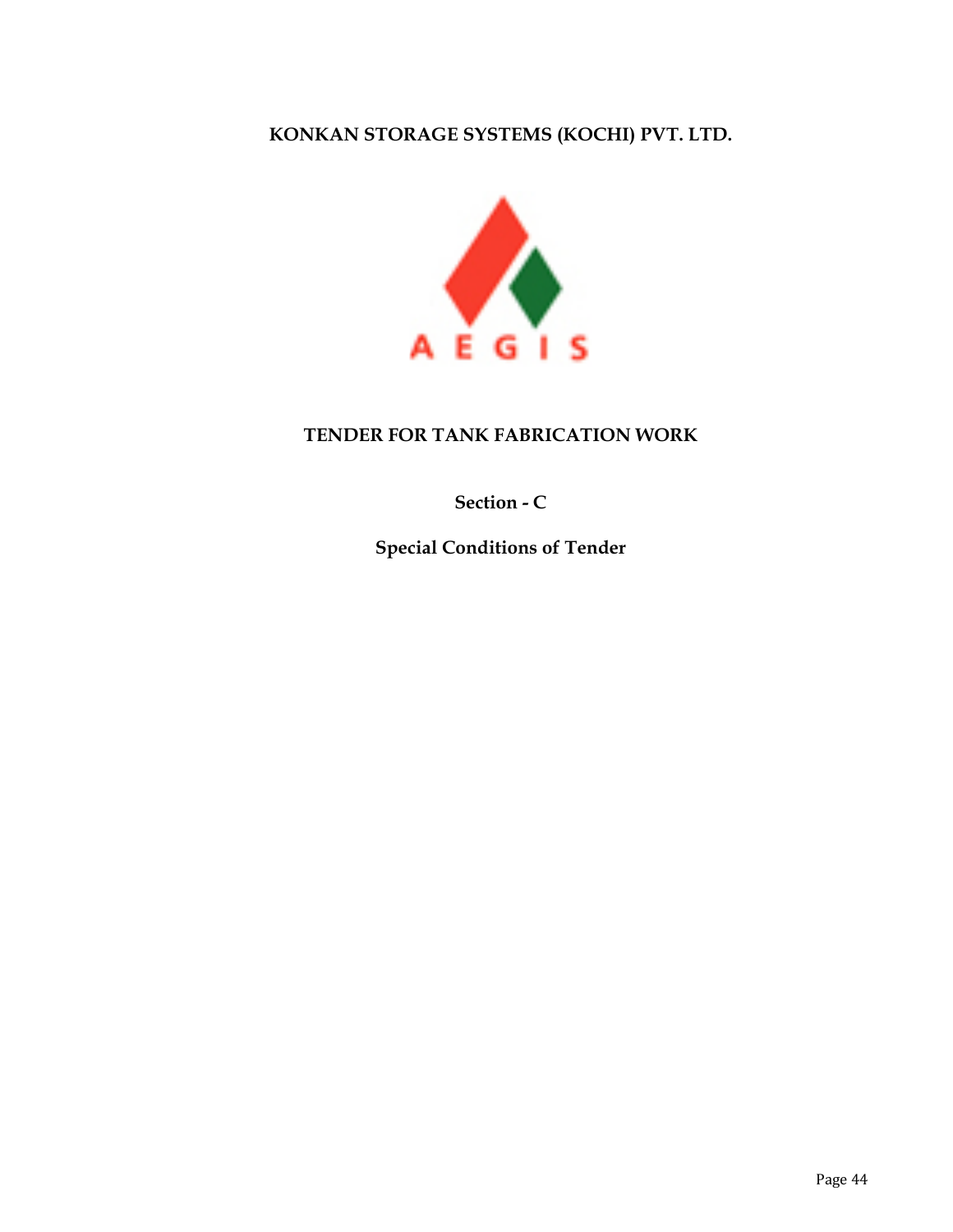### *1. BASIS OF OFFER*

- 1.1. The offer shall be valid for a minimum period of 3 months (90 days) from the due date of the tender.
- 1.2. The prices quoted shall remain firm without any escalation till the completion of contract.
- 1.3. If the items need to be imported involving foreign Exchange, the contractor shall indicate the exchange value considered for the imports.

## *2. PROGRESS REPORTS*

The Contractor must submit progress reports and inspection report of their work fortnightly and on critical items weekly to the Owner. The Contractor will also submit Project Plan with measurement of actual versus the Plan in MS Projects including Resource Planning.

A review meeting shall be done monthly at OWNER/ Owner's office for the Project updates and issues. Where the progress is not satisfactory, this meeting shall be considered fortnightly.

## *3. GUARANTEES*

- 3.1. The Contractor shall guarantee the work done until the completion of Defect Liability Period.
- 3.2. A Performance Bank Guarantee shall be furnished with validity until completion of Defect Liability Period.

### *4. EARNEST MONEY DEPOSIT*

The tenderers are required to pay Earnest Money Deposit of Rs. 5,00,000/-(Rupees Five Lakhs only) in form of Bank Guarantee, valid at least until 90 days from the date of opening of tender as per Proforma attached.

Any bid without the enclosure of EMD shall be rejected.

### *5. TERMS OF PAYMENT*

- 25% against fabrication on pro rata basis
- 25% against Erection on pro rata basis
- 30% against welding on pro rata basis
- 10% against Hydro-testing on pro rata basis
- 10% after completion of tank and handover and completion of all documentation on pro rata basis
- $\checkmark$  For Bottom Painting

100 % after completion on pro-rata basis

5% of the total contract value shall be paid as Mobilization advance against Bank Guarantee which will be deductible from 2nd RA bill onwards in 3 equal parts.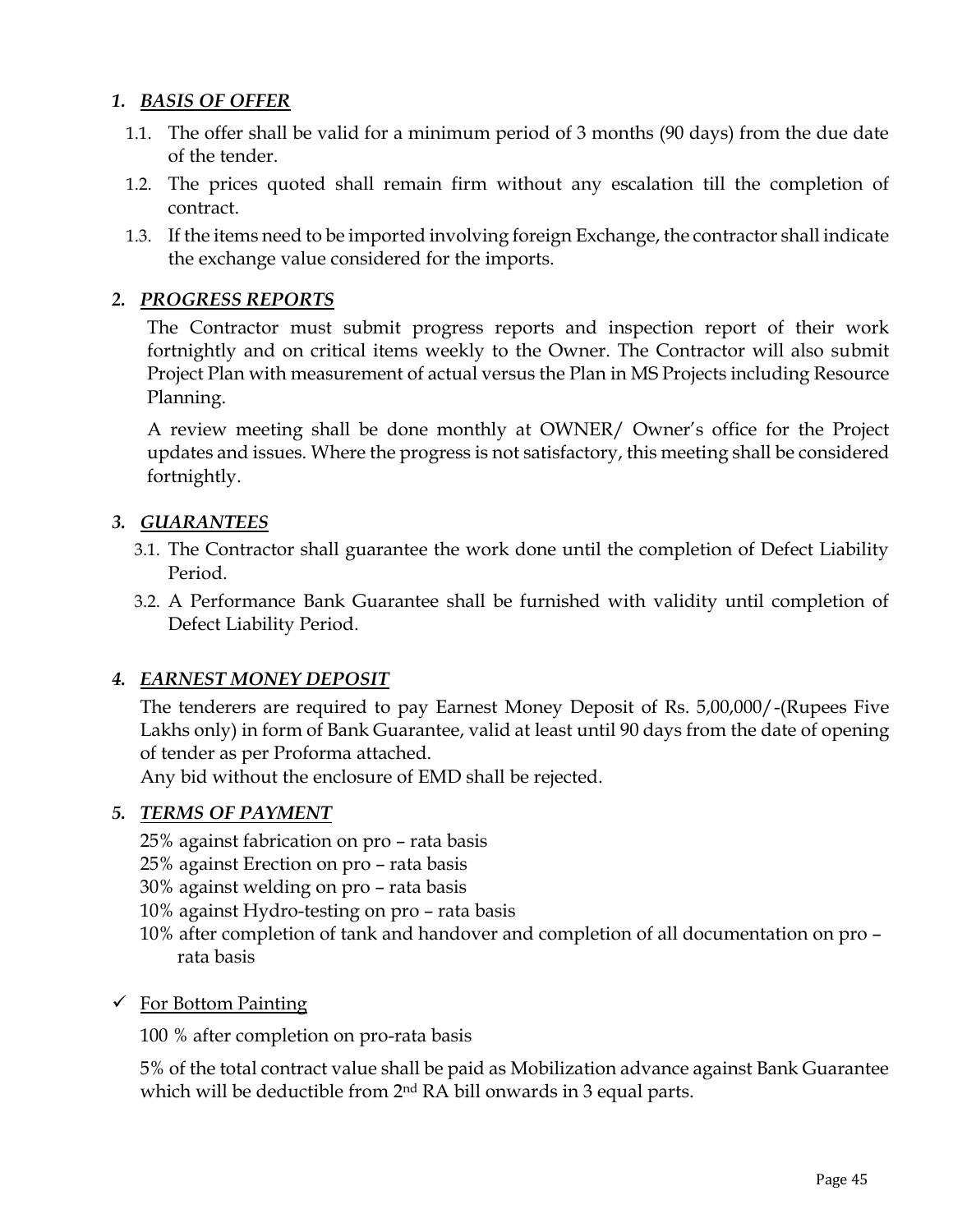The Performance Bank Guarantee shall be furnished for 10% of the total executed value (excluding GST). If the PBG is not submitted, a retention money of 10% shall be retained from the bills and this retention money shall be paid after the completion of defect liability period.

## *6. TAXES, EXCISE DUTY AND OTHERS*

- 1. The Contractor shall necessarily furnish the following valid documents:
	- i. GST Registration No. and Category of Service
	- ii. Income Tax Pan No.
	- iii. PF/ESIC Registration No.
	- iv. Labour License No.
- 2. GST, as applicable at actuals shall be applied on over all contract value & on all items. The bills shall appropriately identify the GST component to facilitate Setoff to Client. However, statutory variation / change in laws any structural change in existing tax in view of introduction of GST in future and its impact shall be reviewed and discussed mutually to effect.
- 3. Bidder shall specify the percentage and amount of Duties and Taxes separately and add to total bill amount as required by government bodies.
- 4. The contractor should also attach necessary payment challans of GST, PF, ESIC etc. and monthly wages sheet to verify PF/ESIC deductions. The contractor will be solely responsible for liabilities on account of any of the above said taxes and duties. All your bills must be accompanied with Muster Roll / Wage Sheets.
- 5. An amount, as per relevant rules applicable by government bodies, shall be deducted from your bills as Tax Deduction at Source (TDS) on Income Tax and 2% of the VAT and all the relevant documentary evidence shall be handed over to the contractor on completion of works.
- 6. The Contractor's workmen should be insured under the Workmen Compensation Act or Employees State Insurance Act.
- 7. Contractor shall take contractor's All Risk Policy of appropriate value to be mutually agreed upon.
- 8. The Contractor should present all invoices to the Site Manager and get the same certified for quantity / quality as per the terms and should include the following details and should be signed by Authorized Signatory from contractor's side.
- 9. The billing address shall be as follows: KONKAN STORAGE SYSTEMS (KOCHI) PVT. LTD. Plot no.V79,V82 South End Reclamation, Matsyapuri-682029, Willingdon Island, Cochin

The details like GST Number and category; CST/VAT No if applicable, for the invoice, Service Locations, Period of Service shall be mentioned.

10. The frequency of Running Account Bill shall be end of every month.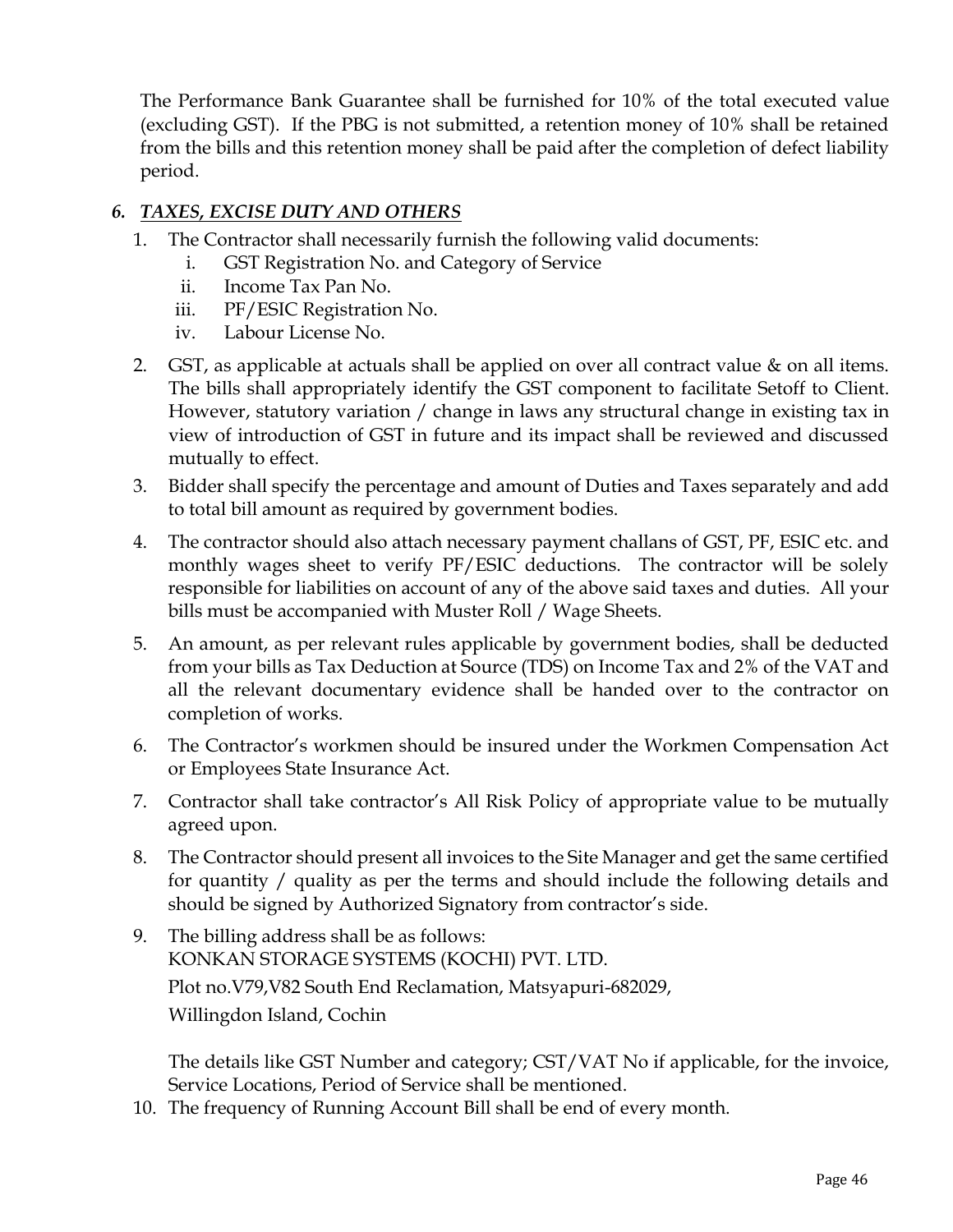11. The successful tenderer shall indemnify the Owner for all liabilities of the contractor towards materials or wages. The final RA bill shall be settled upon receipt of Indemnity Bond.

## *7. INFORMATION TO BE FURNISHED BY THE TENDERER*

The tenderer is required to enclose the following documents as part of his tender:-

- a) Power of attorney of the signatory to the tender.
- b) Details of equipment, tools and tackles proposed to be deployed at site **Form 'A'**.
- c) Site organization proposed to be set up by the tenderer including bio data of site –in-charge and key personnel in the **Form 'B'**.
- d) Exception and deviation, if any as a separate Annexure.
- e) Additional and necessary informational elaborated write-up etc. (except price figures) in regard to their offer / tender in Annexure.
- f) Schedule of labour rates.
- g) Details of similar work done during past Seven years **Form 'C'**.
- h) Concurrent commitments of the tenderer in **Form 'D'**.
- i) Latest Income tax clearance certificate & Solvency Certificate from a Nationalized / RBI approved foreign bank, certifying Contractors capability to undertake the jobs costing Rs. 2 crores and above.
- j) Declaration of Understanding **Form 'E'**.

### **Additional Information:**

- 1. Year of incorporation / establishment
- 2. VAT / CST / Excise registration number
- 3. PAN number
- 4. Any other details

**Name and Address of Bidder Authorized Signatory Place and company seal Name and designation**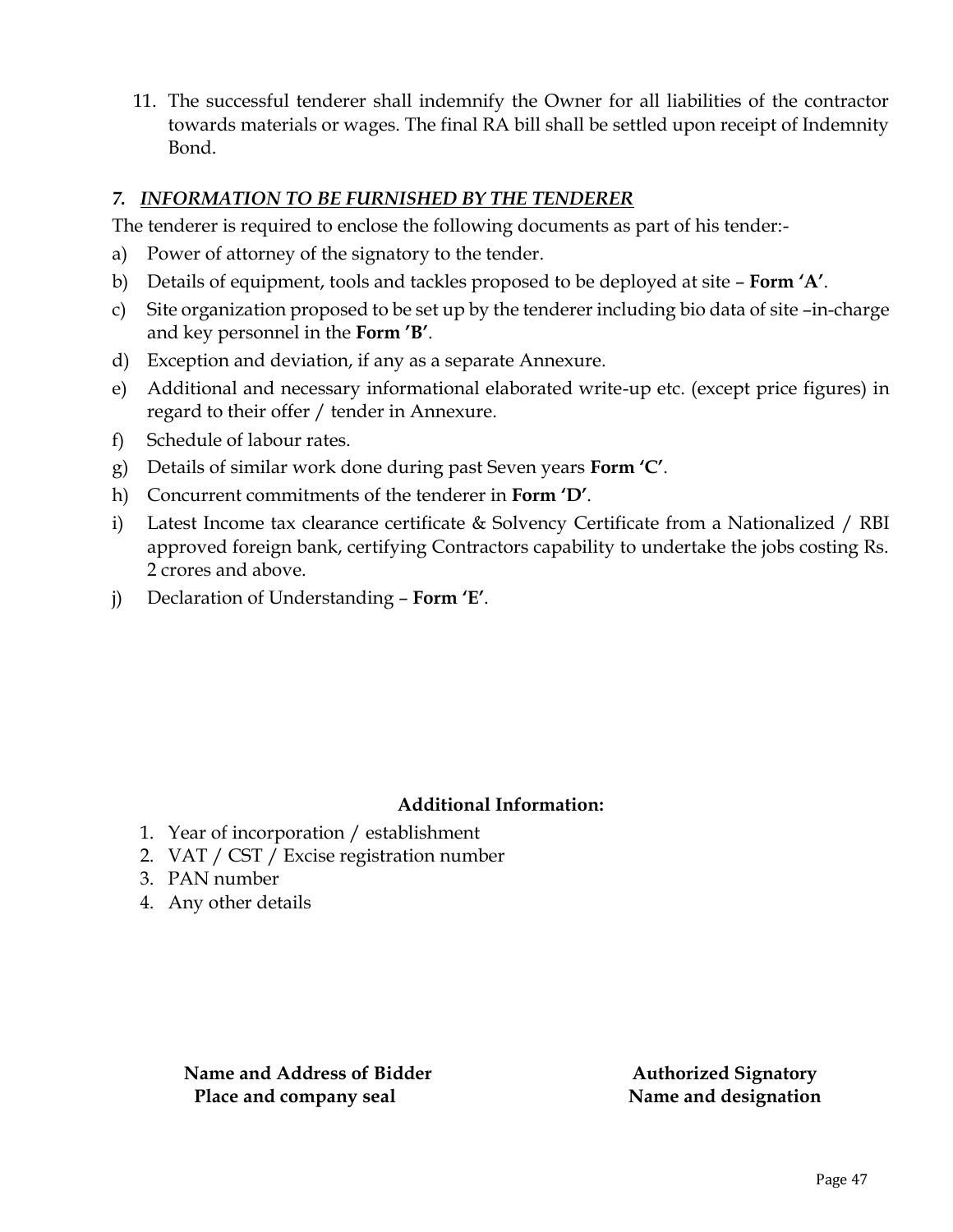## KONKAN STORAGE SYSTEMS (KOCHI) PVT. LTD



### **TENDER FOR TANK FABRICATION WORK**

## **Section - D**

**Other Conditions of Tender**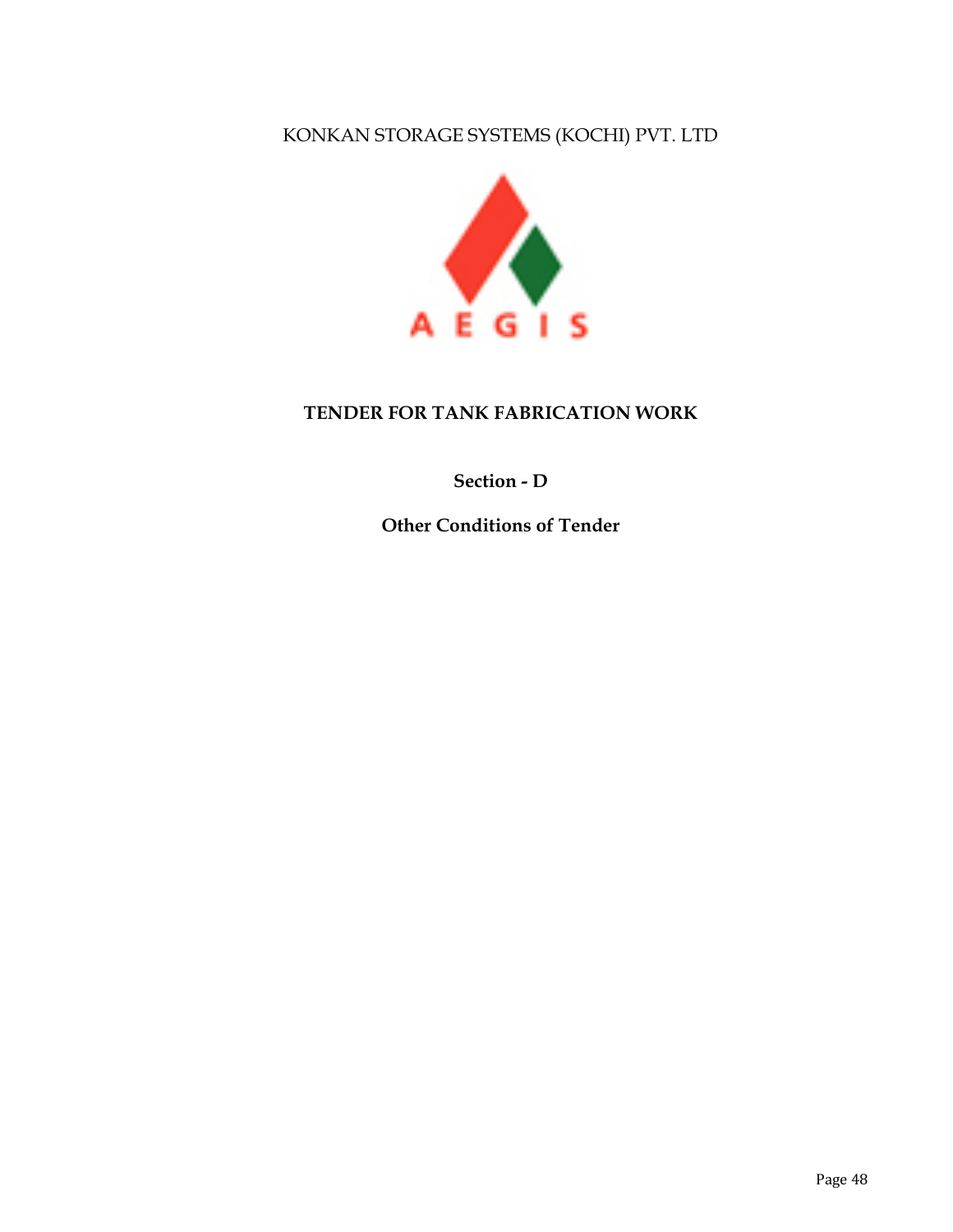- 1. The contractor shall provide, at his own cost instruments for testing, surveying, weighing and measuring purpose at the site of work as may be necessary for execution of the work.
- 2. The contractor shall construct a sample unit complete in all respect as per the directions of the Engineer in-charge. This sample unit shall be got approved from the Engineer incharge before commencing the mass work.
- 3. The contractor shall take all preventive measures against any damage caused by rain, snowfall, floods or any other natural calamity, whatsoever during the execution of the work.
- 4. The work will be carried out in the manner complying, in all respects, with the requirements of relevant bye-laws of the local body under the jurisdiction of which the work is to be executed or as directed by the Engineer in-charge and nothing extra shall be paid on this account.
- 5. The contractor shall comply with proper and legal orders and directions of the local or public authority or municipality and abide by their rules and regulations and pay all fees and charges which may be liable.
- 6. All materials to be incorporated in the work shall be arranged by the contractor and shall be in accordance with the specifications laid down and instruction of Engineer in-charge.
- 7. The tenderer shall use materials bearing ISI Certification Mark or equivalent unless otherwise specified or allowed in writing by the Engineer in-charge. Any material banned by the company / regulatory bodies shall not be used in the work.
- 8. The contractor shall submit to the Engineer in-charge samples of all materials for approval. Such samples of materials which affect aesthetics of the work shall also be got approved from the Engineer in-charge of the project before procuring bulk supplies. These approved samples shall be preserved and retained in the custody of the Engineer in-charge as standards of materials till the completion of the work. The cost of such samples shall be borne by the Contractor and nothing shall be payable on this account over the Agreement rates.
- 9. In case any material / work is found sub-standard the same shall be rejected by the Engineer in-charge and the same shall be removed from the site of work within 48 hours, failing which the same shall be got removed by the Engineer in-charge at the risk and cost of the contractor without giving any further notice and time.
- 10. Even ISI or equivalent marked materials may be subjected to quality test at the discretion of the Engineer in-charge. Whenever ISI marked materials are brought to the site of work the contractor shall, if required by the Engineer in-charge, furnish manufacturer's test certificate or test certificate from approved testing laboratory to establish that the materials procured by the contractor, satisfy the provisions of relevant ISI / equivalent codes. The testing charges shall be borne by the contractor.
- 11. Other agencies doing works related with this project will also simultaneously execute the works and the contractor shall afford necessary co-ordination for un-hindered completion of these sub-works.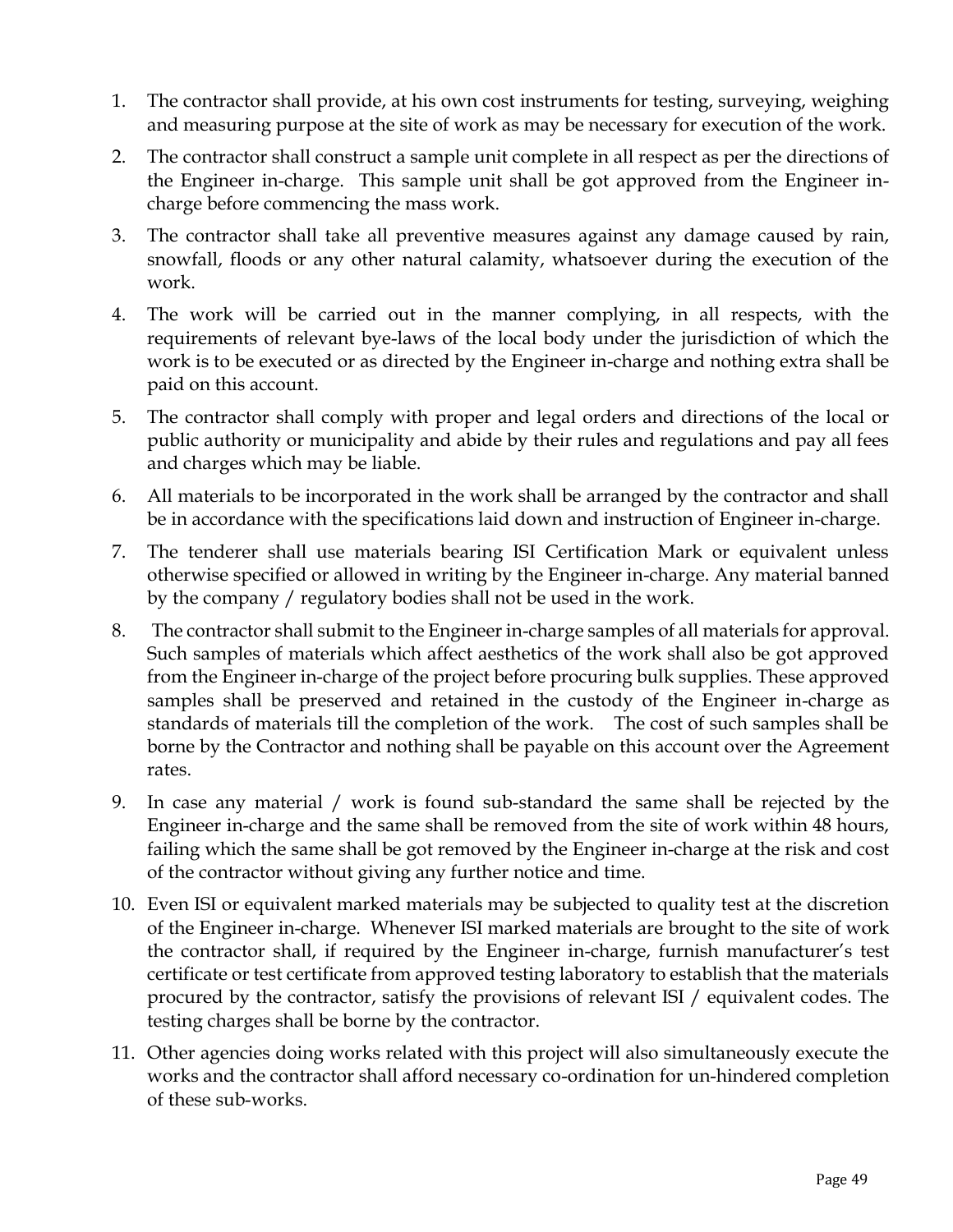- 12. The contractor shall continue to maintain watch and ward to safeguard the Owner's property in his possession until the same is formally handed over as per directions of the Engineer in-charge. Nothing extra over agreement rates shall be paid on this account.
- 13. The contractor shall provide adequate lighting arrangements as approved by the Engineer in-charge for carrying out the work during night-time, if so required and provide all other facilities for the labour employed to carry out the work as per direction of Engineer incharge.
- 14. In order to achieve the targeted date of completion the contractor may have to work in multiple shifts, round the clock and nothing extra shall be paid on this account.
- 15. The contractor shall get the samples of all the materials to be used, in the work approved from Engineer in-charge before going for bulk procurement. Any delay in getting the samples approved shall be contractor's responsibility.
- 16. The contractor is supposed to abide the minimum wages act and shall produce all records to the Engineer in-charge or any other statutory authority as and when called for. The Engineer in-charge does not hold any responsibility on account of any lapses in this regard.
- 17. No extension of time shall be granted to the contractor on account of rains or inclement weather conditions.
- 18. For any clarification/ doubt, the Engineer in-charge may organize regular meetings with Contractor in consultation with Structural Consultant. The contractor shall attend such meetings invariably as and when required.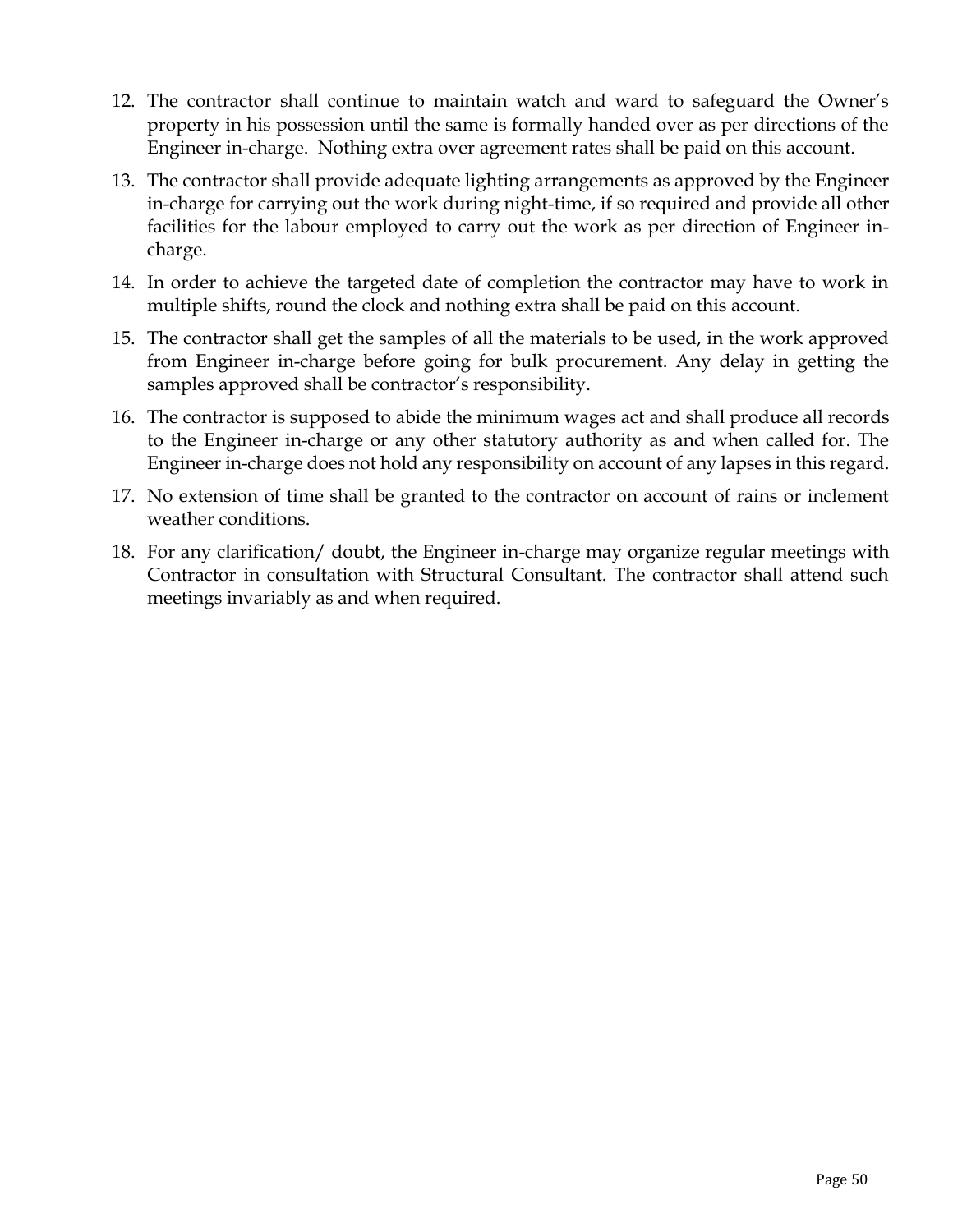# **ANNEXURE-I PROFORMA OF BANK GURANTEE (Performance) (On Non-Judicial For 10% of Contract Value)**

To,

## M/s KONKAN STORAGE SYSTEM (KOCHI) PVT LTD 1202, Tower B, Peninsula Business Park, G. K. Marg, Lower Parel (West) Mumbai-400013

Dear Sir,

In Consideration of the KONKAN STORAGE SYSTEM (KOCHI) PVT LTD (hereinafter called "the Owner" which expression shall include its successors and assigns) having awarded to M/s (name) (constitution) (address) (hereinafter referred to as "the supplier/Contractor" which expression shall wherever the subject or context so permits include its successors and assigns) a supply contract in terms inter-alia, of the Owner's Purchase Order No. **and Separate Access** and the general Purchase Conditions of the Owner and upon the condition of Supplier's furnishing security for the performance of the Supplier's obligations and/or discharge of the Supplier's liability under and/or in connection with the said supply contract upto a sum of Rs. (Rupees only) amount to 10% (ten percent) of the total contract value.

We, (name) (constitution) (hereinafter called "the Bank which expression shall include its successors and assigns) hereby jointly and severally undertake the guarantee to pay to the Owner in Rupees forthwith on demand in writing and without process or demur of any and all moneys anywise payable by the supplier to the Company under, irrespective of or in connection with the said supply contract inclusive of all the Owner's losses and damages and costs (inclusive between attorney and client). Changes and expenses and other money anywise payable in respect of the above as specifies in any notice of demand made by the Owner to the Bank with reference to this Guarantee upto and aggregate limit of Rs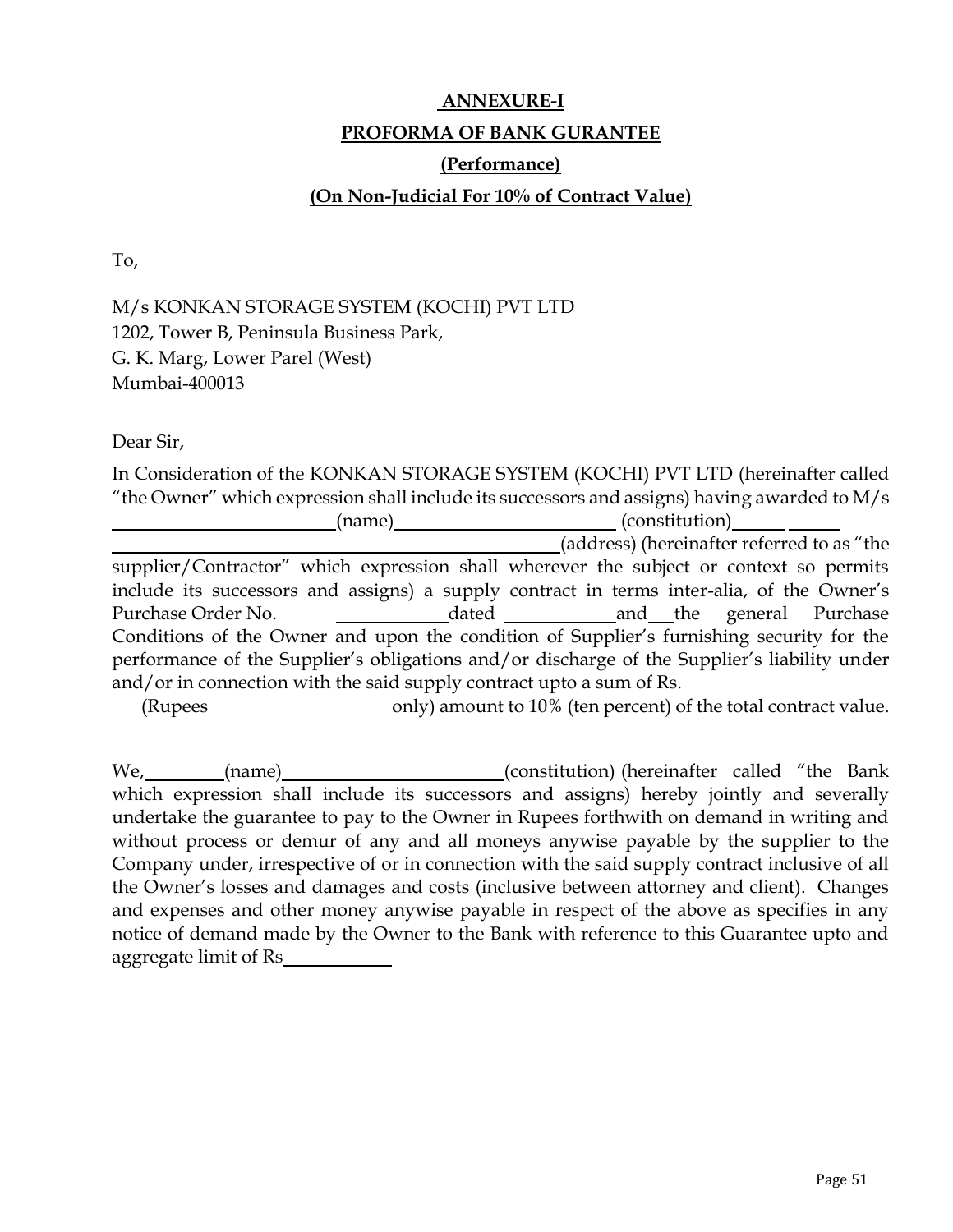- i. This Guarantee/Undertaking shall be a continuing Guarantee/Undertaking and shall remain valid and irrevocable for all claims of the Owner and liabilities of the Supplier arising upto and until midnight of . This date shall be a months from the last date of guarantee period.
- ii. This Guarantee/Undertaking shall be addition to any other guarantee or security whatsoever that the Owner may now or at any time anywise have in relating to the Supplier's obligations/liabilities under and/or in connection with the said contract, and the Owner shall have full authority to take recourse to or reinforce this security in preference to the other security(ies) at it sole discretion, and no failure on the part of the Owner in enforcing or requiring enforcement of any other security shall have the effect of releasing the Bank from its full liability hereunder.
- iii. The Owner shall be at liberty without reference to the Bank and without affecting the full liability of the Bank hereunder to take any other security in respect of the supplier's obligations and/or liabilities under or in connection with the said supply contract and to vary the terms vis-à-vis the supplier of the said supply contract or to grant time and/or indulgence to the supplier or to reduce or to increase or otherwise vary the prices of the total contract value or to release or to forebear from enforcement of all or any of the obligations of the supplier under the said supply contract and/or the remedies of the Owner under and other security(ies) now or here-after held by the Owner and no such dealing(s), variation(s), reduction(s), increase(s) or other indulgence(s), or arrangement(s) with the supplier or release or forbearance what-so-ever shall have the effect of releasing the Bank from its full liability to the Owner hereunder or of prejudicing rights of the Owner against the Bank.
- iv. This Guarantee/Undertaking shall not be determined or affected by the liquidation or winding up, dissolution, or charge of constitution or insolvency of the supplier but shall in all respects and for all purposes be binding and operative until payment of all moneys payable to the Company in terms hereof
- v. The bank hereby waives all rights at any time inconsistent with the terms of this Guarantee/Undertaking and obligations of the Bank in terms hereof shall not be anywise affected or suspended by reason of any dispute or disputes having been raised by the supplier (whether or not pending before any Arbitrator, Officer, Tribunal or Court) or any denial or liability by the supplier of any other order or communication whatsoever, by the supplier or preventing or purporting to stop or prevent any payment by the bank to the Owner in terms hereof.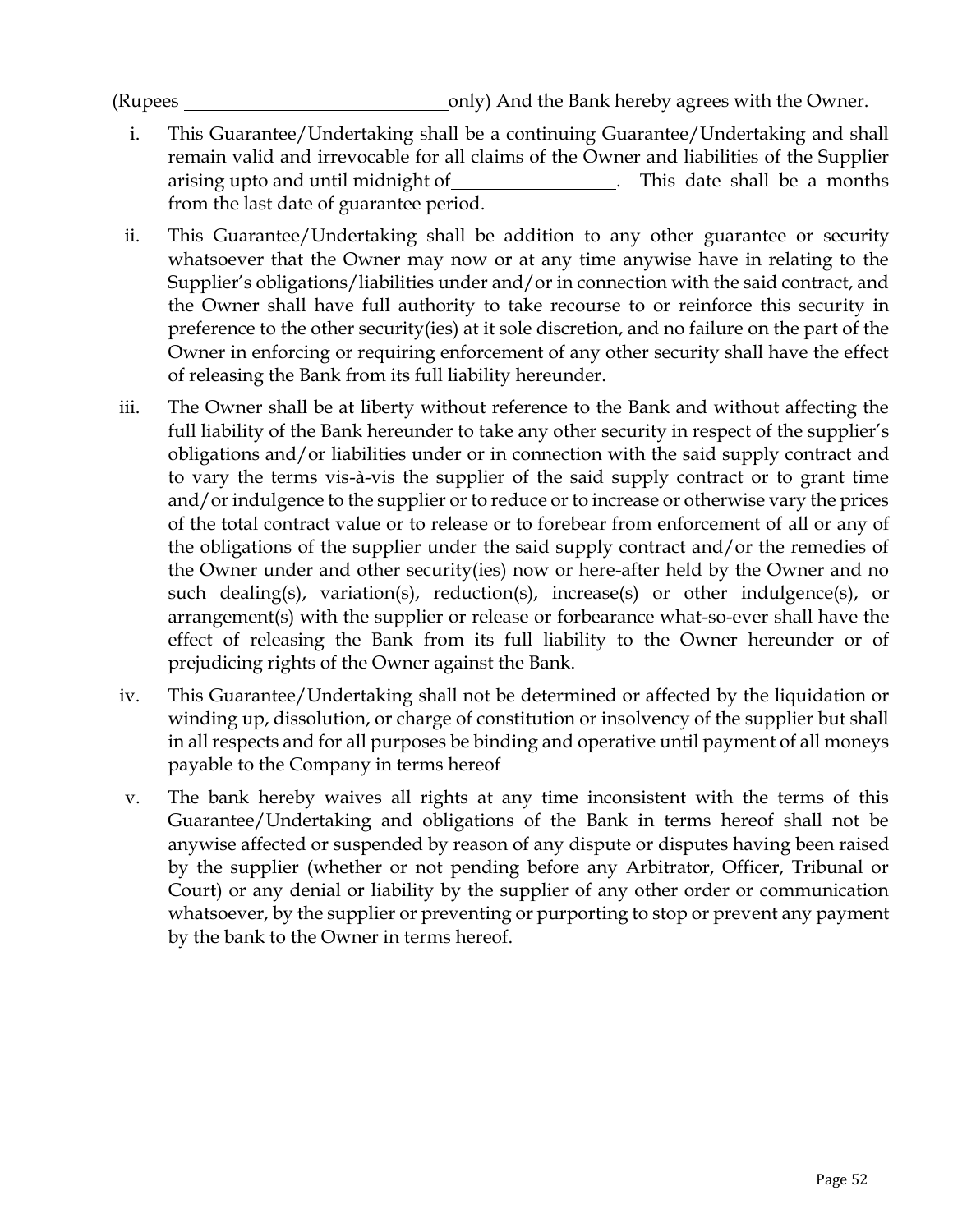vi. The amount stated in any notice of demand addressed by the Owner to the Guarantor as liable to be paid to the Owner by the supplier or as suffered or incurred by the owner on account of any losses or damages of costs, charges and/or expenses shall as between the Bank and the Owner be conclusive of the amount so liable to be paid to the Owner or suffered or incurred by the Owner, as the case may be, and payable by the Guarantor to Owner in terms hereof.

Yours faithfully,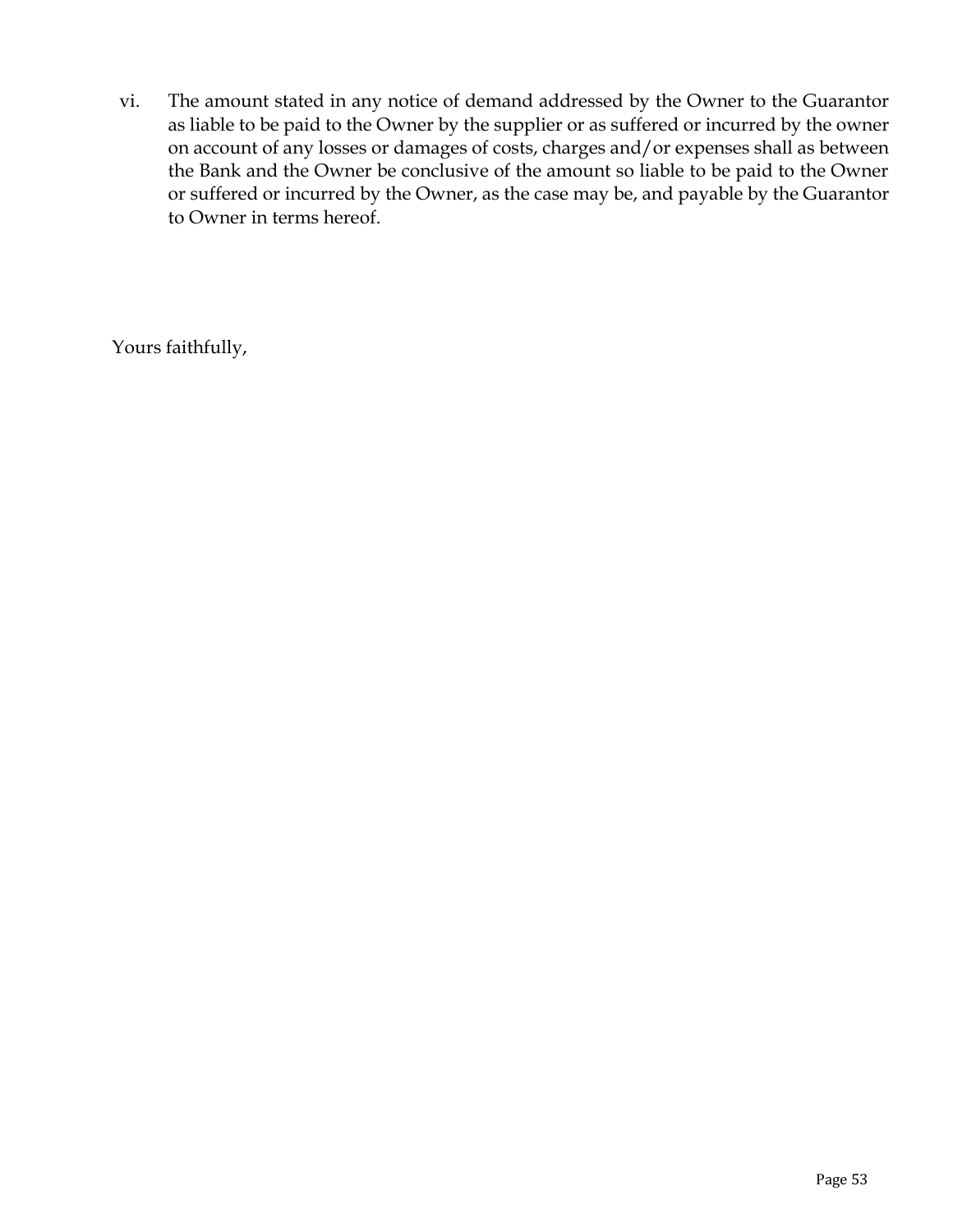### **ANNEXURE - II**

# PROFORMA OF BANK GUARANTEE (In lieu of Earnest Money Deposit) (On non-judicial paper of appropriate Value)

To, M/s Konkan Storage System (Kochi) Pvt Ltd. 1202, Tower B, Peninsula Business Park, G. K. Marg, Lower Parel (West) Mumbai-400013

Dear Sirs,

In consideration of Konkan Storage System (Kochi) Pvt Ltd. (hereinafter called "the Owner" which expression shall include its successors and assigns) having awarded certain work for an relative to

to (Name and Address of the Contractor) upon certain items and conditions interlaid mentioned in the Owner's letter of Intent, (hereinafter collectively called the "the Contractor", expression shall include any formal contract entered into between the Owner and Contractor in suppression of the said Letter of Intent and all amendments and/or modifications in the Contract) inclusive of the condition that the owner may accept a Bank Guarantee of a Scheduled Bank in India in lieu of Cash Deposit of the EMD as provided for in Clause 4.1 of the General Conditions of Contract:

We, **Example 20** (Name of the Bank) Having registered and head office at (hereinafter called "the Bank") at the request of the Contractor and with the intent to bind the Bank and its successors and permitted assigns, do hereby unconditionally and irrevocable guarantee payment to the Owner at Mumbai of the unpaid balance of the EMD upto an aggregate limit of Rs. 5,00,000 (Rupees Five Lacs only) AND undertake to pay the Owner on demand and without protect or demur.

AND the Bank does hereby further agree as follows:-

i. The guarantee/undertaking herein contained shall remain in full force and effect during the period that would be taken for the performance of the said Contract and the claims of the Owner relative thereto satisfied and/or discharged and the Owner accordingly discharges this Guarantee/Undertaking subject. However, that the Owner shall have no claim under this Guarantee/undertaking has been served on the Bank before the expiry of the said date, in which event the same shall be enforceable against the Bank notwithstanding that the same is enforced after the expiry of the said date namely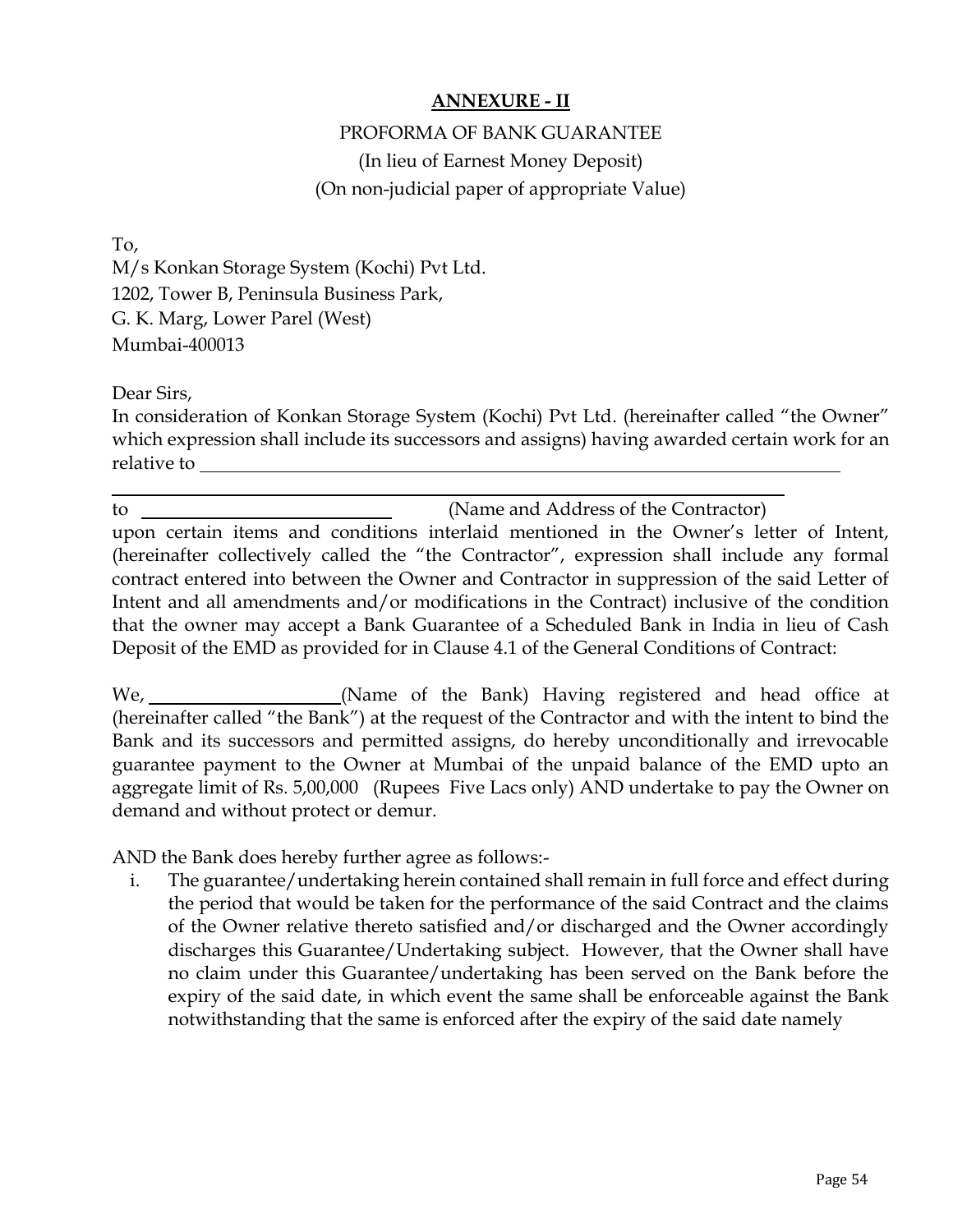- ii. The Owner shall have the fullest liberty without reference to the Bank and without affecting in any way the liability of the Bank under this Guarantee/Undertaking, at any time and/or from time to time to anywise vary the said contract and/or any of the terms and conditions thereof or of or relative to the said EMD or to extend time of performance of the said Contract in whole or part or to postpone for any time and/or from time to time any of obligations of the Contract and/or power exercisable by the Owner against the Contractor the Contractor and either to enforce or for bear from enforcing any of the terms and conditions of or covering the said Contract or the said EMD or the securities available to the Owner or any of them and the Bank shall not be released from its liability under these presents and the liability of the Bank shall remain in full force and effect notwithstanding any exercise by the Owner of the liberty with reference to any or all the matters aforesaid or the reason of time being given to the Contractor or any other forbearance, act or omission on the part of the Owner or any indulgence by the Owner to the Contractor or of any other act, matter of thing whatsoever which under the law relating to sureties would, but for this provision, have the effect of releasing the bank from its liability hereunder of any part.
- iii. It shall not be necessary for the Owner to proceed against the Contractor before proceeding against the Bank and the Guarantee/Undertaking herein contained shall be enforceable against the bank notwithstanding the existence of any other security for any indebtedness of the Contractor to the Owner (including relative to the said EMD) and notwithstanding any such security shall at the time when claim is made against the Bank or proceedings taken against the Bank hereunder, the outstanding or unrealized
- iv. The amount stated by the Owner in any demand, claim or notice as the unpaid balance of the said EMD for the time being shall as between the Bank and the Owner for the purpose of these presents be conclusive of the said balance.
- v. The liability of the bank to the Owner under this Guarantee/undertaking shall remain in full force and effect notwithstanding the existence of any difference or dispute between the Contractor and the Bank/and or the Bank and the Owner, or otherwise howsoever touching or effecting these present or the liability of the Contractor to the Owner and notwithstanding the existence of any instructions or purported instructions by the Contractor or any other person to the Bank not to pay or for any cause withhold or defer payment to the Owner under these presents with the intent that notwithstanding the existence of such difference, dispute or instruction , the Bank shall be and remain liable to make payment to the Owner in terms hereof.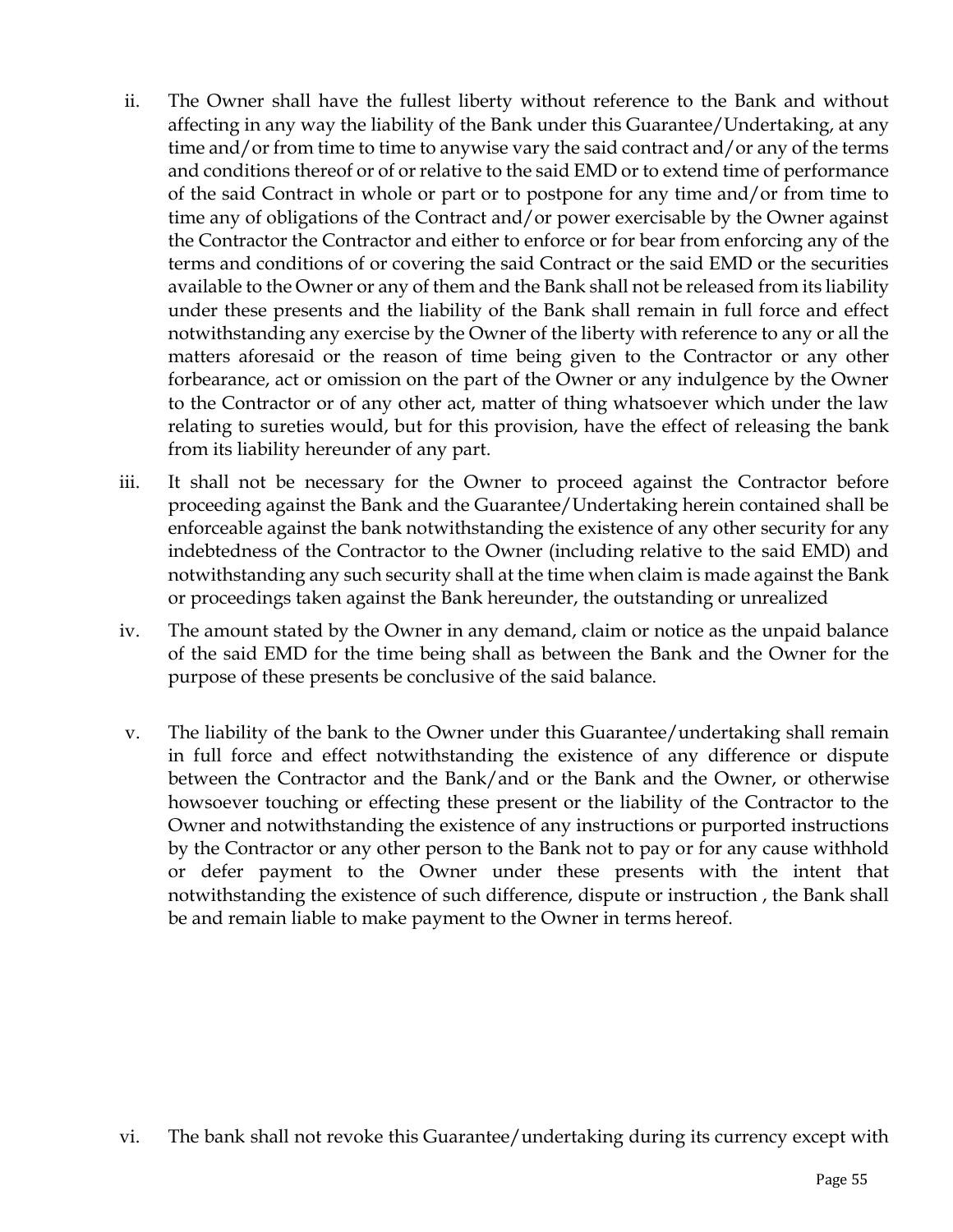the previous consent of the Owner in writing and also agree that any change in the constitution of the Contractor or the Bank or Owner shall not discharge the Bank's liability hereunder.

-------------------------------------------who is---------------------------------------------------------is (on behalf of the Bank) (his designation) authorized to sign this Guarantee/undertaking on behalf of the bank and to bind the Bank thereby.

Date this \_\_\_\_\_\_\_\_\_\_\_\_\_\_\_\_day of \_\_\_\_\_\_\_\_\_\_\_\_\_\_\_\_\_\_\_\_\_\_ 20\_\_\_\_

Yours faithfully,

For Signature Name & Designation Name of the Branch.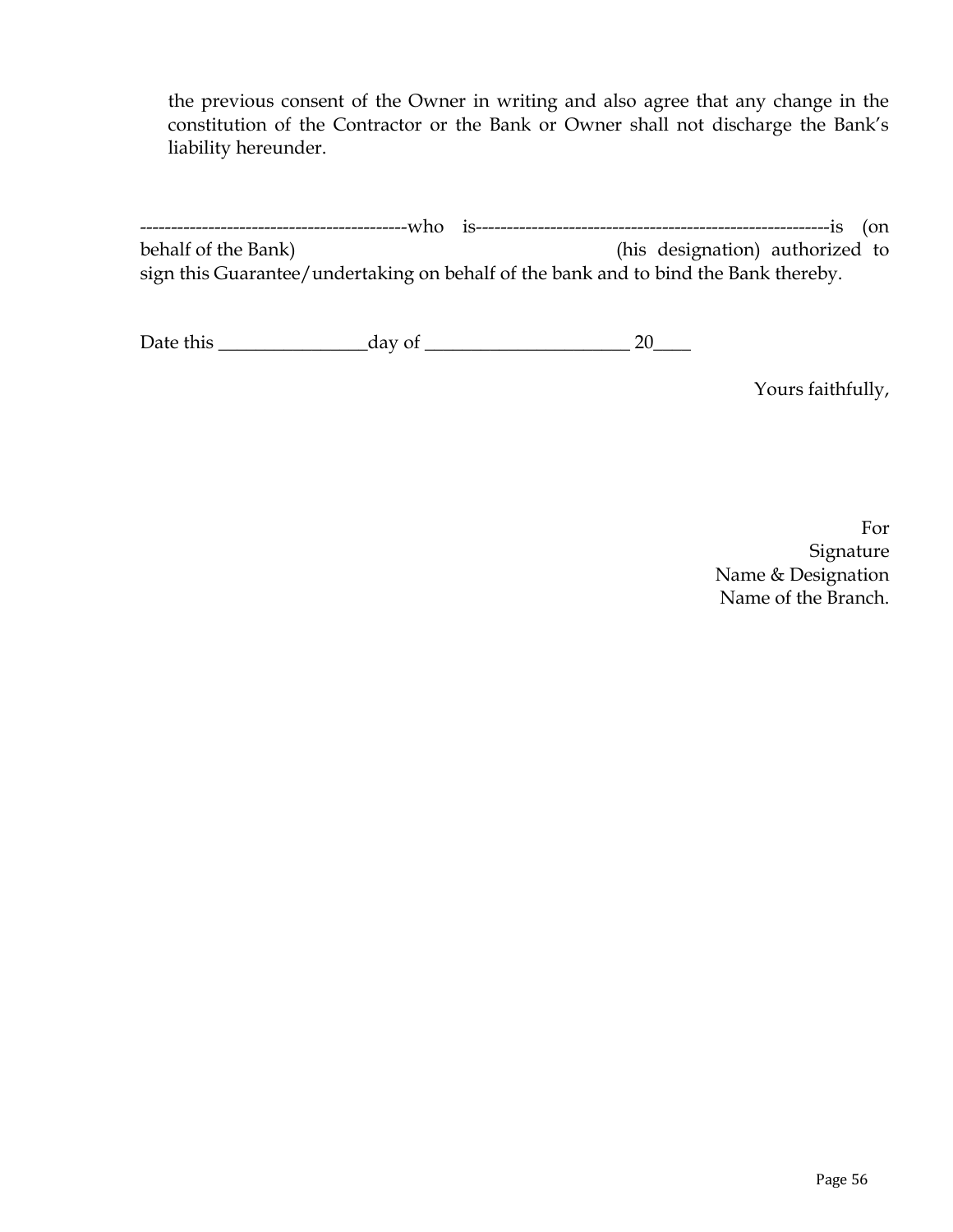## **ANNEXURE-III PROFORMA OF BANK GUARANTEE ADVANCES**

### **(On Non-Judicial Paper for appropriate Value)**

To,

M/s Konkan Storage System (Kochi) Pvt Ltd. 1202, Tower B, Peninsula Business Park, G. K. Marg, Lower Parel (West) Mumbai-400013

Dear Sirs,

In consideration of the Konkan Storage System (Kochi) Pvt Ltd. (hereinafter called "the Owner") having agreed to grant an advance of Rs (Rupees ) to M/s \_\_\_\_\_\_\_\_\_\_\_\_\_\_\_\_\_\_(hereinafter called "The said contractor/Supplier) Under the Terms and Conditions of Purchase Order No. dated made between the Owner and M/s for supply and/or installation of (hereinafter called the said Agreement), on Production of Bank Guarantee for Rs.  $\text{(Rupees}\_\_\_\_\_\_\_\_\_\_\_$  Only) we M/s  $\text{M/s}\_\_\_\_\_\_\_\_\_\_\_\_\_\_$  (hereinafter referred to as "The Bank") do hereby undertake to pay to the Corporation an amount not exceeding Rs. (rupees only) against any loss or damage caused to or suffered by the Owner by reason of any breach by the said Contractor/Supplier of the terms & Conditions contained in the said Agreement)

We, we do hereby undertake to pay the amounts due and payable under this Guarantee without any demurral, merely on demand from the Owner stating that the amount claimed is due by way of loss or damage caused to or would be caused to or suffered by the Owner by reason of any breach by the said Contractor(s)/Supplier(s) of any of the terms and conditions contained in the said agreement or by reason of the Contractor(s)/supplier(s) failure to perform the said Agreement. Any such demand made on the Bank shall be conclusive as regards the amount due and payable by the Bank under this guarantee. However, our liability under this Guarantee shall be restricted to an amount not exceeding Rs. \_\_\_\_\_\_\_\_\_\_\_\_\_(Rupees only) We, we further agree that the guarantee herein contained shall remain in force and effect during the period that would be taken for the performance of the said Agreement and that it shall continue to be enforceable till all the dues of the Owner under or by virtue of the said Agreement have been fully paid and its claims satisfied or discharged or till the owner certifies that the terms & conditions of the said Agreement have been fully and properly carried out by the said contractor(s)/supplier(s) and accordingly discharges the guarantee. Unless a demand or claim under this guarantee is made on us in writing on or before we shall be discharged from all liability under this Guarantee thereafter We, further agree with the Owner shall have the fullest liberty without our consent and without

affecting in any manner our obligations hereunder to vary any of the terms and conditions of

Page 57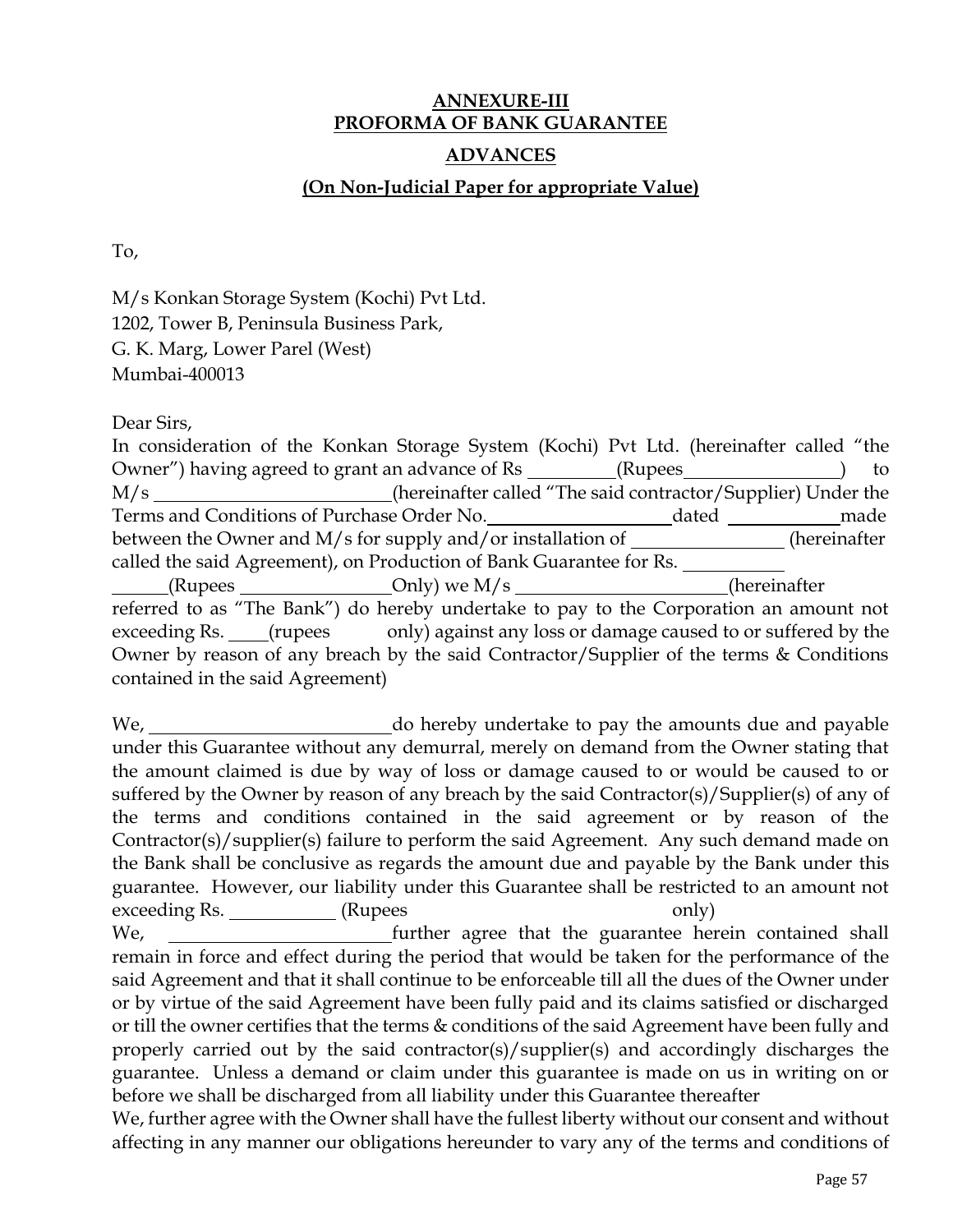the said Agreement or to extend time of performance by the said Contractor(s)/Supplier(s) from time to time or to postpone by the Owner against the said Contractor(s)/Supplier(s) and to forbear or enforce any of the terms and conditions relating to the said Agreement and we shall not be relieved from our liability by reason of any such variation, or extension being granted to the said Owner or for any forbearance, act or omission on the part of the Owner or any indulgence by the Owner to the said Contractor(s)/Supplier(s) or by any such matter or thing whatsoever which under the law relating to sureties would but for this provision have effect of so relieving us.

We, \_\_\_\_\_\_\_\_\_\_\_\_\_\_\_\_\_\_\_\_\_\_\_\_\_\_lastly undertake not to revoke this guarantee during its currency except with the previous consent of the Owner in writing. Notwithstanding anything stated above, out liability under this guarantee is restricted to Rs (Rupees

) Our Guarantee shall remain in force until\_\_\_\_\_\_\_\_\_\_\_\_\_\_\_\_\_\_. Unless a demand in writing for claim under this Guarantee is lodged with us before that date i.e on before

all your rights under the said guarantee shall be forfeited and we shall be released and discharged from all liabilities there under.

Date Address

\*\* This date will be six months later than the date of expiry of the Agreement.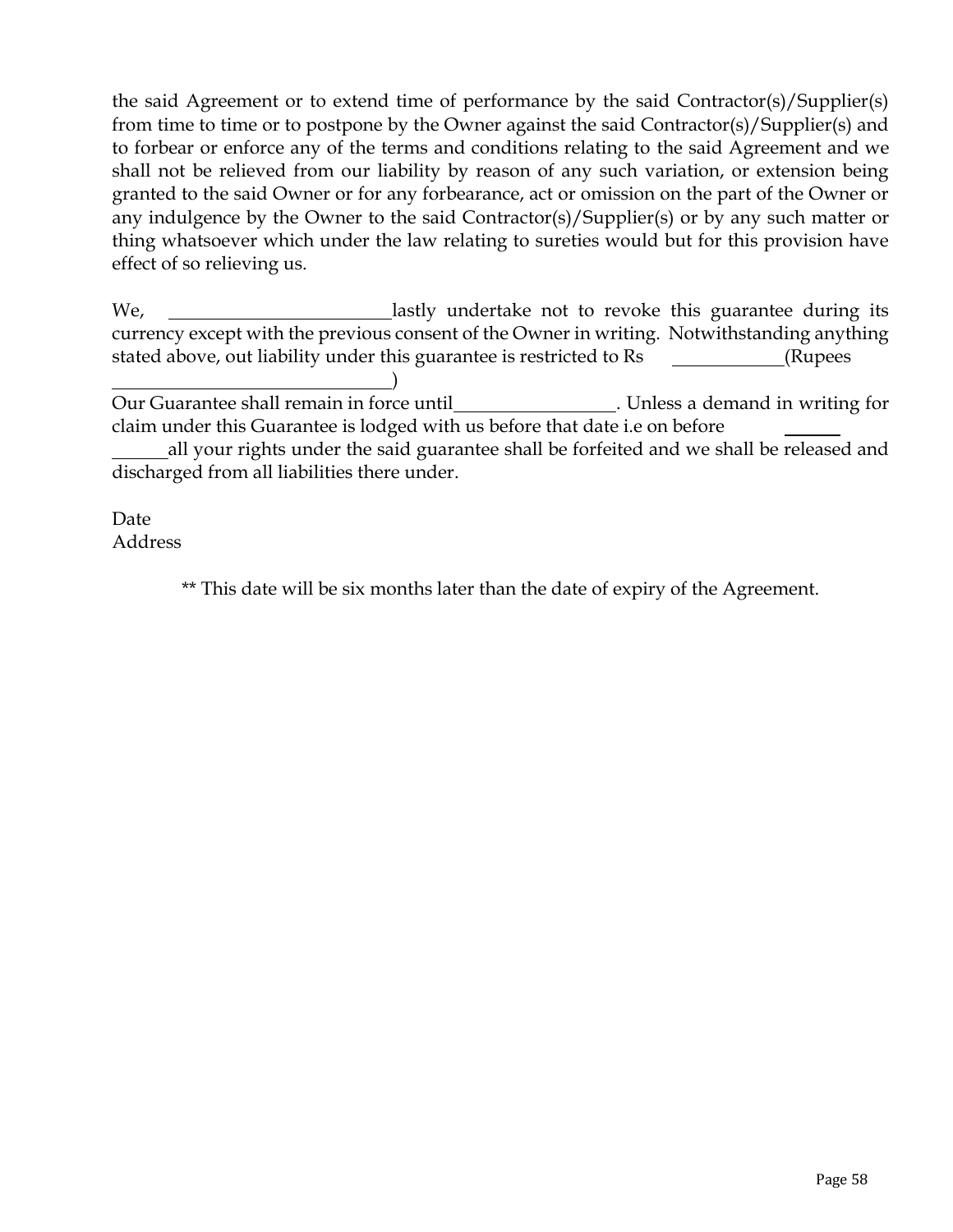## **FORM 'A'**

## **Konkan Storage System (Kochi) Pvt Ltd.**

## **NAME OF WORK: CONSTRUCTION WORK FOR STORAGE TANKS AT MANGALORE**

#### **NAME OF TENDERER:**

### **DETAILS OF EQUIPMENT, TOOLS, TACKLES ETC (FORM-A)**

Tenderer shall submit herein details of equipment, tools, tackles etc. required to perform the work and shall note in each case whether the same is (a) already owned by tenderer and available for use on his contract,(b) anticipated to be hired by contractor or (c) anticipated to be purchased by contractor. In case of (a), present location shall be stated. In case of (b) and (c), location of hirer or supplier shall be stated.

| No. of Description   Make,   Year |  | of   Category (a) or   Location   Remarks<br>items $\&$ Capacity   Model   manufacture $\&$ (b) or (c) above | if any |
|-----------------------------------|--|--------------------------------------------------------------------------------------------------------------|--------|
|                                   |  |                                                                                                              |        |

- 1. Contractor agrees to augment the above chart with additional number /categories of equipment, if required to complete the work within the agreed time schedule of completion as directed by the Site – In – Charge.
- 2. Tenderer shall submit details of category wise manpower break up i.e., number of fitters, fabricator, welders, riggers, helpers etc. for achieving completion target mentioned in section A, Sr. no. 9.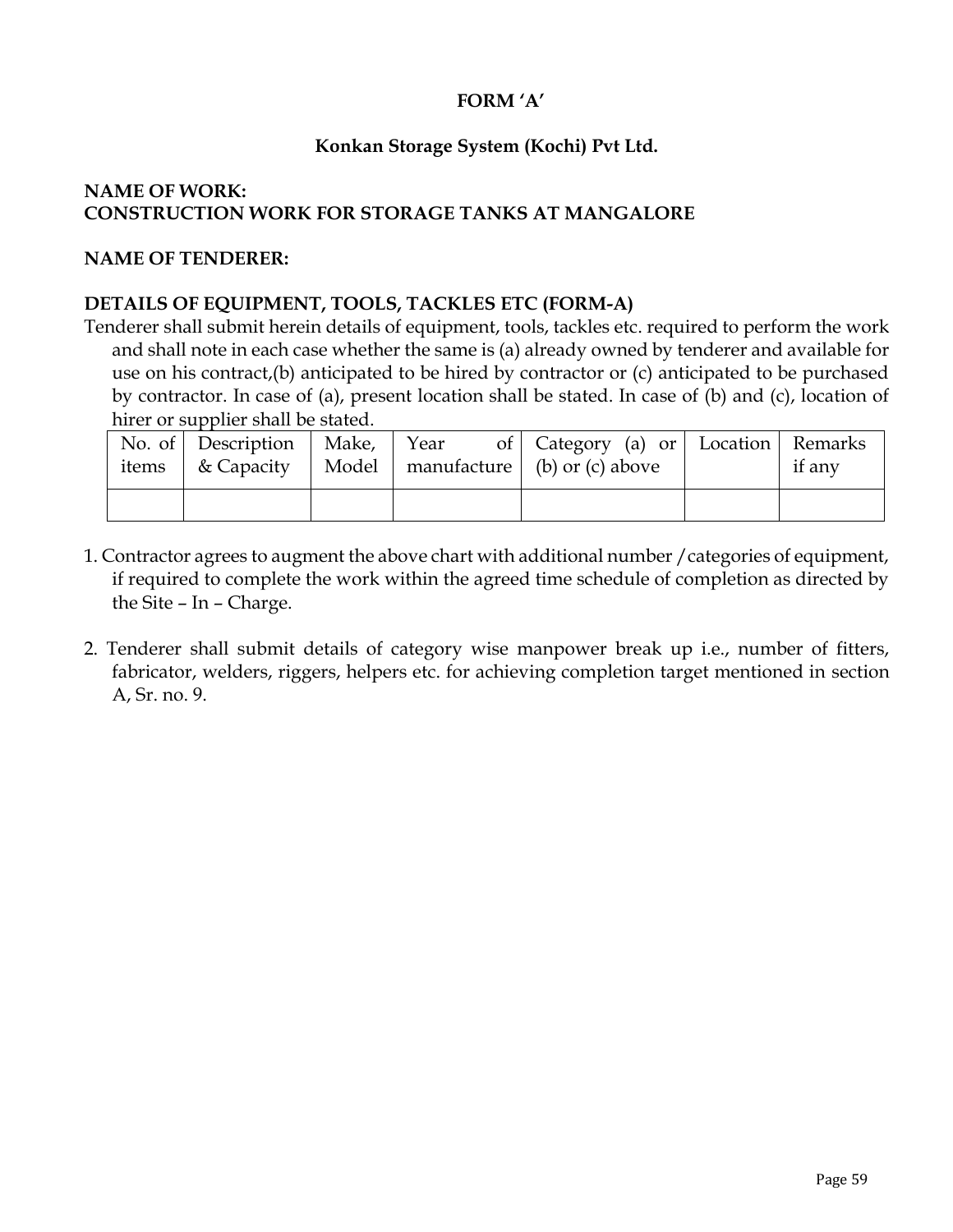### **FORM B**

### **KONKAN STORAGE SYSTEM (KOCHI) PVT LTD**

### **NAME OF WORK: CONSTRUCTION WORK FOR STORAGE TANKS AT MANGALORE**

#### **NAME OF TENDERER:**

#### **PROPOSED SITE ORGANISATION**

The tenderer is to indicate here the proposed site organization he proposes to set up at each site for execution of the work. It is understood that this will be augmented from time to time depending on the requirements for timely completion of work, as directed by site in charge.

Note:

Bio-data of Site –In-Charge and key personnel proposed to be posted for this job should be attached.

A Planning Engineer for scheduling card monitoring of the work, of the tenderer will be associated full time for the entire duration of the work.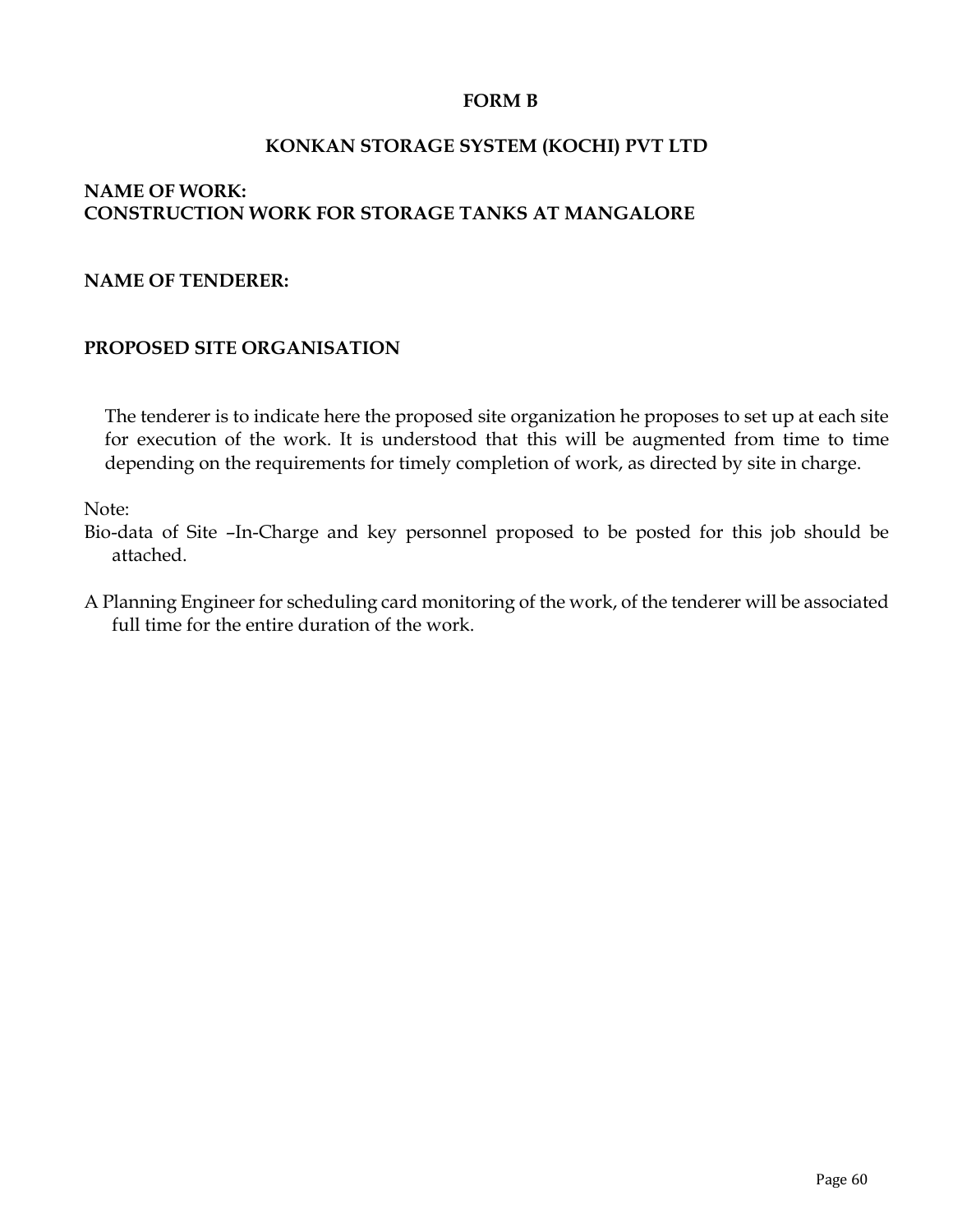## **FORM –C**

### **NAME OF WORK: CONSTRUCTION WORK FOR STORAGE TANKS AT MANGALORE**

#### **NAME OF TENDERER**

Details of Similar Works done during past Seven Years

| S | <b>Full Postal</b>     | Descriptio |          | Value of   Comme | Actual   | Year of       | Remarks |
|---|------------------------|------------|----------|------------------|----------|---------------|---------|
| N | address of the         | n of the   | the      | ncement          | completi | completi      |         |
|   | <b>OWNER&amp; Name</b> | Work       | Contract | Date of          | on time  | <sub>on</sub> |         |
|   | of Officer-in          |            |          | Work             |          |               |         |
|   | charge                 |            |          |                  |          |               |         |
|   |                        |            | 4        |                  | 6        |               |         |
|   |                        |            |          |                  |          |               |         |
|   |                        |            |          |                  |          |               |         |

**Signature of Tenderer**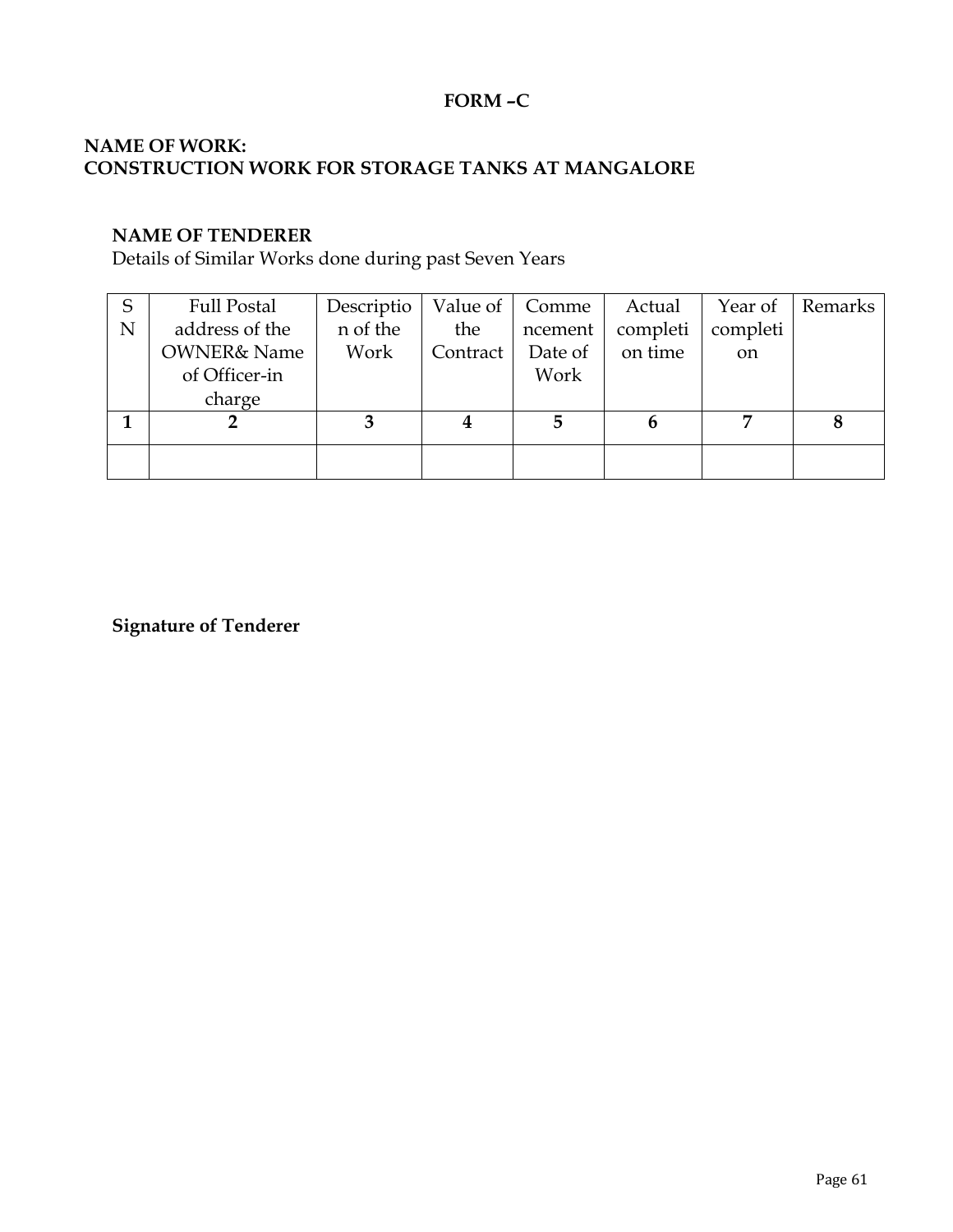#### **FORM-D**

### **NAME OF WORK: CONSTRUCTION WORK FOR STORAGE TANKS AT MANGALORE**

### **NAME OF TENDERER :**

#### **Concurrent Commitments of the Tenderer**

| S | <b>Full Postal</b> | Descriptio | Value of         | Date of  | Schedule  | $\%$ of | <b>Expecte</b> |
|---|--------------------|------------|------------------|----------|-----------|---------|----------------|
| N | address of         | n of the   | the              | commenc  | d         | comple  | d date         |
|   | the                | Work       | Contract         | ement of | completio | tion    | of             |
|   | <b>OWNER&amp;</b>  |            |                  | Work     | n time    |         | complet        |
|   | Name of            |            |                  |          |           |         | ion            |
|   | Officer-in         |            |                  |          |           |         |                |
|   | charge             |            |                  |          |           |         |                |
| 1 | $\overline{2}$     | 3          | $\boldsymbol{4}$ | 5        | 6         | 7       | 8              |
|   |                    |            |                  |          |           |         |                |
|   |                    |            |                  |          |           |         |                |